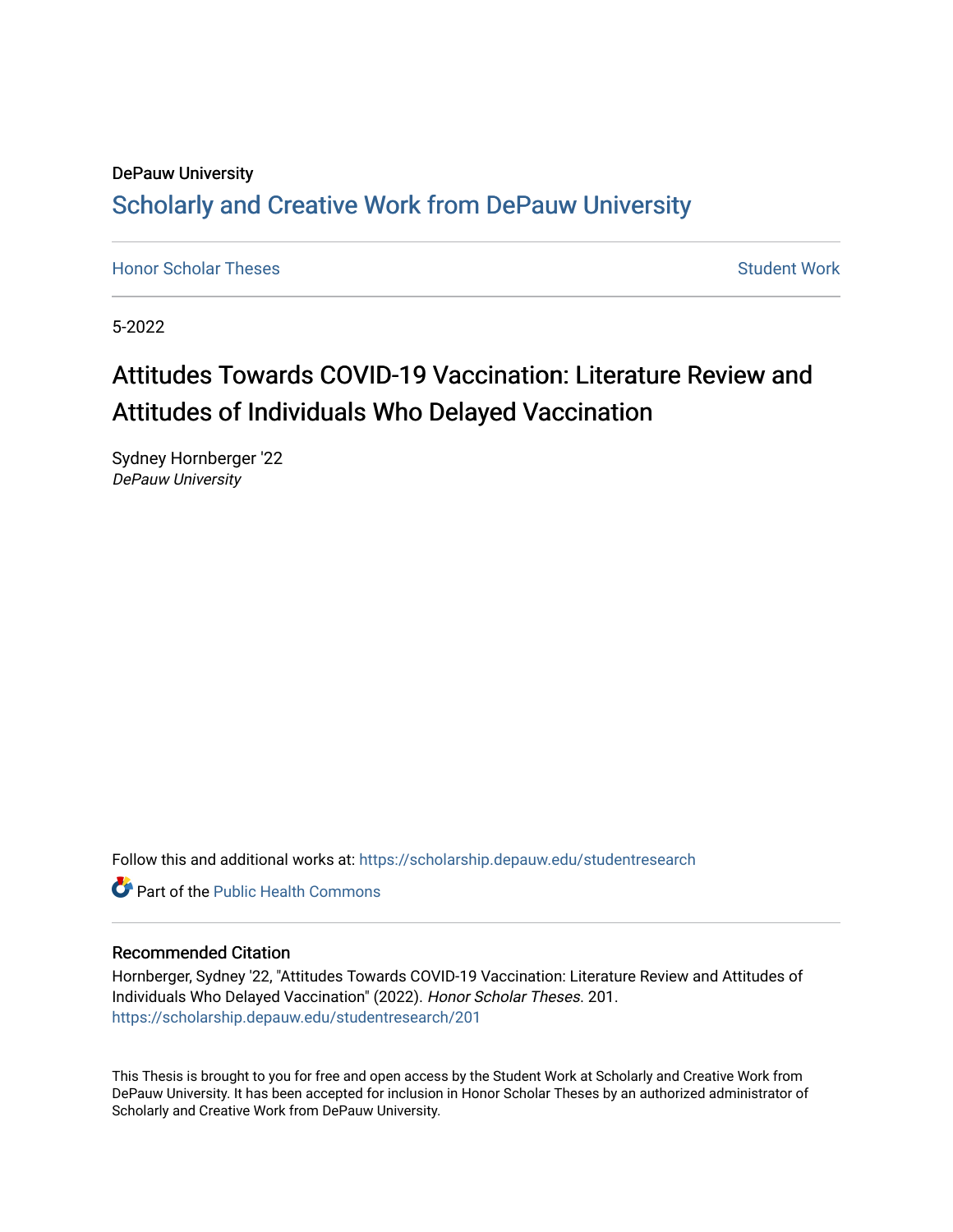#### **Attitudes Towards COVID-19 Vaccination:**

### **Literature Review and Attitudes of Individuals Who Delayed Vaccination**

Sydney Hornberger, Class of 2022

Honor Scholar Program, DePauw University

Sponsor: Dr. Ted Bitner

Readers: Dr. Alicia Suarez & Dr. Jeffrey Jones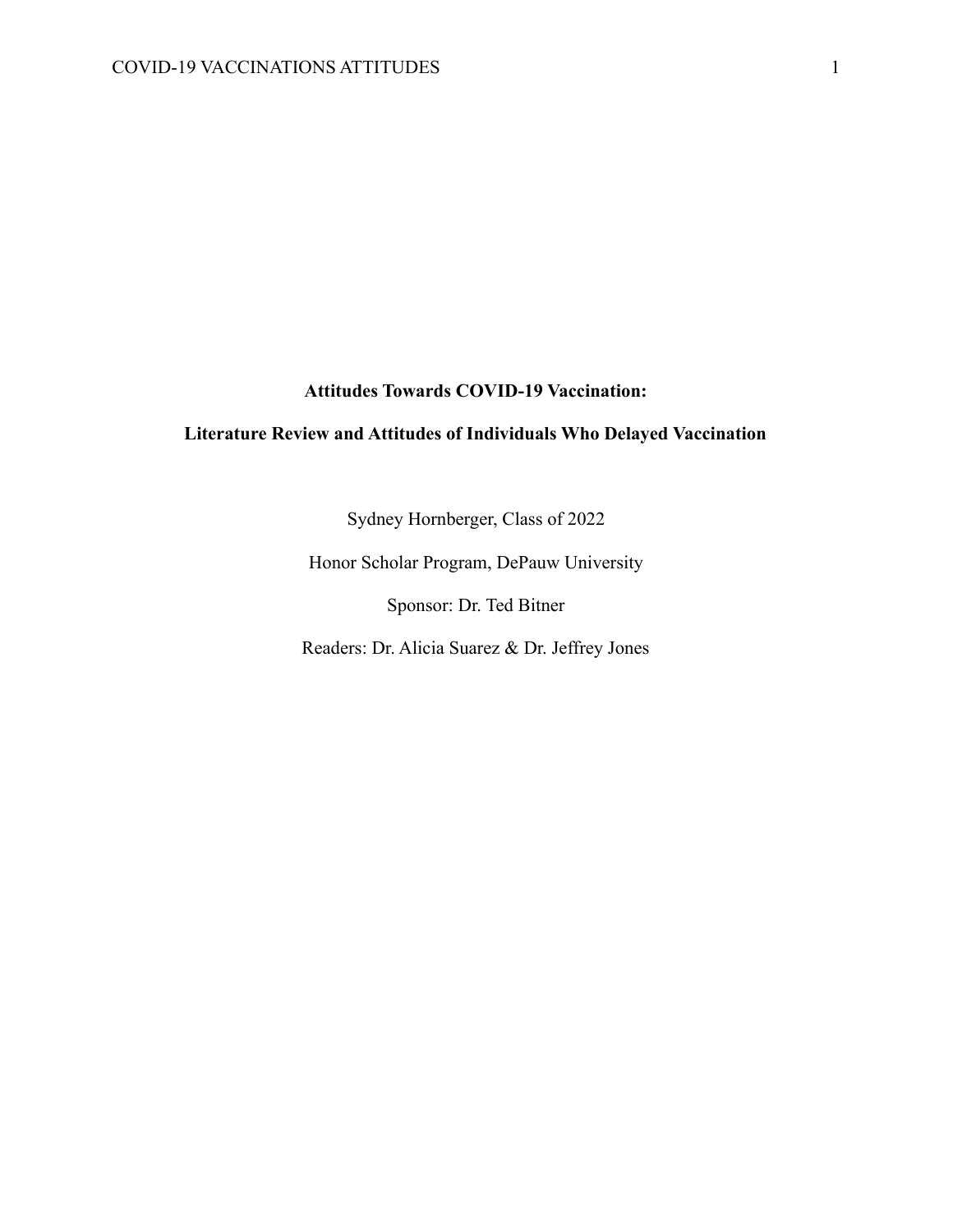#### **Acknowledgements**

I'd like to thank my Honor Scholar Sponsor, Dr. Ted Bitner, for his unwavering support throughout this whole process. His advice, flexibility, and passion for this topic has proven invaluable. I also appreciate my First and Second Readers for sharing articles with me, suggesting edits, and offering important perspectives from their own areas of expertise. Dr. Alicia Suarez's sociological expertise and Dr. Jeffrey Jones' clinical vantage point both uniquely contributed to my writing process. I'd also like to thank the Honor Scholar program, Mrs. Amy Welch, DePauw Libraries, DePauw IRB, my peers, and last but certainly not least, my mom, for preparing me for and supporting me during my research, writing, and exploration of this project.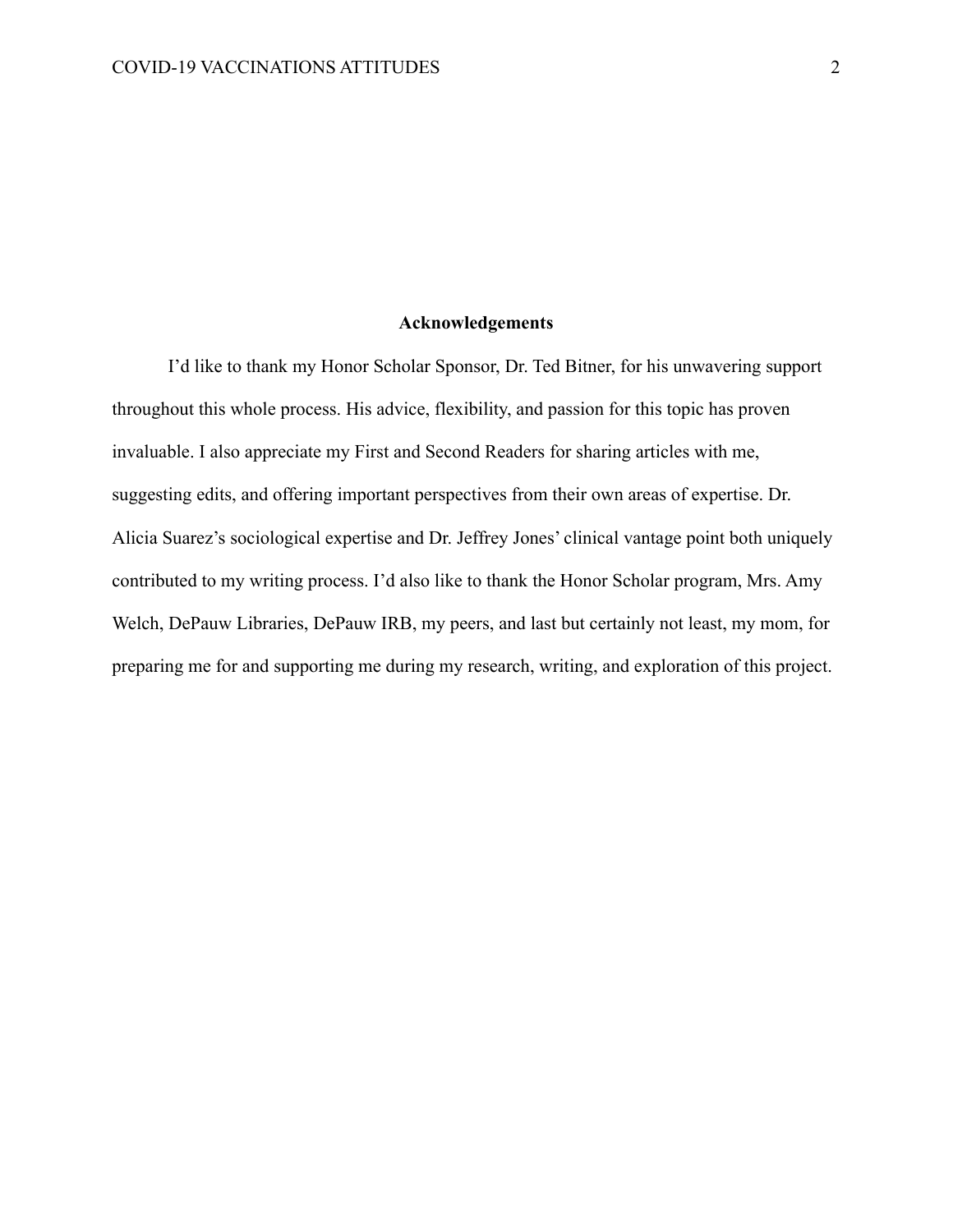This thesis examines attitudes towards and ethics of receiving one of the fastest vaccines ever developed— the COVID-19 vaccine. The Food and Drug Administrations (FDA) in the U.S. has granted either Emergency Use Authorization or full approval to three vaccines: the Pfizer-BioNTech, Johnson & Johnson, and Moderna-NIAID vaccines. However, although the FDA approved and the Center for Disease Control and Prevention (CDC) recommends getting the vaccines, that does not necessarily mean people have an ethical responsibility or a positive attitude towards getting vaccinated against COVID-19; this current paper explores both of these ideas as related to COVID-19 vaccination. First, it surveys sources highlighting the utility of vaccines to control infectious diseases and pandemics. Next, it questions whether getting vaccinated against any disease, and specifically COVID-19, is the ethical action to take. Then, there is a literature review of research into attitudes towards the COVID-19 vaccine, determining the most prevalent attitudes across all people and within specific demographics such as women, people belonging to certain political and religious groups, racial and ethnic minorities, and children. Finally, the results of a study conducted at DePauw University to investigate attitudes, attitude changes, and motivations of recently vaccinated individuals are reported in order to elucidate certain factors that may be useful to understand vaccine decision making.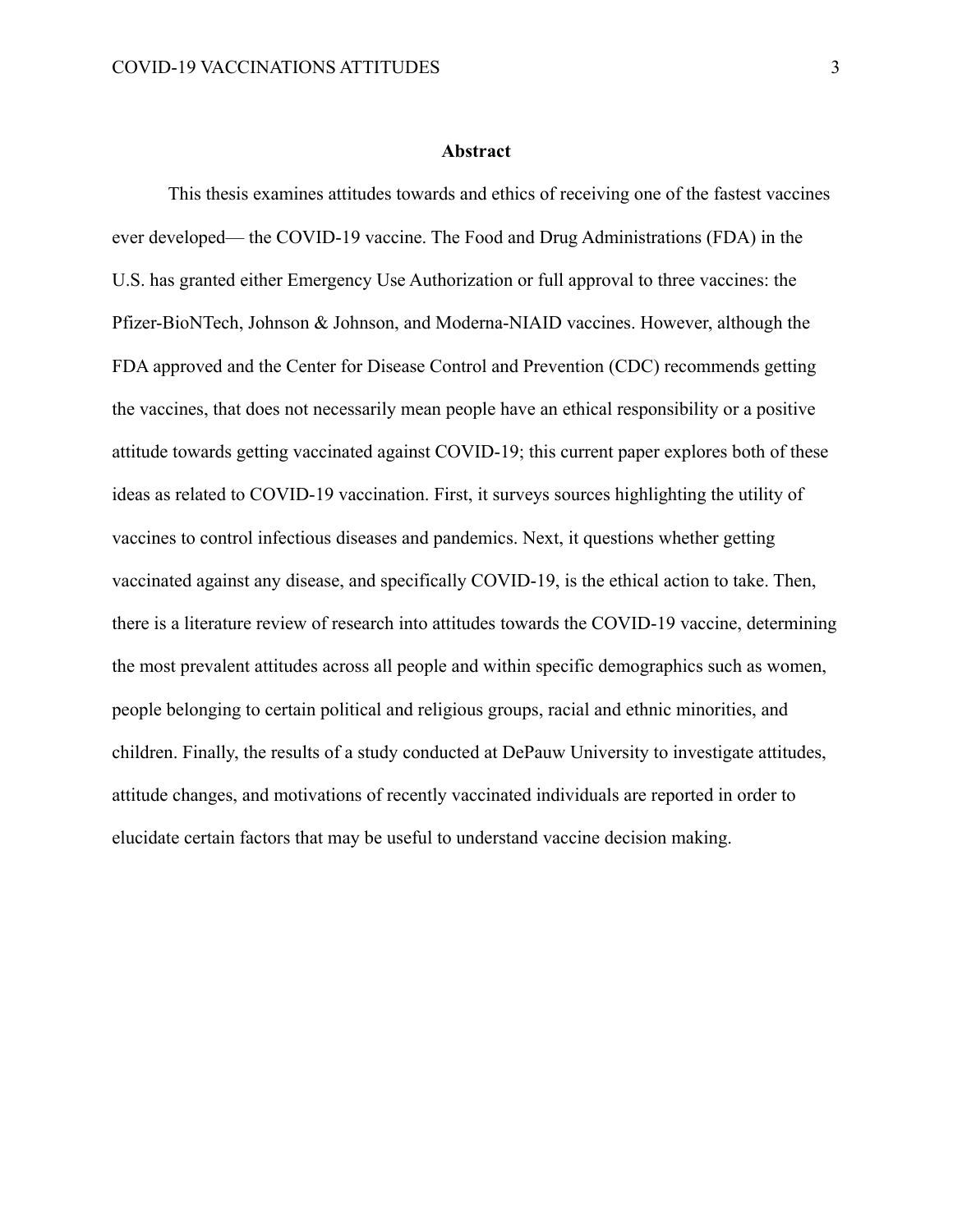#### **Introduction**

Over the past year and a half the world has been overwhelmed by the severe acute respiratory syndrome coronavirus 2 (SARS-CoV-2) which causes coronavirus disease 2019 (COVID-19). The virus emerged in late 2019, became a global threat in early 2020, and has precipitated a global pandemic costing over five million lives worldwide at the time of this writing (World Health Organization, 2021). The pandemic is a dynamic situation, with multiple waves of infection, such as the recent spread of the more contagious and dominant Delta variant in the U.S. (CDC, 2021b). Not only has COVID-19 led to considerable amounts of national and global disease and death, but the substantial behavioral changes that have been used to slow the spread of disease, including lockdowns, have had grave consequences on economic sectors and the health and well-being of people (Savulescu, 2020).

Given the considerable impact that COVID-19 has had on society, the pressure and incentive for companies to develop a COVID-19 vaccine was very high. It is known that public health behavioral and hygienic control measures such as handwashing, masking, and social distancing can help prevent infectious diseases through reduced contact and transmission (Pogue et al., 2020; Savulescu, 2020). However, vaccinations developed against SARS-CoV-2 are viewed as one of the most promising ways of providing a permanent solution to control the COVID-19 pandemic (Pogue et al., 2020). Over the past century, vaccinations have become an integral measure used to reduce and eradicate or nearly eradicate certain viral illnesses. Vaccines not only provide individuals who receive them with direct immunity against disease, but they also reduce infections among unvaccinated individuals through herd immunity (Fisher et al., 2020). Herd immunity is defined as indirect protection of the overall community that occurs once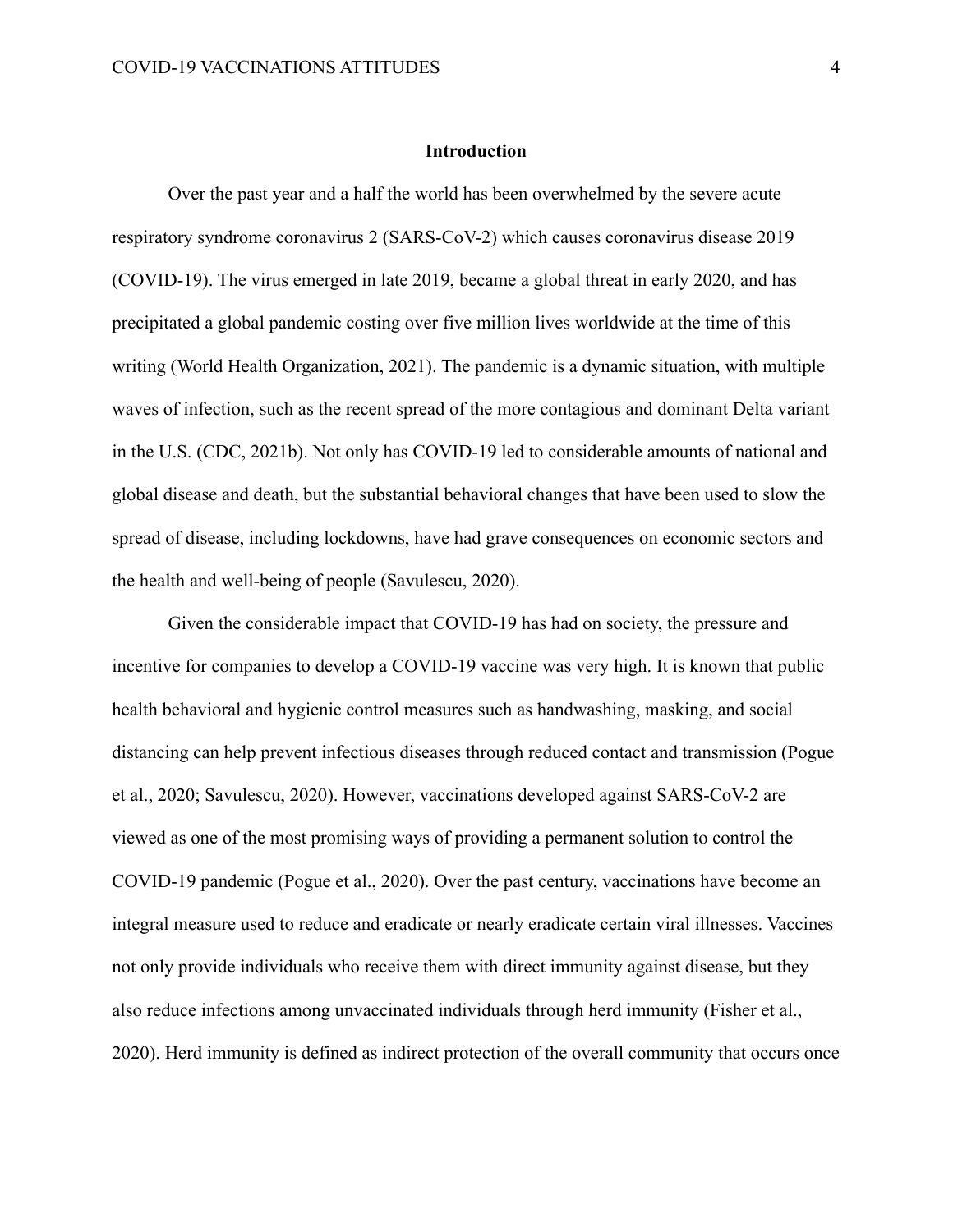a sufficiently high enough number of people are inoculated against a certain disease to ensure that there is then a low or nonexistent risk of the disease spreading among those who remain susceptible (Dubé et al., 2013; van den Hoven, 2012).

One major barrier to herd immunity that has slowed the rate of COVID-19 vaccination is the phenomenon of vaccine hesitancy— defined as a delay in acceptance or the refusal of vaccines in spite of the availability of vaccination programs— which has been in the spotlight in recent years due to its threat to vaccination behaviors (Salmon et al., 2015). The historical basis of many health and vaccination concerns seems to suggest that if we can find a way to directly address these concerns and target groups of people who may be hesitant, we could boost vaccine confidence for COVID-19 vaccines and other vaccines as well (McAteer et al., 2020; Salmon et al., 2015; Schwartz, 2012). For example, anti-vaccination attitudes and vaccine hesitancy has existed since the 19th century with the Anti-Vaccination Society of America being established shortly following the first vaccine. However, while the general resistance to vaccination may be rooted in the past, new modes of communication allow for the various ways to advocate for vaccination such as the promotion of positive vaccination stories and data from scientists, health officials, and advocates (Schwartz, 2012).

Nonetheless, it is also important to acknowledge that the specific context surrounding the ongoing COVID-19 pandemic highlights both structural issues and new phenomena that might affect attitudes towards the vaccine. Overall, working to understand specific attitudes that individuals and groups have towards the COVID-19 vaccine is important because they will encapsulate both timewarn patterns in hesitancy and any novel factors as well. Additionally, studying attitudes is necessary because in order to reach herd immunity, a large majority of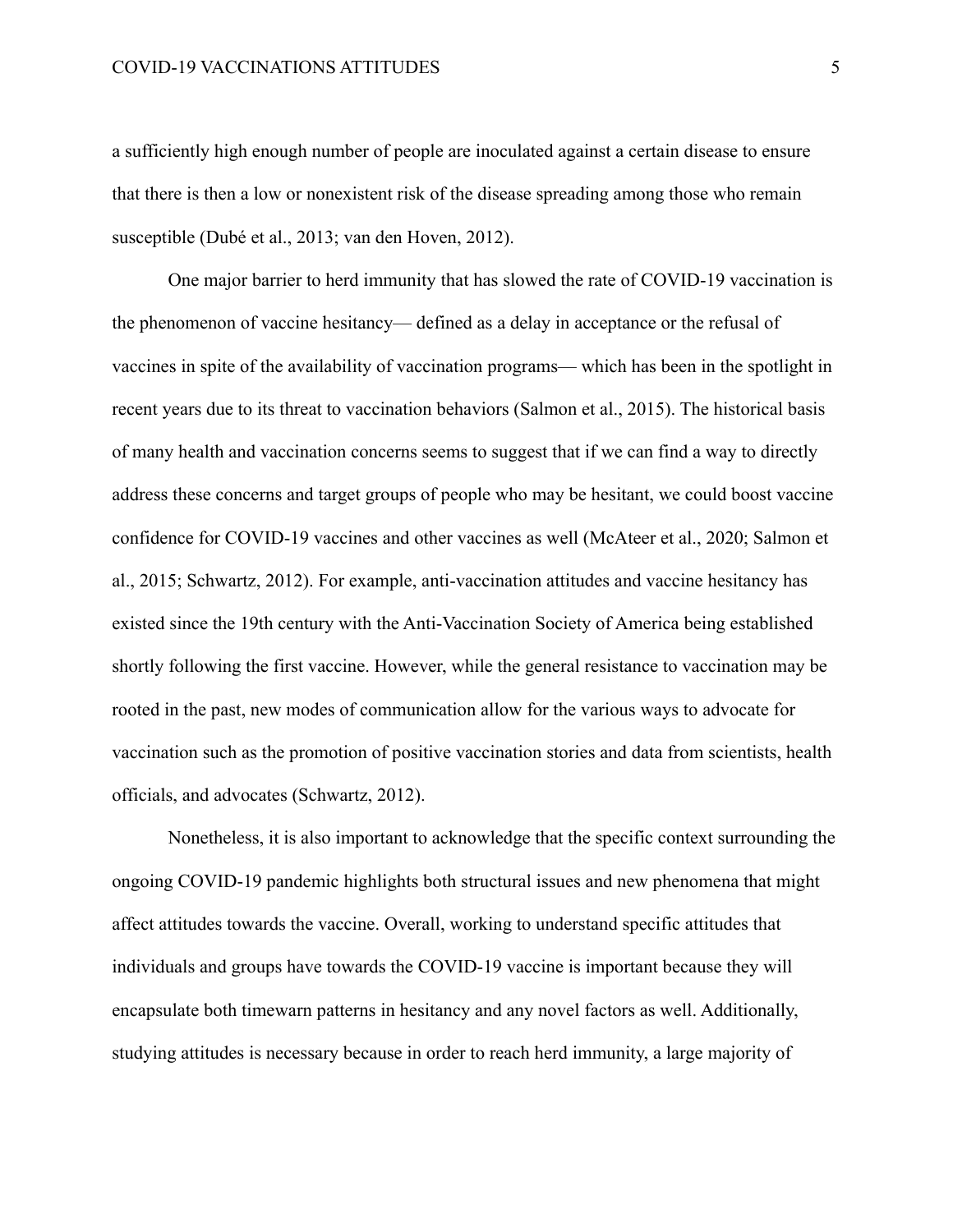people will need to feel comfortable enough with the vaccine to receive it. Within the dynamic situation of both vaccination progress and the path of COVID-19 itself, many variables will influence individual attitudes toward the vaccine and the act of receiving it. As more people receive the vaccine or the pandemic worsens, normalization might influence some people's negative attitudes and intentions to get the vaccine while others might not be easily swayed.

In order to investigate specific vaccine attitudes and advocate for vaccination, I plan to integrate current research and historical influences on COVID-19 vaccination attitudes. I begin by examining vaccination and herd immunity in a general sense and through an ethical lens. Then, I examine current studies of peoples' attitudes towards the COVID-19 vaccine as well as historical attitudes towards healthcare and vaccination<sup>1</sup>. Finally, I report the results of a study conducted at DePauw University in order to investigate attitudes of more recently vaccinated individuals to analyze if an attitude change or outside motivating factor influenced their decision to receive the vaccine.

#### **Vaccination as a Measure to Control the COVID-19 Pandemic**

Although the COVID-19 pandemic has inflicted significant harm on the lives, health and economy of many nations and their people, the vaccines developed against the CARS-CoV-2 virus offered one of the first real weapons against the disease and its spread (Pogue et al., 2020). While many people are anxious about the fact that the COVID-19 vaccines only began being developed at the onset of the pandemic, the technology of vaccines and the science behind them has been around for a long time. In fact, as early as 1798 Edward Jenner suggested that cowpox

<sup>&</sup>lt;sup>1</sup> Given the ongoing and ever-developing nature of the COVID-19 pandemic and research, this current paper only represents a snapshot into attitudes seen during the time of review. Additionally, most of the sources used to investigate attitudes reported research done in 2020 as more recently published material focuses more on vaccine uptake and specifically on hesitancy.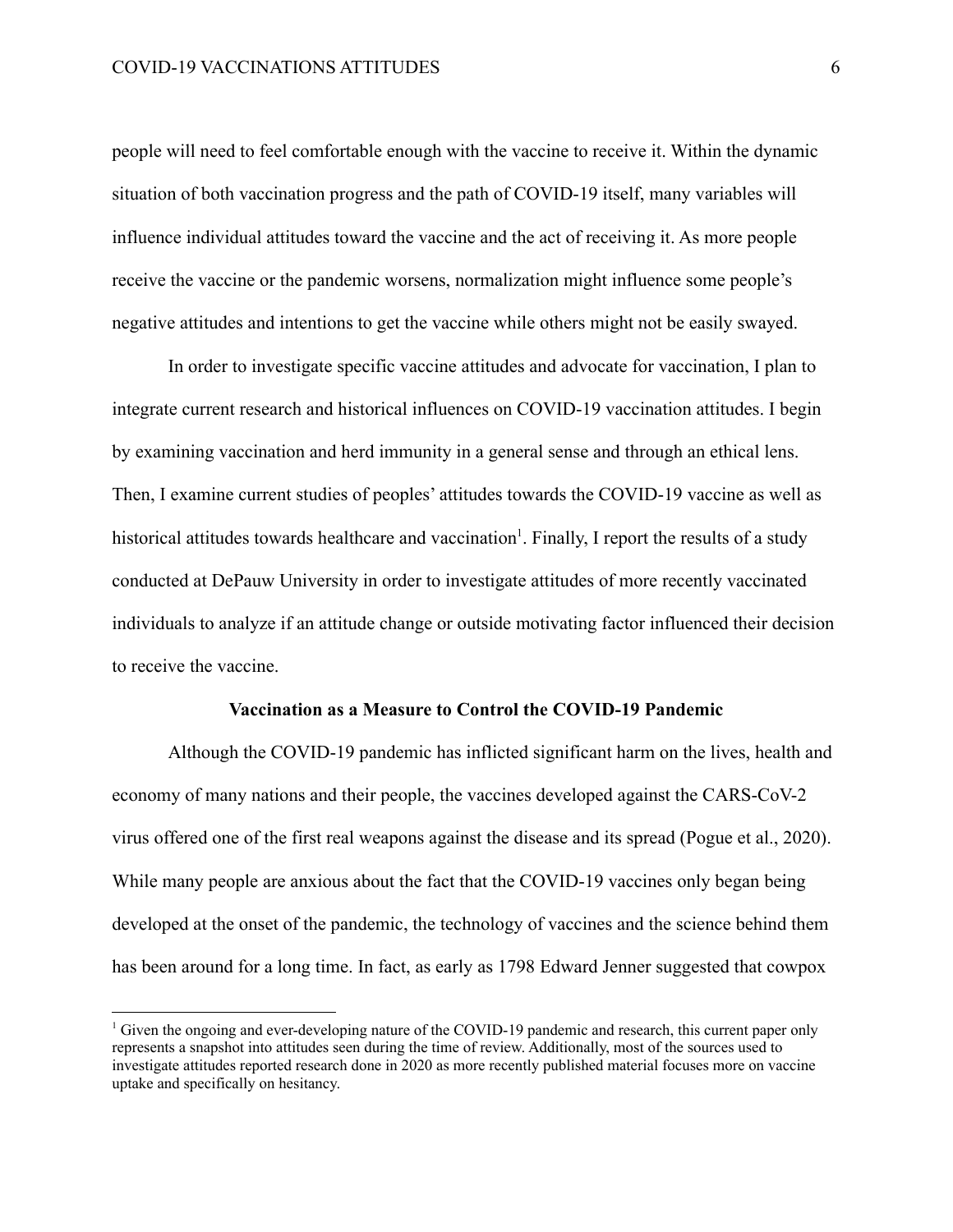be used to inoculate people against the smallpox disease, a technique which spread rapidly around the world at the beginning of the 19th century (Lombard et al., 2007). Since then, science and research have expanded the capabilities of vaccines and vaccine technologies, making them a central topic in pandemic preparedness management (Ward et al., 2020). Specifically for the COVID-19 pandemic, ensuring both a high and equitable vaccination coverage has been cited as a promising method to prevent the spread of the disease and bring an end to the pandemic (Nguyen et al., 2021)**.**

Vaccines and vaccination programs have two primary methods by which they prevent disease and support public health. The first and most immediate effect of vaccines is that they provide direct immunity and prevent disease for the specific individuals who receive them. Also, there is a secondary effect by which vaccines reduce infections among unvaccinated individuals and groups through herd immunity (Fisher et al., 2020). Herd immunity can be achieved when individuals acquire either natural immunity— which develops following infection with the actual disease— or vaccine-induced immunity (CDC, 2017). Since there has been limited data on the length of natural immunity that develops following COVID-19 infection and because the disease is so deadly in many populations, the preferred way to attain herd immunity for COVID-19 is via vaccination with the approved vaccines. However, even without reaching herd immunity, there are still community benefits from the greatest number of people getting vaccinated as possible. For example, there have been estimates that increasing influenza vaccination coverage by five percent could have prevented anywhere from 4,000 to 11,000 hospitalizations in the 2017-2018 flu season. With COVID-19, these benefits from increased vaccination coverage may come in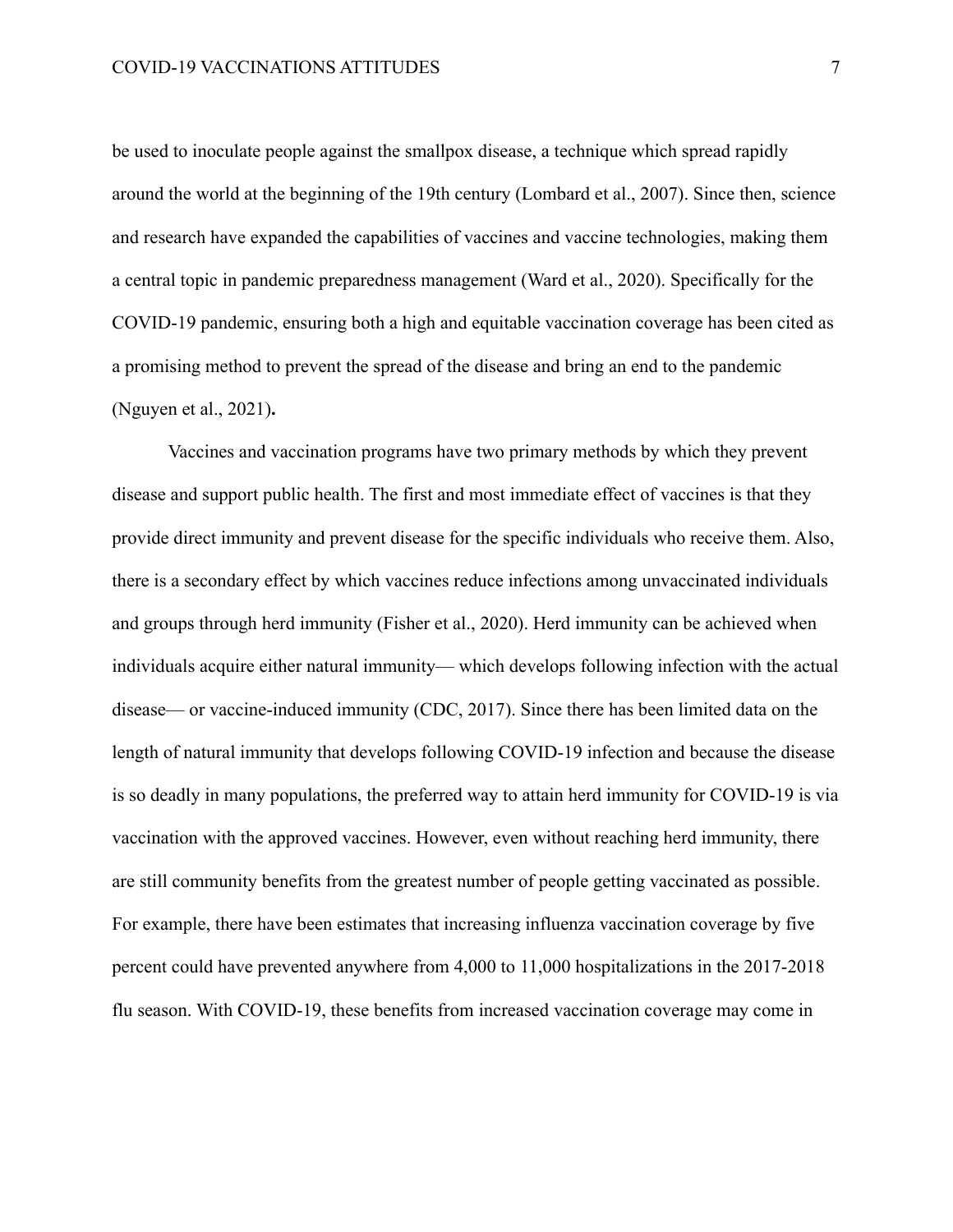the form of reduced COVID-19-related hospitalizations, less strain on hospital capacity, and fewer deaths (Fisher et al.,  $2020$ )<sup>2</sup>.

While it is reassuring to know that even without reaching herd immunity hospitals may be less strained and there may be fewer deaths, herd immunity is still the goal that public health and government officials aim to reach. However, without a known percentage of people who need to be vaccinated in order to reach herd immunity and with a constantly fluctuating group of vaccine hesitant individuals, reaching herd immunity against COVID-19 will be complicated. As of late 2020, the percentage of U.S. residents who need to be vaccinated to achieve herd protection was not defined because the number "depends on vaccine effectiveness, patterns of population mixing, vaccination patterns, and the basic reproduction number" of the coronavirus (Fisher et al., 2020, p. 6). Based on an estimate of the basic reproduction number as 3.32 and assuming perfect effectiveness of a vaccine— which the Pfizer-BioNTech and Moderna vaccines approach— it had been estimated that at least 70% of the population needed to be vaccinated to attain herd immunity (Fisher et al., 2020). Regardless of whether this number gives the correct estimate to attain herd immunity, the highly contagious Delta variant and fluctuating surges of cases, hospitalizations, and deaths should encourage even more individuals to be vaccinated to protect themselves from the disease (CDC, 2021b; Times, 2020). However, aside from the question of whether individuals should get vaccinated for their own health, it is also possible to examine if individuals have an ethical responsibility to themselves and to others to become vaccinated against COVID-19.

<sup>&</sup>lt;sup>2</sup> Even as the U.S. approaches herd immunity, the surge in cases, hospitalizations, and deaths caused by the now dominant Delta variant contradict this prediction (CDC, 2021b). However, it is important to note that vaccination status is still offering increased primary protection to vaccinated individuals (Scobie et al., 2021).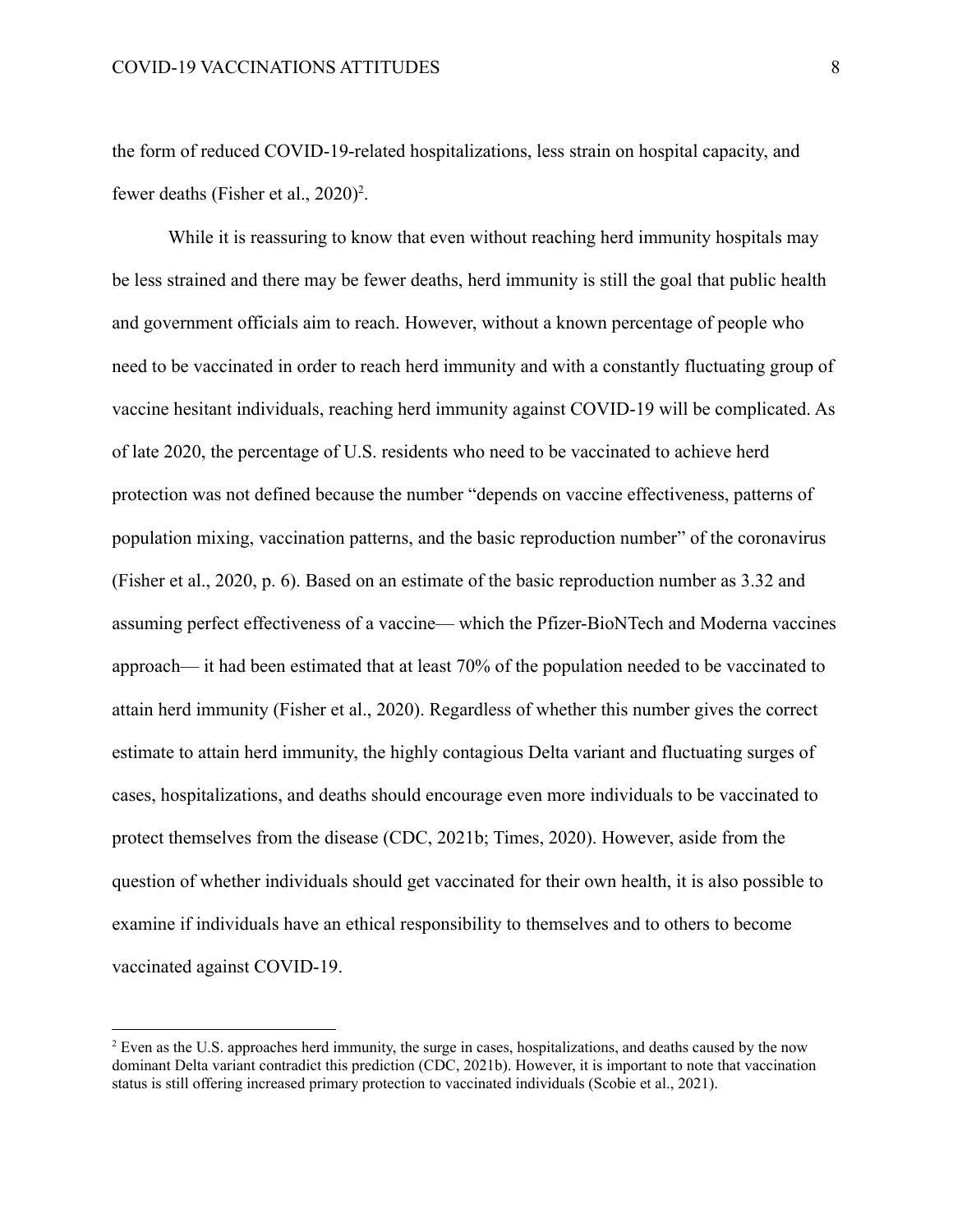Given that vaccination is an action which influences both the person getting vaccinated and the lives of others, it is appropriate to approach the decision with an ethical framework. There is a considerable amount of ethical research and perspectives that have been generated and modified to address the question of vaccination in general as well as COVID-19 vaccination specifically. In his book *Ethics of Vaccination*, Alberto Giubilini has designed and advocated for an ethical scheme which can easily be applied to the COVID-19 vaccine. Giubilini begins by describing that ethical responsibilities can exist at either the individual, collective, or institutional levels, and vaccination ethics are no exception to this general trend. However, while all three of these levels are important, sometimes it is possible for autonomy— the ability to make one's own decisions— to conflict with the individual's own best interest or the best interest of public health in general. In other words, although autonomy generally holds strong ethical weight, the autonomous decision to not get vaccinated might harm an individual or their community. Nonetheless, when making a decision, each person must weigh how the probability of adverse side effects from the vaccine compares with the probability of lethal consequences from acquiring the disease (Giubilini, 2019). For COVID-19 this is particularly interesting because younger people are less likely to die from the disease, yet they are simultaneously more likely to have influenza-like symptoms from receiving the vaccine.

Giubilini continues to explain that since getting vaccinated is a positive duty, it is slightly more difficult to justify a moral obligation to take action. However, considering that getting vaccinated for COVID-19 is easy and costless, failing to take action is similar to a moral violation of a negative duty, or the requirement to not act to protect others. Overall, he claims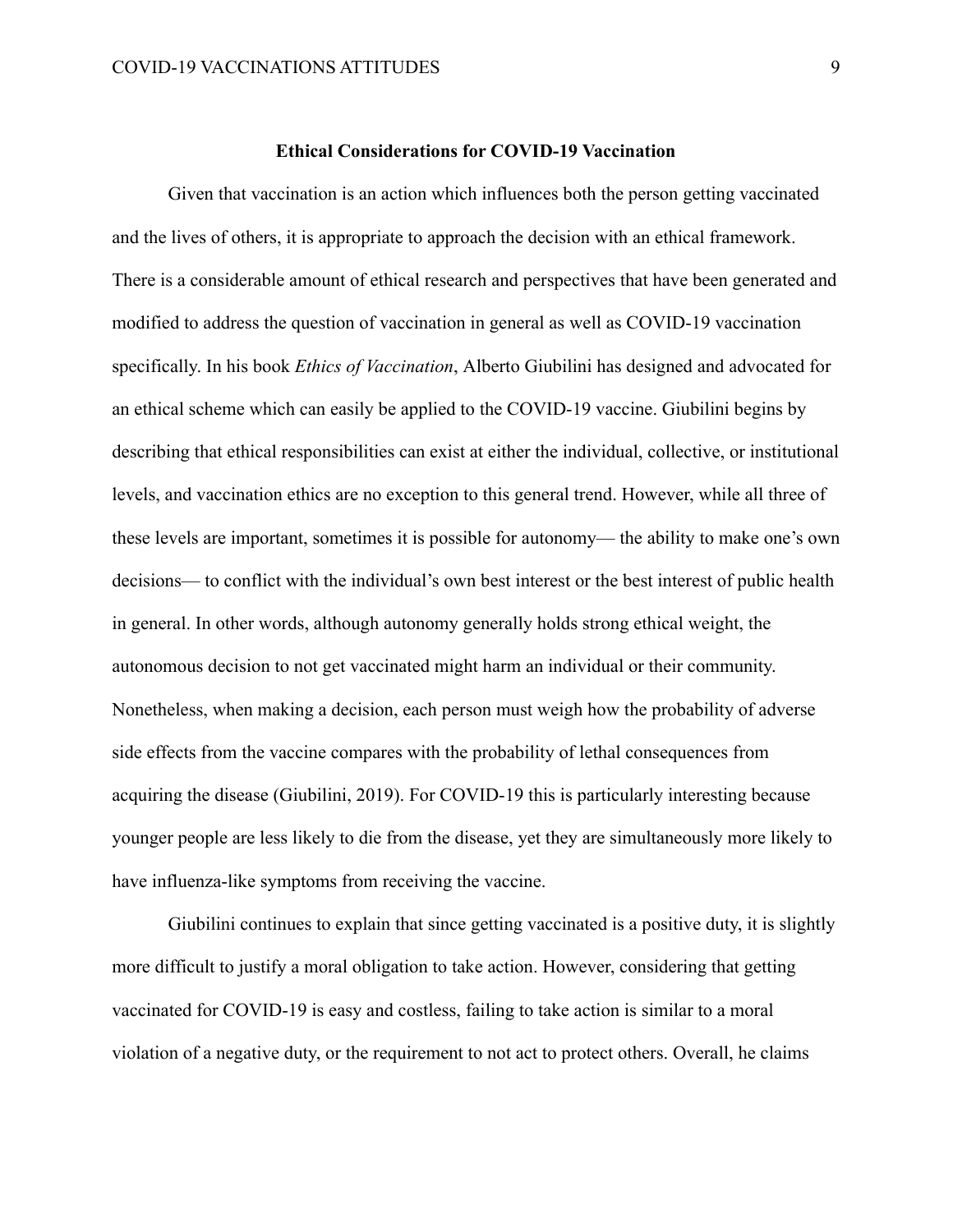that achieving herd immunity is a collective obligation— as opposed to an individual obligation— that allows the collective of people to protect those who are unable to get vaccinated. This aggregate collective responsibility requires through the *fairness principle* that individuals who are neither immunosuppressed, allergic to the vaccine, nor too young to be vaccinated have a fairness-based moral obligation to contribute to herd immunity. This fairness principle requires that each person who is eligible and able to be vaccinated must do so in order to distribute the benefits and costs effectively (Giubilini, 2019). This principle and ethical requirement to get vaccinated holds true for all vaccines from childhood vaccinations to the COVID-19 vaccine.

Additionally, there has been so much work done on the study of vaccine ethics that scholars have also written about the particular ethics of choosing not to get vaccinated; according to many scholars, this choice leads to the impermissible act of simply *free riding* with the herd immunity created (Giubilini et al., 2018; Navin, 2013; van den Hoven, 2012). Free riders are defined as "people [who] deliberately decide not to be immunized and benefit from the herd's protection" (van den Hoven, 2012, p. 154). Since individuals who exhibit this behavior take advantage of the collective good without contributing themselves, it is morally unjustified. However, there are some scholars who argue that individuals who refuse vaccination should not be considered free riders for two reasons (Bradley & Navin, 2021). Their first claim is that the free rider model misrepresents subjective motivations of vaccine refusers who legitimately doubt the benefits and overstate the risks associated with vaccination. In other words, since vaccine refusers do not think they are refusing to make a valuable contribution to a public good, these scholars argue that they are not free riding (Bradley & Navin, 2021). One the other hand though,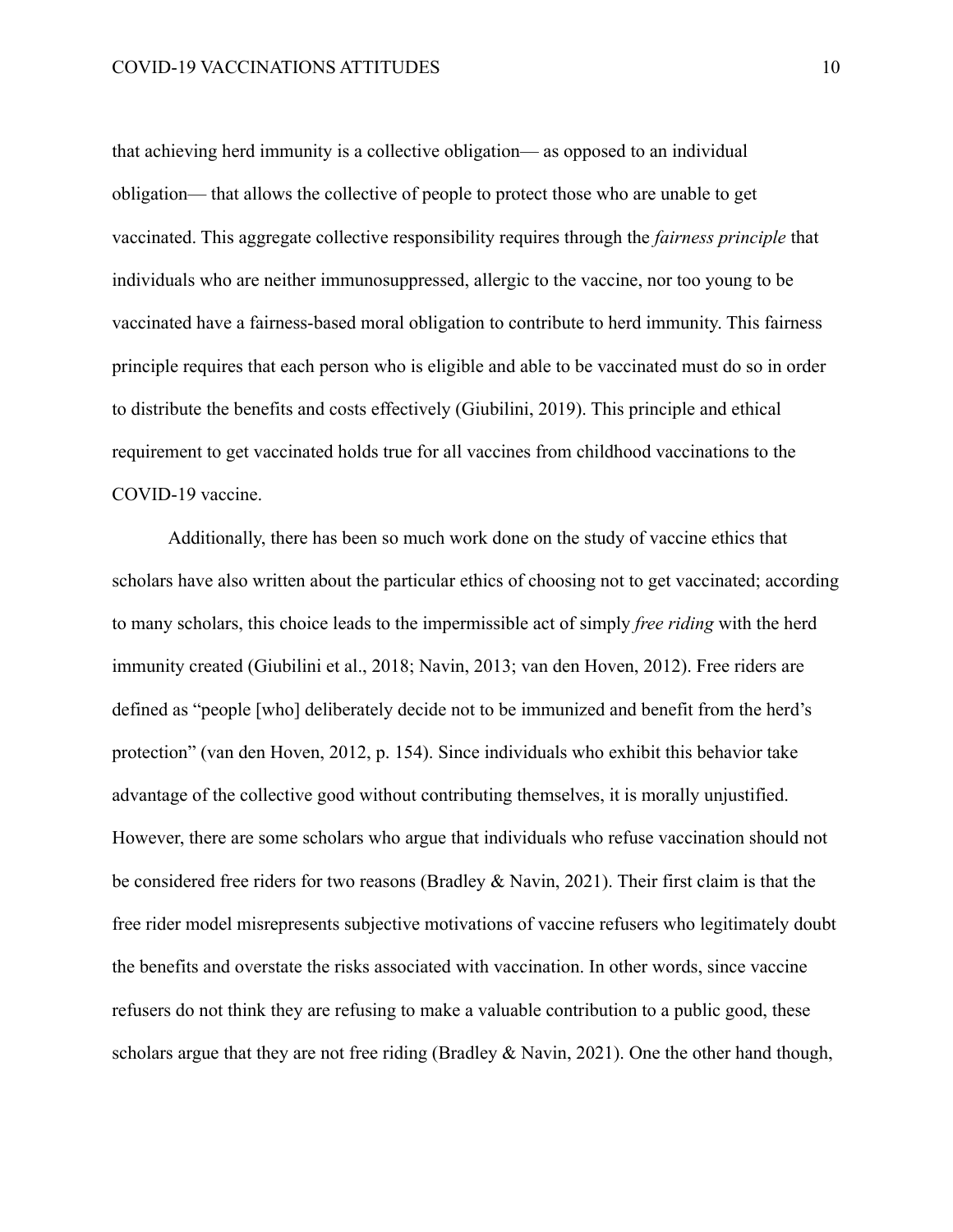it has been argued that it is irrelevant whether individuals desire to or believe that they benefit from the collective good— herd immunity in this case— because they do still benefit without fairly contributing (Navin, 2013; van den Hoven, 2012).

The second argument against vaccine-related free riding is that a *true* free rider benefits from a good that they could *also* be contributing to. In the case of vaccination, it is argued that people cannot both contribute to and benefit from herd immunity because once they are vaccinated, they have primary protection and no longer benefit from the herd immunity (Bradley & Navin, 2021). Although this argument may hold true in some cases, with COVID-19 and the existence of breakthrough cases, especially with the Delta Variant, it is inaccurate. While breakthrough cases are much less common, they do still exist (Scobie et al., 2021). Therefore, a vaccinated individual who contributes to the herd immunity could benefit from protection against a breakthrough case of COVID-19 once community spread is lowered by herd immunity. While this is all hypothetical given that most communities in the U.S. have not reached herd immunity yet, it shows that the argument that vaccine refusers are not free riding is logically flawed. Since they benefit from others' decisions to be vaccinated, would not be harmed themselves by participating, and have a moral obligation to fairly contribute to the good, it is unethical for a person to free ride when it comes to vaccination (van den Hoven, 2012).

Consequently, free riding to receive the benefits from herd immunity for COVID-19 is also intrinsically unethical. This ethical principle holds true for people who claim religious and anthroposophist reasons for noncompliance as well as those who do not wish to be vaccinated simply because they wish to prevent possible negative side effects; all of them would be unethically free riding by not getting vaccinated against COVID-19 (van den Hoven, 2012).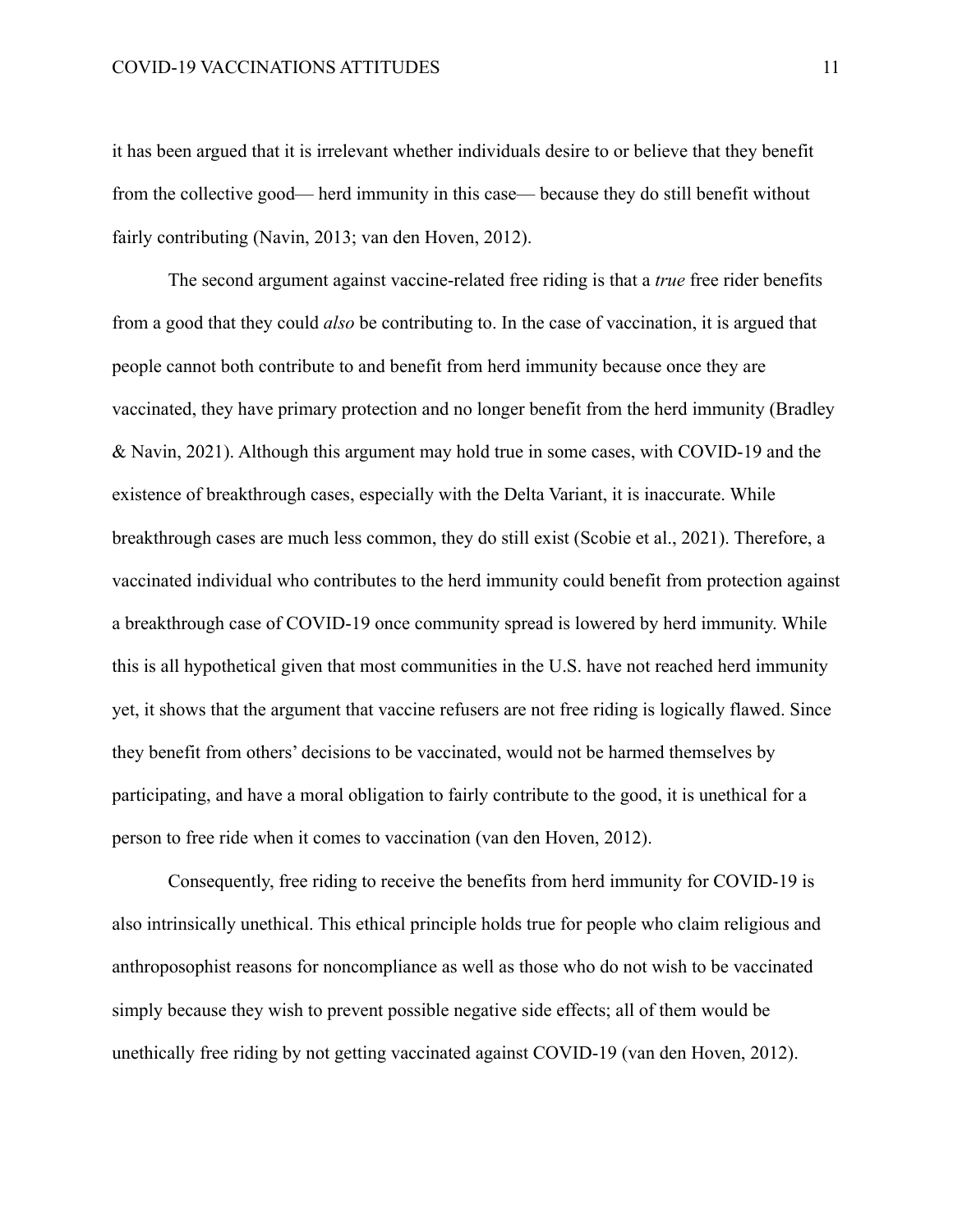However, while this standpoint seems pretty strict and straightforward, accusing someone of free riding with the COVID-19 herd immunity and making the precise ethical debate just outlined is polarizing and not likely to be effective (van den Hoven, 2012). Instead, what would be a more constructive approach to encourage vaccination is to focus on understanding specific attitudes toward the COVID-19 vaccine and use that data to address specific concerns and stressors. Knowing that this method has worked in the past for other public health and safety measures, there are many studies that have been done to assess attitudes towards COVID-19 vaccination. These studies have found both general trends in attitudes as well as demographic factors that were influential predictors of attitudes.

#### **Attitudes Towards COVID-19 Vaccination**

Before examining or influencing attitudes towards the COVID-19 vaccine, it is important to first define attitudes and understand how individuals form them towards people, objects, and activities in their daily lives. Psychologists and sociologists approach attitudes in distinct ways, and therefore they have different definitions of the term *attitude*. From a psychological perspective, attitudes are personal "dispositions to respond with some degree of favorableness or unfavorableness to a psychological object" (Ajzen & Gilbert Cote, 2011, p. 289). However, given that these dispositions are constructs within the human mind that are impossible to directly measure, sociologists find it more useful to define attitudes as the prescriptive or evaluative judgements that emerge from these constructs (Voas, 2014). Whether the attitude is the disposition or the measurable judgement that results, it is useful to understand how attitudes form and interact with beliefs, feelings, and behaviors.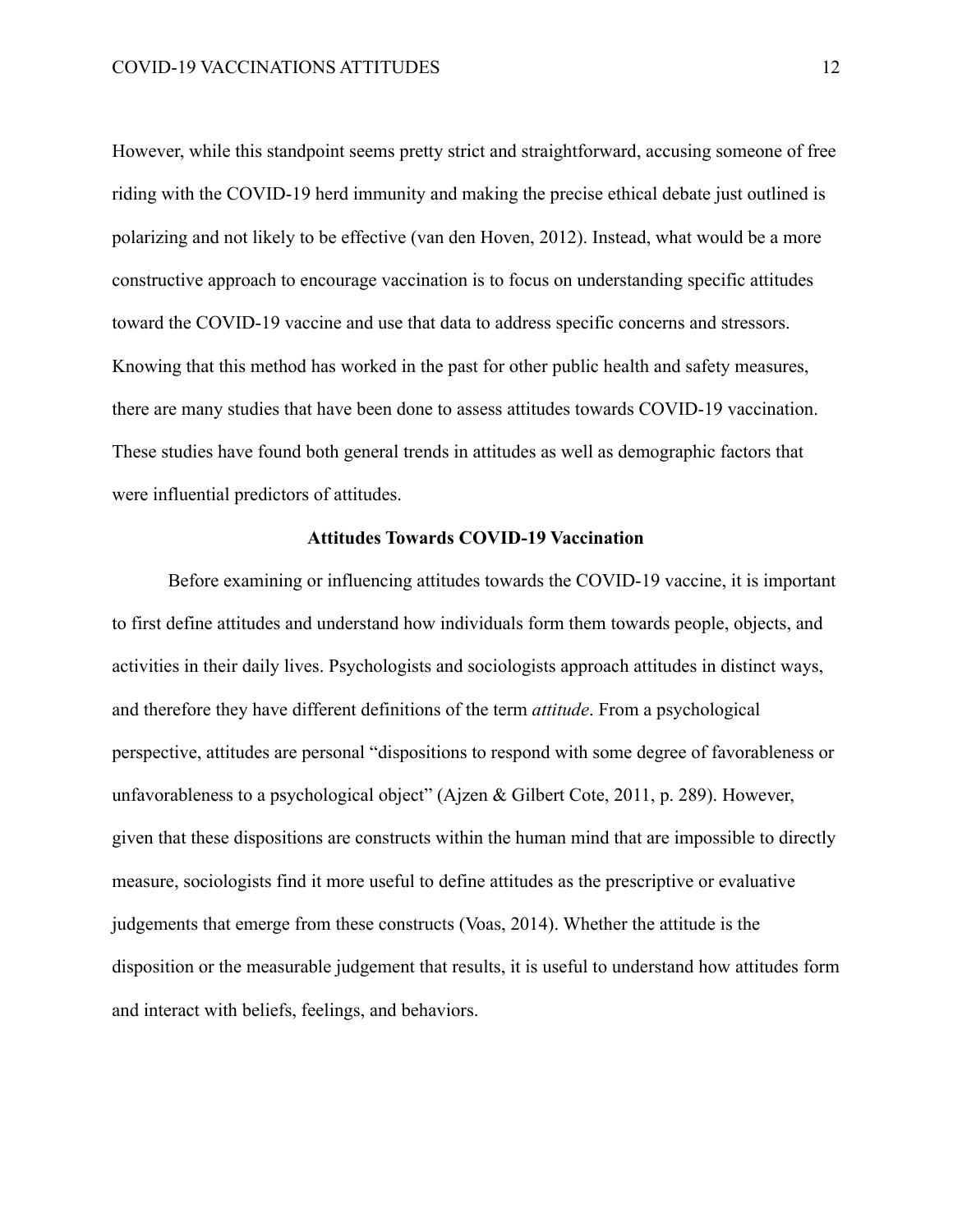Rather than the attitudes being innate, it is generally accepted that individuals acquire positive and negative attitudes, which are influenced by the people's social background and experiences (Ajzen & Gilbert Cote, 2011; Olson & Kendrick, 2011). Therefore, people who have different upbringings— which are heavily influenced by different cultures or positions within a social structure — will most likely develop unique attitudes towards the same ideas and objects. One predominant theory which delineates the origins of attitudes upholds that attitudes can form on the basis of emotion or affect, beliefs or cognition, or past behaviors (Olson & Kendrick, 2011; Voas, 2014). In other words, people's emotional states, personal beliefs, or prior actions can influence their judgement towards the person or entity in question. Applying this theory specifically to the COVID-19 vaccine, it is possible that emotions, beliefs, and behaviors toward COVID-19 in general, local or national responses, prior vaccinations, and more can all influence an individual's attitude toward the vaccine or the act of getting vaccinated against COVID-19.

Furthermore, attitudes may be formed as a result of direct observation, they may be self-generated, or they may be formed indirectly by accepting information from outside sources such as friends, television, newspapers, and books (Ajzen & Gilbert Cote, 2011). While all these ways of attitude formation might apply to COVID-19 vaccine attitudes, the direct observation is especially important as people witness their friends and family receive the vaccine and see celebrities and influencers get vaccinated. Vaccine ads as well as personally posted information and misinformation that is shared on social media may also be an influential way by which COVID-19 attitudes are affected by the indirect acceptance of information.

Although there are a variety of motivating factors for studying attitudes towards the COVID-19 vaccination, many stand out in particular such as the notion that attitudes may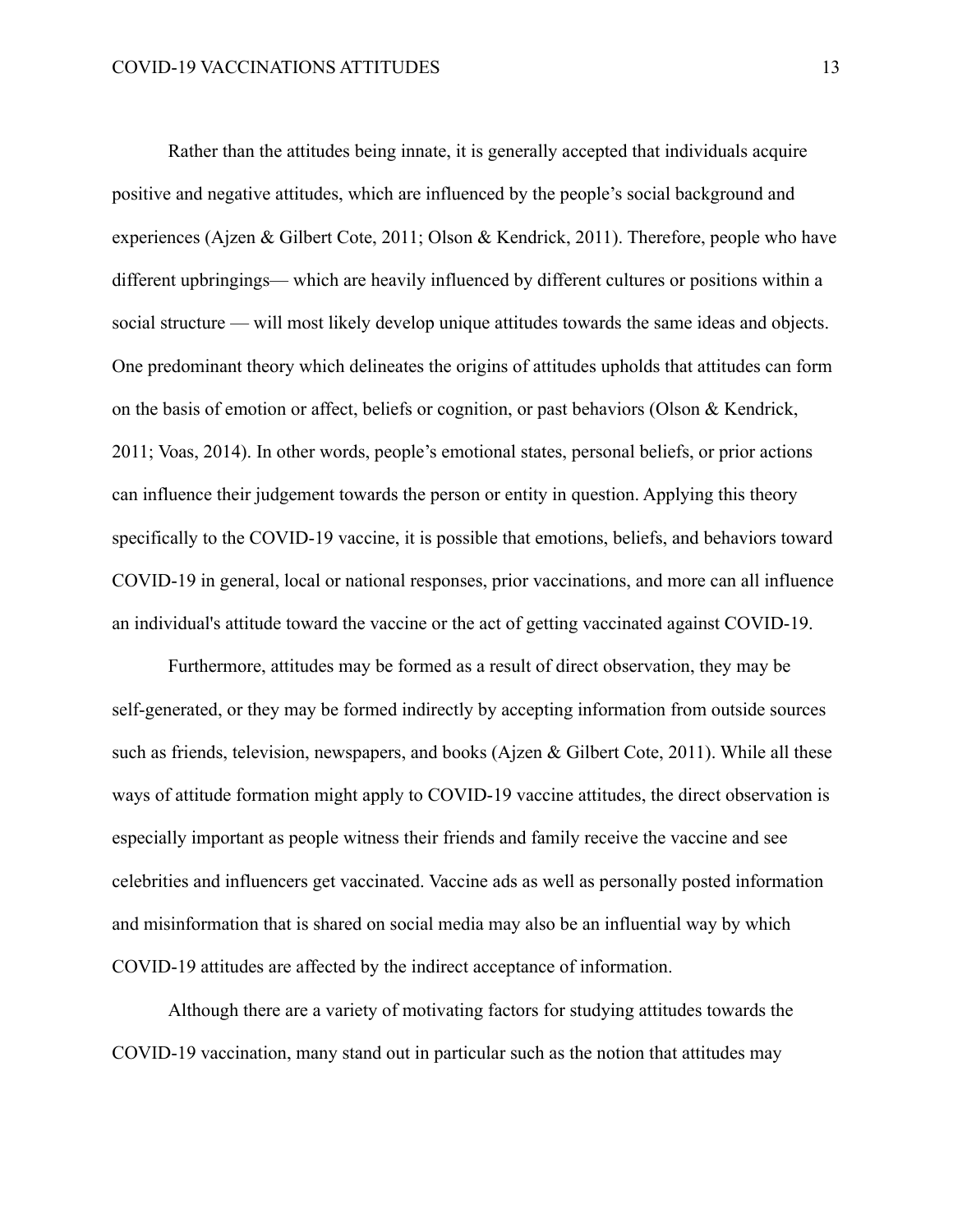influence behavior. If this correlation was true for attitudes about the COVID-19 vaccine, it would be especially useful because scientists and government officials need to analyze how difficult it will be to reach herd immunity in order to determine strategies to promote vaccination. To evaluate the predictive power of COVID-19 vaccination attitude, it is important to know that it is categorized as an *attitude toward a behavior*. Meta analyses of the ability of *attitudes toward a behavior* to predict the corresponding behavior have identified a positive correlation between the prediction and the actual behavior. In fact, it has been shown that when the relationship between the attitude and behaviors are assessed at compatible levels of specificity or generality, there is a greater predictive capability (Ajzen & Gilbert Cote, 2011). In other words, directly asking people about their attitudes towards COVID vaccination and vaccines may correlate with actual behaviors and outcomes of the vaccination.

However, one must also recognize that attitudes do not always correlate with or predict behavior. Disjunctions between attitudes and behaviors can occur for a variety of reasons such as some attitudes being merely descriptive or the existence of various motivating factors that affect actions. By the late 1960s, there was mounting evidence that attitudes were only weakly related to behavior; this fact may lead many people to wonder why researchers should still study attitudes at all (Voas, 2014). However, regardless of whether attitudes actually predict behaviors it is still interesting to study them on the basis of how they reflect the socialization and cultural influence on certain individuals or groups. Additionally, attitudes encompass a cognitive processing that is fascinating to study and can also influence how other people form attitudes, think, or behave. Therefore, while it is possible that COVID-19 attitude might not correlate directly with uptake behavior, this research still represents valuable data. Before delineating the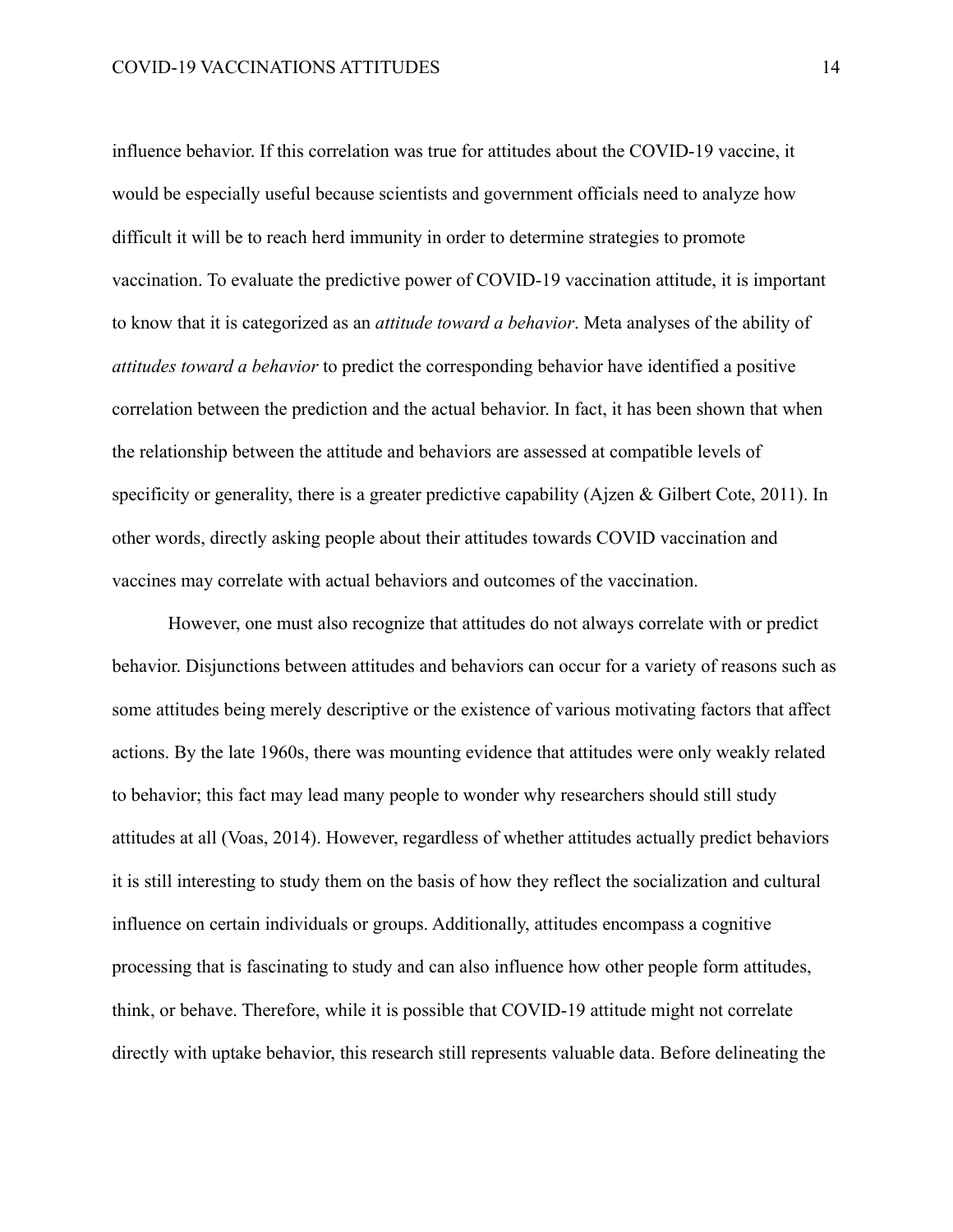various attitudes expressed in the research, it is important to highlight that the studies of COVID-19 vaccination attitudes reported below each take a slightly different approach to collecting data. The result is an agglomeration of data that is multifaceted and captures the overall sense of why individuals may be hesitant or refuse to take the vaccine.

#### **Fears About Safety and Possible Side Effects**

By far the attitude that has been reported most frequently in the studies of COVID-19 vaccination attitudes, intent, and behaviors has been a concern about the safety of the vaccine (Fisher et al., 2020; Nguyen et al., 2021; Paul et al., 2021; Pogue et al., 2020). More specifically, the safety concern is normally in some way related to the fear of possible side effects of the vaccine, whether they be short-term effects and symptoms or long-term effects that arise later after an individual has been vaccinated against SARS-CoV-2.

Some of the more typical attitude studies found clear evidence for safety and side effect concerns as predictors of negative attitudes toward vaccinating against COVID-19. Nguyen et al. found that in the United States, 29.8% of adults surveyed in December who did not intend to get vaccinated cited concerns about side effects and safety of the vaccine (2021). Fisher et al. found that a lower percentage (25.3%) of participants espoused a specific concern about the vaccine side effects and safety being one of them— as their reason for intending *not* to get the COVID vaccine. Interestingly, out of individuals who were *unsure* about getting the vaccine in the same study, 34% of them specifically cited safety and side effects as their reason for hesitancy (Fisher et al., 2020). This suggests that people who are unsure about vaccination, or vaccine hesitant, are more likely to be driven by a fear of a lack of safety than those who are against the COVID vaccine. Some specific quotes that researchers gathered related to safety include "I would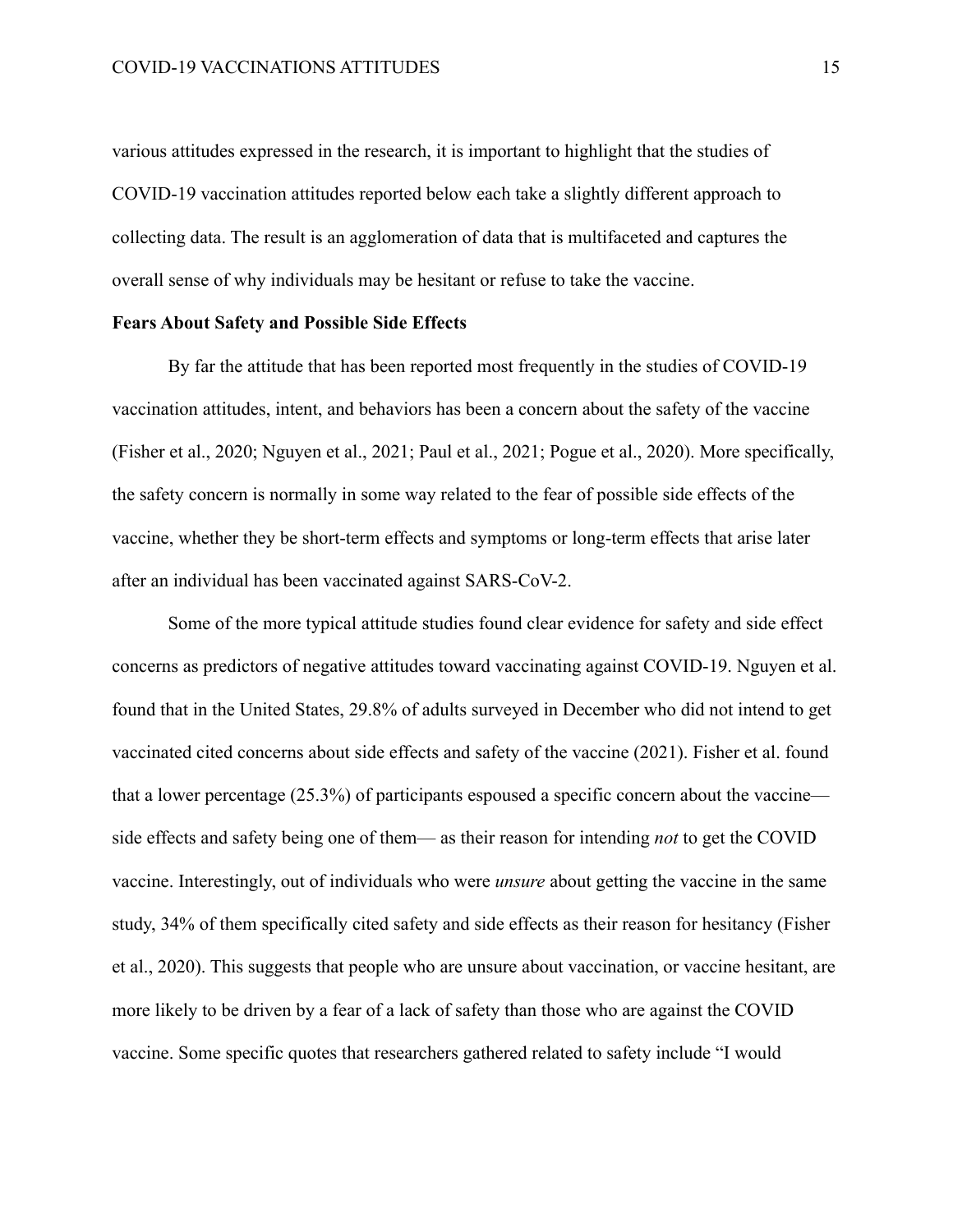question the safety of the vaccination and the possible side effects," and "Vaccines can be harmful" (Fisher et al., 2020, p. 13). These two quotes in particular are interesting because the first represents anxiety specifically about the COVID-19 vaccine, whereas the latter quote seems more strongly against vaccination.

Additional studies have taken a more nuanced approach to the question of attitudes related to safety. In the United Kingdom, Paul et al. were able to predict risk for uncertainty and a lack of intent to vaccinate against COVID-19 based on negative attitudes towards vaccines in general. They found that worries about unforeseen effects of vaccination predicted a five times higher likelihood of being unwilling to get a COVID-19 vaccine (Paul et al., 2021). Pogue et al. has found that when given a free response question, 51.85% of survey respondents said that concerns about the safety or side effects were their biggest fear related to the COVID-19 vaccine. In addition to this, the same study found that a majority (63.47%) of participants either agreed or somewhat agreed with the statement "I am worried about the side effects of the vaccine for myself" and that 39.31% agreed or partially agreed that "The side effects of the vaccine are likely to be worse than COVID-19 itself" (Pogue et al., 2020, p. 6). While it is slightly alarming that the majority of people would agree with the first statement, worrying about the side effects does not necessarily prevent someone from getting the vaccine. However, believing that the vaccine side effects would be worse than COVID-19 itself provides a much larger barrier to vaccination in individuals who take this stance. This reasoning is linked to the phenomenon of omission bias— the preference for harm caused by omission rather than harm caused by commission (Jamison et al., 2020). In other words, if a negative outcome is perceived to be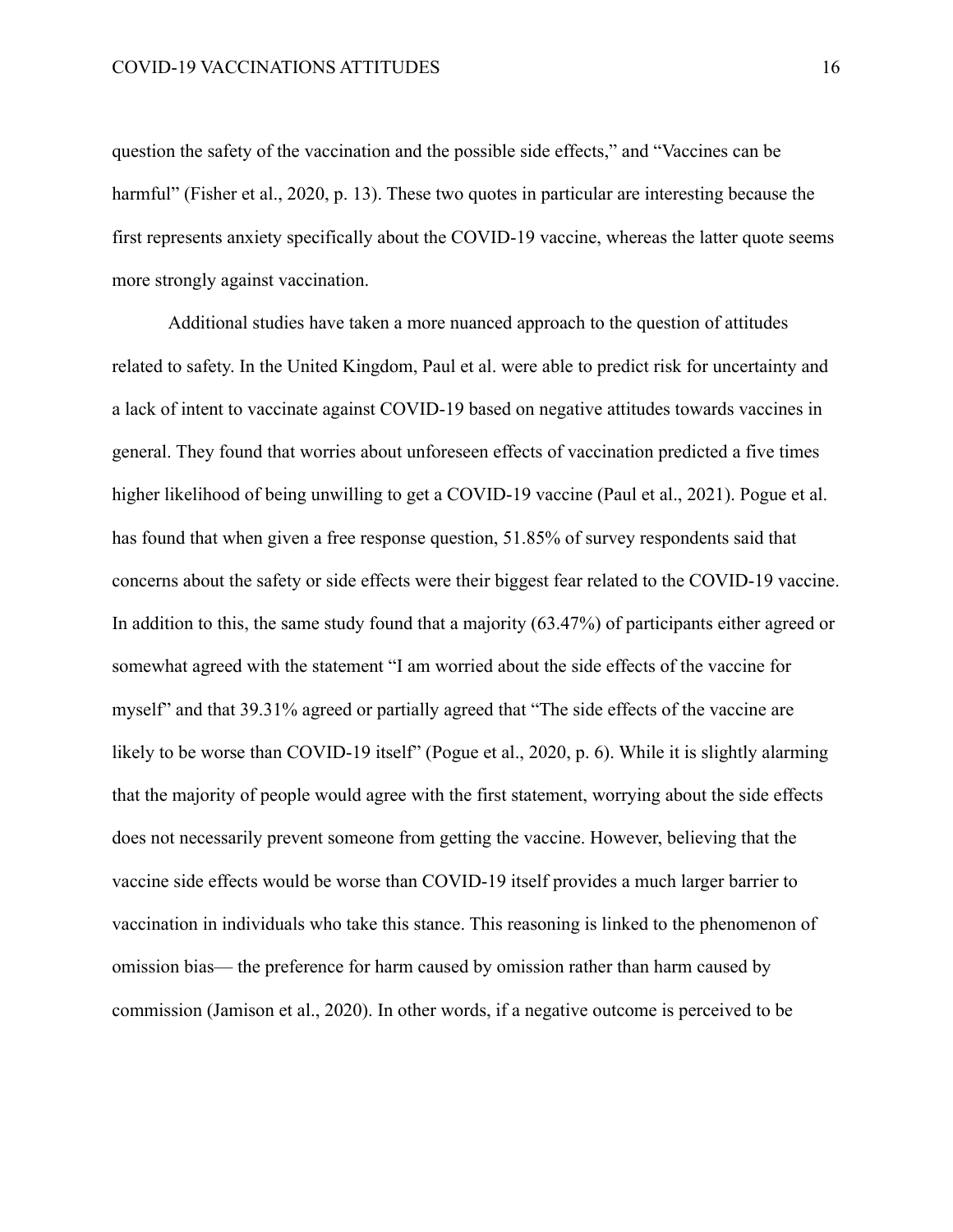likely, people would rather remain inactive and experience harm as opposed to being harmed through taking action.

#### *Women and Attitudes Towards Safety*

One finding that is particularly interesting related to attitudes towards COVID-19 vaccination is that numerous studies have found that women were more likely than men to show non-intent towards receiving the vaccine, mostly due to fears related to safety and side effects (Callaghan et al., 2021; Khubchandani et al., 2021; Nguyen et al., 2021). One study found that women are more likely to express concerns specifically about the unforeseen side effects of vaccines in general (Paul et al., 2021). However, women also are more likely to practice preventative behaviors such as getting an influenza vaccine and wearing face masks to avoid COVID-19 infections. Therefore, this suggests that while women expressed more negative attitudes about the vaccine than men, it may not be because they do not wish to partake in the preventative benefits of the vaccine. Rather, they may have viewed getting vaccinated as too large of a safety risk to be worth the reward<sup>3</sup> (Khubchandani et al., 2021).

Specific fears regarding the COVID-19 vaccine that women have reported in mainstream and social media platforms are its effects on pregnancy, fertility, and menstrual cycles. These fears and hesitancies have encouraged the CDC to create a whole webpage report about what is known about these topics. There is a lot of information from the CDC that emphasizes that the vaccine has not been related to pregnancy or fertility complications and that it is still recommended that women get the vaccine regardless of their current or future reproduction plans. However, the CDC also reiterates that not much data has been compiled on this topic yet

<sup>&</sup>lt;sup>3</sup> According to Khubchandani et al., the conflicting results for vaccine hesitancy in women merits further investigation (2021). Also, these studies represent attitudes towards the vaccine before much safety data was known about the vaccine, so it is possible that women's uptake rates are higher than their attitudes might suggest.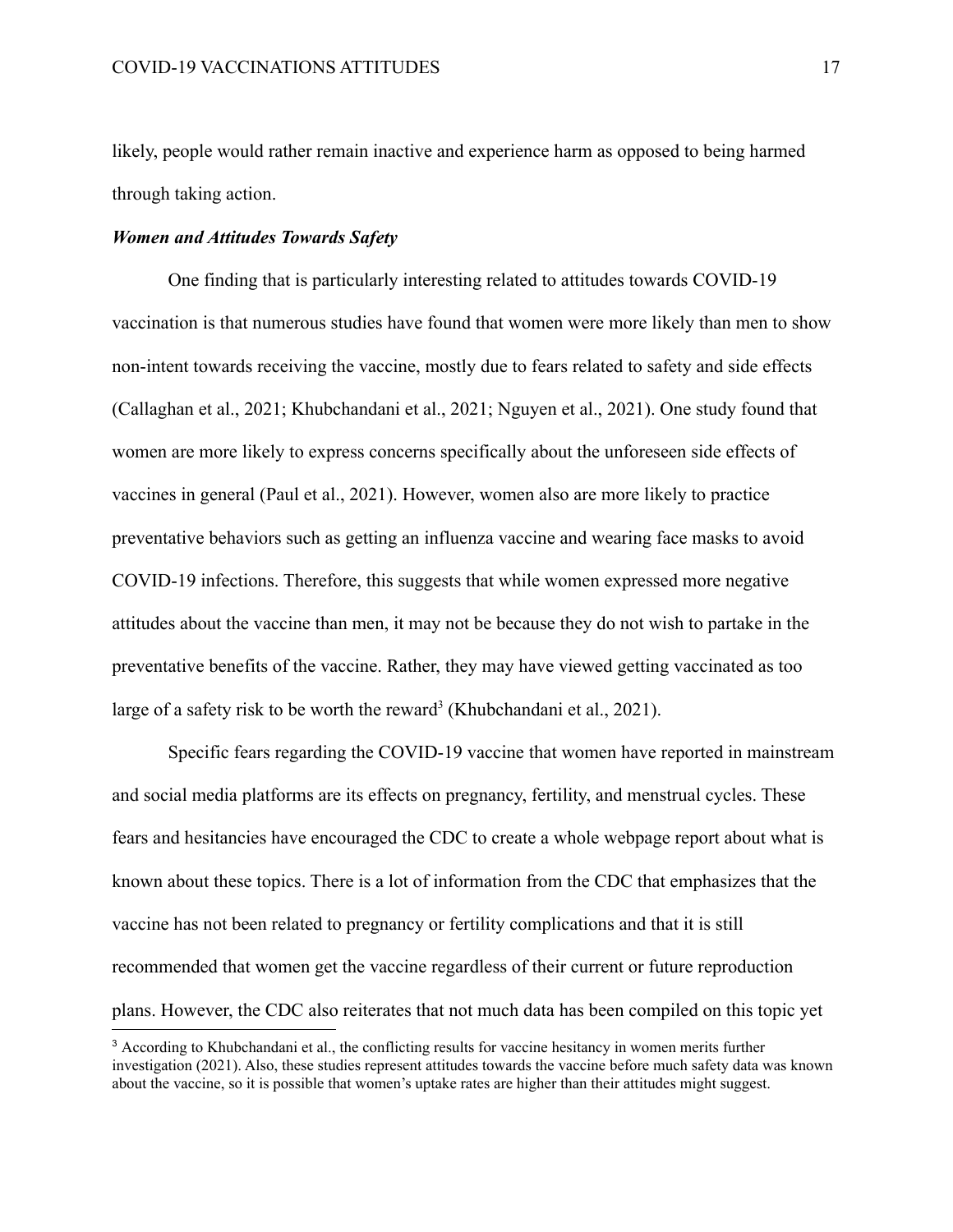(CDC, 2021a). While for many women misinformation of a direct link to fertility or pregnancy loss makes them hesitant, it is possible that the lack of proof against those complications is enough to make other women have a hesitant attitude towards vaccination.

Another interesting observation that seems to be related to women's hesitancy is a tendency to avoid COVID-19 vaccination to a greater extent when there are children in the home. It is unclear what the specific thought processes leading to these attitudes are, but one study in the U.S. reported that women, and even some men, have a 34% higher likelihood of refusing the COVID-19 vaccine if they have children at home (Khubchandani et al., 2021). Women's desire to avoid possible negative side effects of the vaccine for the sake of their children is likely related to a longstanding protectionist attitude of women who are often held responsible for safeguarding the health of others. Hopefully through additional research and discussions, vaccine hesitant women feel more comfortable being vaccinated against COVID-19 so they can contribute to herd immunity and protect their families that way.

#### **Anti-Vaccination or Vaccine Hesitant Attitude in General**

Research into COVID-19 vaccine attitudes has found that although there are certainly new concerns with the COVID-19 vaccine, some people report not wanting to be vaccinated because of generalized and pre-existing anti-vaccination attitudes. Although fully anti-vaccination individuals exhibit one extreme of the continuum of vaccine attitudes, many others employ anti-vaccination attitudes and ideas to a more limited extent (Dubé et al., 2013). Additionally, anti-vaccination attitudes are sometimes characterized as a belief system or emotional response to vaccination rather than a distinct perspective (Fisher et al., 2020). Because of this characteristic of the anti-vax mentality, influencing these emotionally-founded belief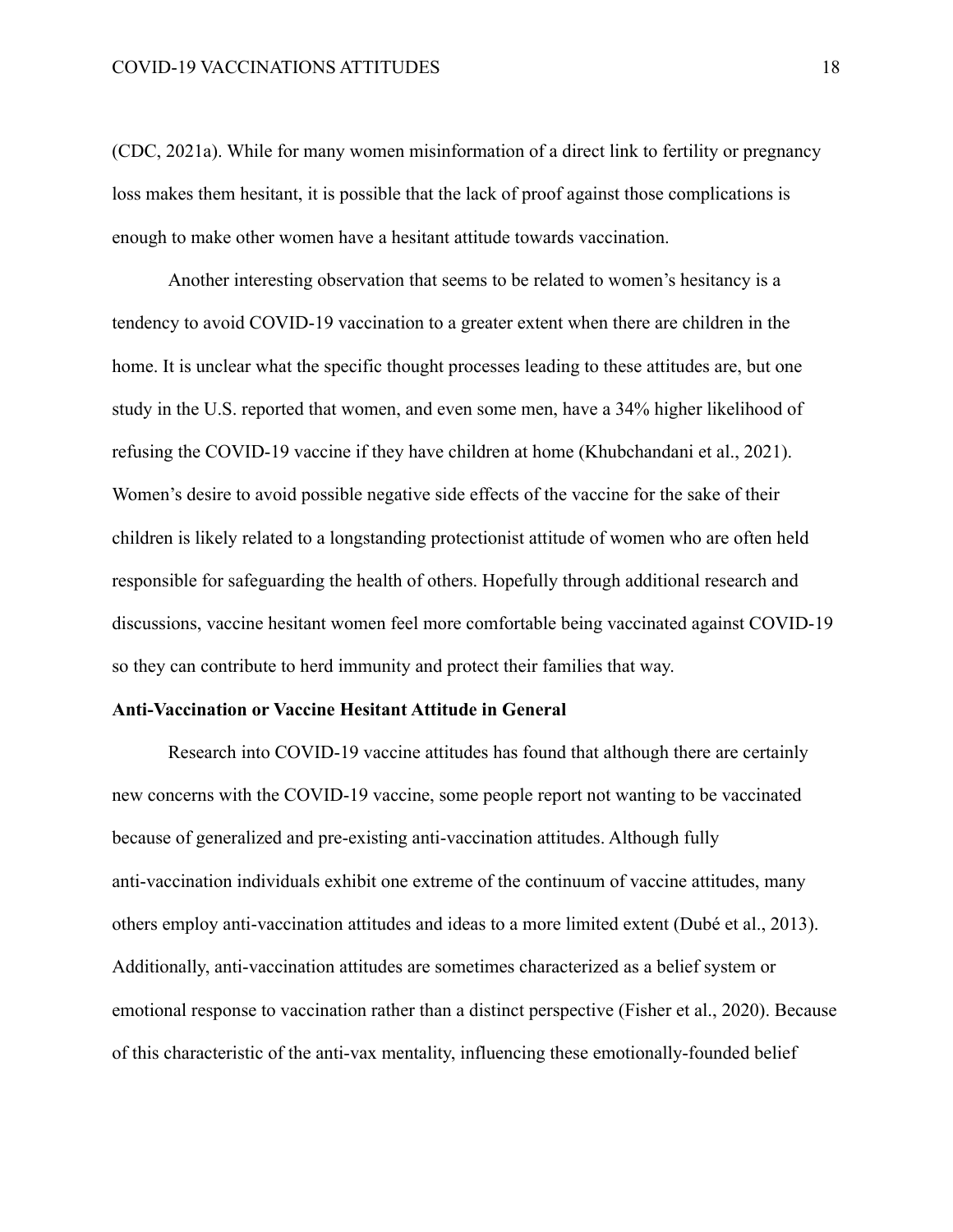systems may be one of the greatest challenges to face when attempting to reach herd immunity for COVID-19 .

Although anti-vaxers represent a more extreme or distinct form of vaccine skeptics, the growth of vaccine hesitancy in general is enough to indicate that uncertain or negative attitudes towards vaccination have been influential in the past several years. In fact, before the COVID-19 pandemic, the World Health Organization had previously categorized vaccine hesitancy as one of the top ten global health threats facing the world (Khubchandani et al., 2021). According to McAteer, "skepticism about vaccines is a timeworn concept with shifting ideologies that reflect historical events and individual belief systems" (2020, p. 703). Indeed, values found to be associated with vaccine hesitancy are purity, liberty, and anti-authority values (McAteer et al., 2020). Finally, it is important to note that trust in institutions that produce vaccines or public agencies that promote them was already reported as low in 2015 (Salmon et al., 2015). Therefore, with additional politicization of other COVID-19 mitigation strategies and the fact that some people see COVID guidelines as an attack on freedom, this could cultivate a stronger anti-authority stance related to anti-vaccination attitudes (Wood & Schulman, 2021).

Indeed, there is evidence of anti-vaccination attitudes being the driving force for some people's negative attitudes towards the COVID-19 vaccination (Fisher et al., 2020; Olagoke et al., 2021; Ward et al., 2020). One study completed in France found that 27.6% of participants who intended to refuse the COVID-19 vaccine used the reason of being against vaccination in general to support their decision (Ward et al., 2020). Additionally, in the United States, Fisher et al. found that among individuals who answered no when asked if they intended to be vaccinated against COVID-19, a majority of 56.6% cited anti-vaccination attitudes, beliefs, or emotions as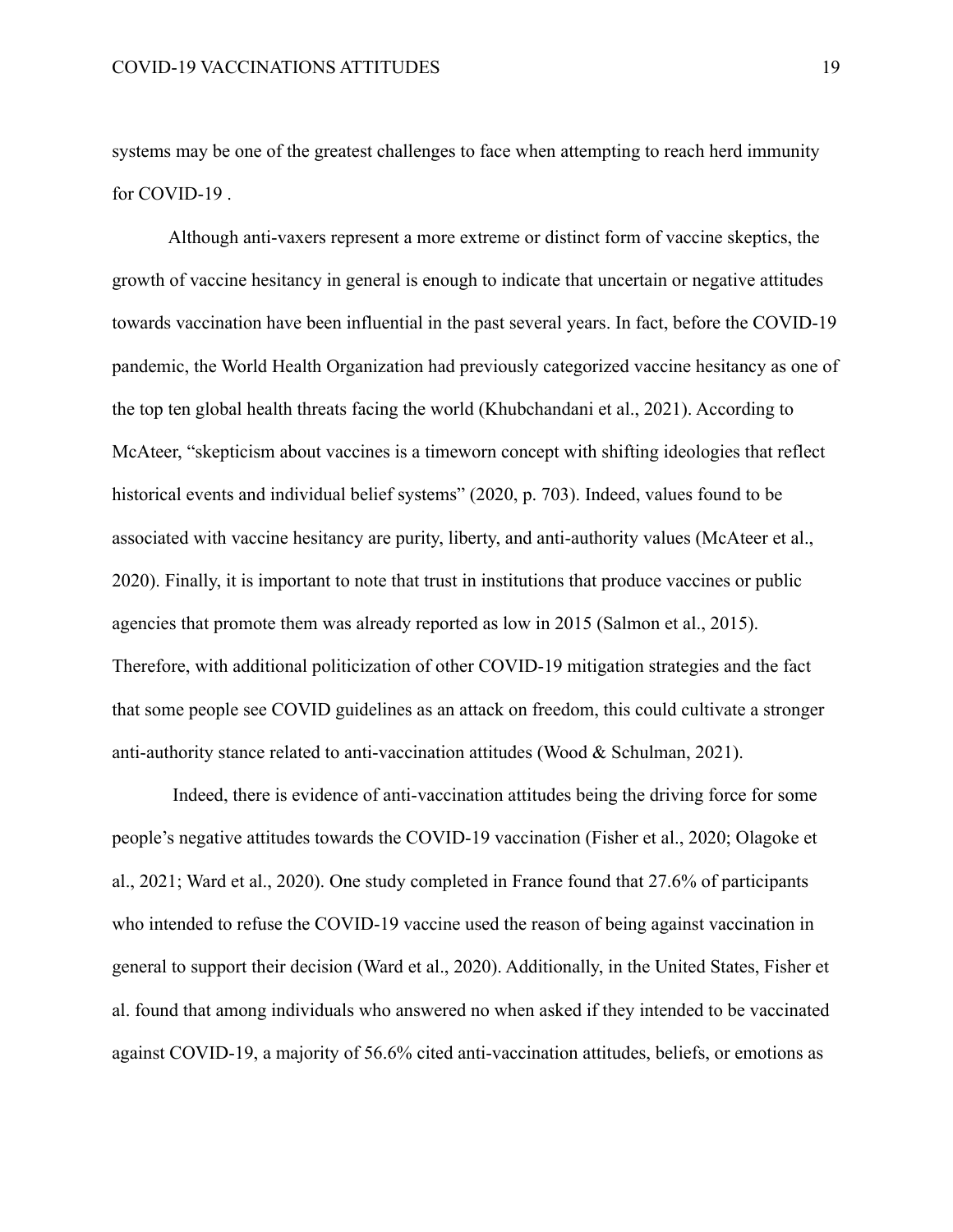their reasoning (2020). Of these respondents, many indicated that they did not like, want, or believe in vaccines while others specifically referenced scientifically inaccurate information such as associating vaccines with autism or that it is impossible to vaccinate against a virus (Fisher et al., 2020).

There was also a trend shown in studies that suggests that perhaps past behaviors with flu and other vaccines can be used as a predictor of anti-vax or vaccine hesitant attitudes, which then affect COVID-19 vaccine acceptance (Paul et al., 2021; Pogue et al., 2020). Many of the specific quotes that Fisher et al. gathered make reference to the flu vaccine and its lower rate of effectiveness, or they mention that they had a specific bad experience with the flu vaccine (2020). One study found that vaccine history and routine vaccination were the most important predictors of intent to receive the COVID-19 vaccine (Pogue et al., 2020). Also, the opposite behavioral trend has been observed— that people who do not regularly receive vaccines are also less likely to intend to get the COVID-19 vaccine. One study found that people who did not receive the flu vaccine last year were more than twice as likely to be unsure about a COVID-19 vaccine and 3.4 times more likely to have decided against the vaccine altogether (Paul et al., 2021). Taken as a whole, these anti-vaccination attitudes and behaviors— which correlate with past experiences with and exposure to vaccination— are most likely going to be some of the hardest to combat when trying to reach herd immunity for COVID-19 and other communicable diseases.

#### *Religiosity Predicts Greater Vaccine Refusal*

Given that religious exemptions have historically been provided for vaccinations in the U.S.— thereby allowing people to use their religious beliefs to refuse vaccination— it is not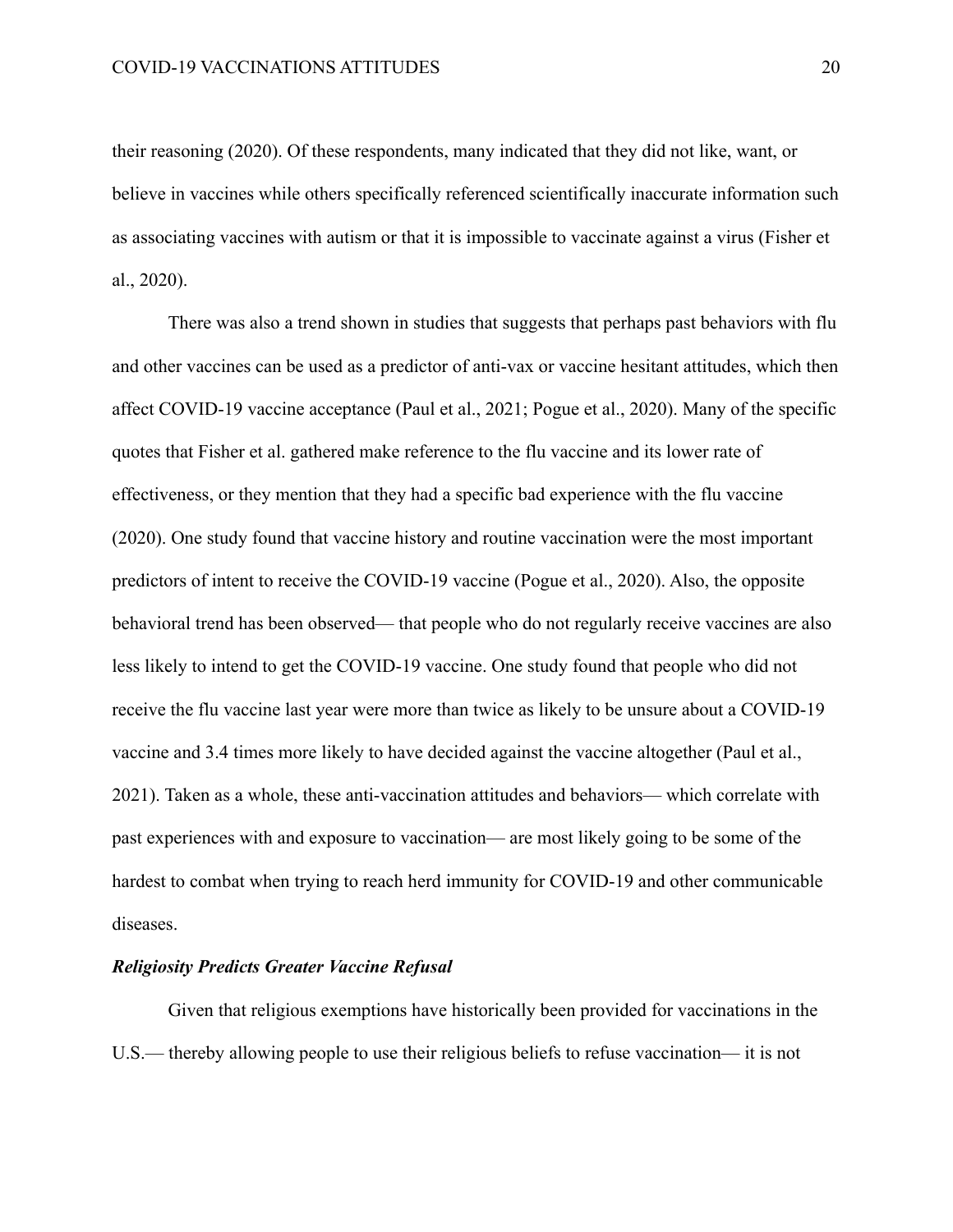surprising that people who express religious beliefs have a higher likelihood of COVID-19 vaccine refusal (Callaghan et al., 2021; LeFever, 2005; Olagoke et al., 2021). In general, individuals with high levels of religiosity, the quality of being religious, have a greater likelihood of holding negative views toward scientific innovations in general and thus a greater possibility of spreading misinformation (Olagoke et al., 2021). Although there are a variety of mechanisms through which religion could influence negative attitudes towards vaccines, some examples include religious doctrines that have been interpreted to be against vaccination, teachings from religious leaders, and the development of the vaccine using materials that the religion does not support, such as human embryos or pork products. A common religious interpretation that may be applied to matters of health is that the Creator has it in their plan to either infect or protect certain humans from disease, and people cannot influence their fates. An example of this thinking as related to COVID-19 was provided when Fisher et al. asked respondents to provide a reason for responding "no" to intending to be vaccinated against COVID-19; one individual responded "God protects His children for viruses," equating religiosity itself with protection (2020, p. 13). Although only six percent of respondents who expressed anti-vaccination beliefs in the Fisher study cited religion as their main reason, other studies included religiosity as an independent variable and found that it has a significant impact on COVID-19 vaccine attitudes (Callaghan et al., 2021; Fisher et al., 2020; Olagoke et al., 2021).

While the majority of studies on COVID-19 vaccine attitudes and hesitancy did not collect religion as a demographic variable from participants, the ones that did found significant effects (Callaghan et al., 2021; Olagoke et al., 2021). Beginning with the study done by Callaghan et al., they found that the odds of COVID-19 vaccine refusal were significantly higher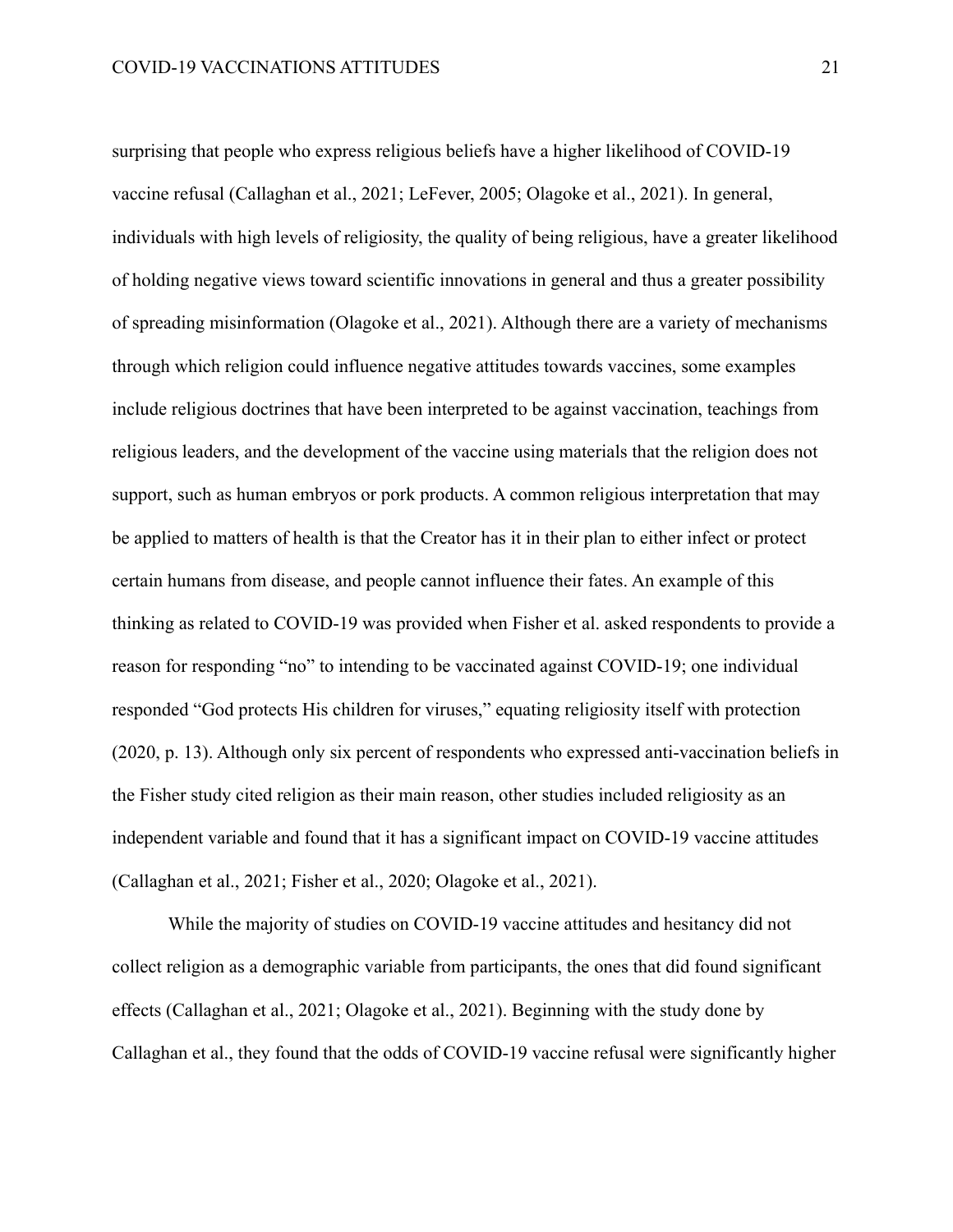for individuals with high levels of religiosity. Furthermore, out of the various reasons for intending to refuse the vaccine, religiosity was only associated with a significant increase in believing the vaccine was not safe, rather than with concerns about effectiveness, finances, insurance, or having COVID-19 (Callaghan et al., 2021).

In another study, Olagoke et al. specifically investigated the relationship between religiosity and COVID-19 vaccination intention. The researchers found that there was a significant negative association between religiosity and COVID-19 vaccination intent, meaning that as religiosity increased, vaccination intent decreased. Additionally, they found that health locus of control (HLOC)— the degree to which people believe that they, as opposed to external forces, have control of their health— mediated 40.97% of the relationship between religiosity and COVID-19 vaccination intention. This means that external HLOC may serve as a pathway through which the negative association between religiosity and vaccination intent exists. When interpreting this result, Olagoke et al. explain that this confirms the concept of religious coping introduced above. Religious coping associates stressful life events, like COVID-19, with external HLOC so that the crisis can be viewed as an Act of God that cannot be prevented or controlled (Olagoke et al., 2021). In other words, one of the reasons a religious person might not intend to get a COVID-19 vaccine could be that they believe that external factors, such as religious forces, influence their health more than internal decisions or factors. This is an interesting idea and helps to explain why many efforts to encourage vaccination have come from or somehow involved religious leaders who discuss the importance of vaccination. Apart from religiosity, another demographic variable that has influenced attitudes and hesitancy towards the COVID-19 vaccine has been political affiliation.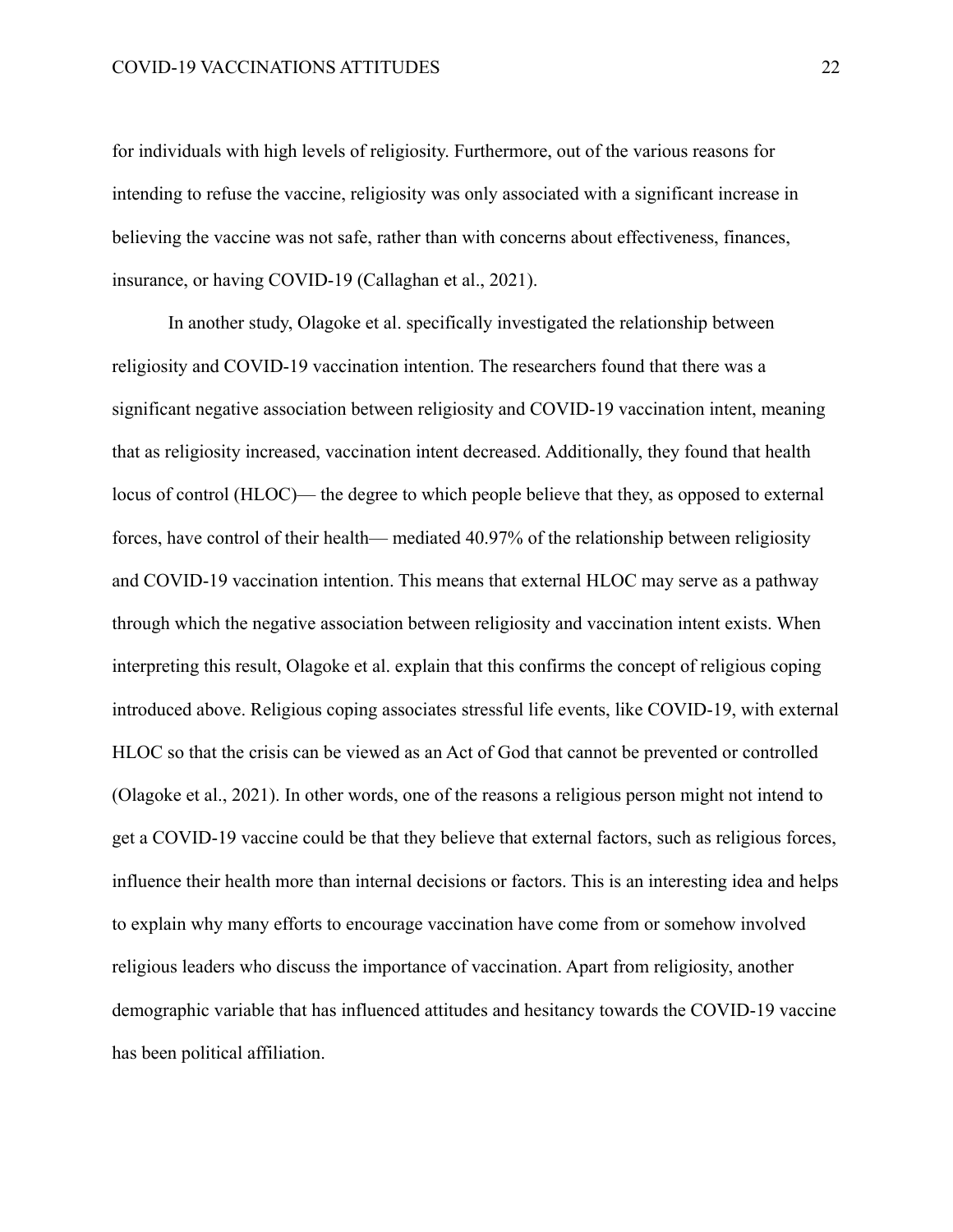#### *Political Affiliation as Predictor for COVID-19 Vaccine Hesitancy*

Given that many aspects of the COVID-19 pandemic have become politicized, it might not be a surprise that vaccination attitudes and intents to vaccinated against COVID-19 are also related to political party affiliation (Khubchandani et al., 2021; Viswanath et al., 2021; Ward et al., 2020). To first understand how individuals might relate their political understanding of the world to attitudes about the vaccine for SARS-CoV-2, Dan Kahan's work on motivated reasoning is especially helpful. Kahan reports that there are two pathways through which worldviews and ideology influence people's perceptions of issues or processes. He states that people either spontaneously perceive the issue as requiring a political interpretation, or their sources of information provide cues that signal the political nature of the issue (Kahan, 2008; Kahan et al., 2013). Relative to the politicization of the COVID-19 pandemic and mitigation measures, the latter pathway has been very influential. Some unusual behavior that has acted as a cue to establish politicization of the pandemic include political figures who have questioned the seriousness of the threat of COVID-19, the effectiveness of public health mitigation efforts, and the credentials of experts advising these efforts (Viswanath et al., 2021). A particularly interesting example is the symbolic relationship between masking and political identity which has become a divisive issue and politicized the pandemic even more (Khubchandani et al., 2021; Wood & Schulman, 2021).

Returning to vaccination attitudes, it can be argued that the politicization of COVID-19 extends to this realm as well. However, it is important to note that many studies of attitudes towards vaccination that were published throughout 2020 and even early 2021 did not include political party affiliation as one of the demographic factors collected or analyzed (Fisher et al.,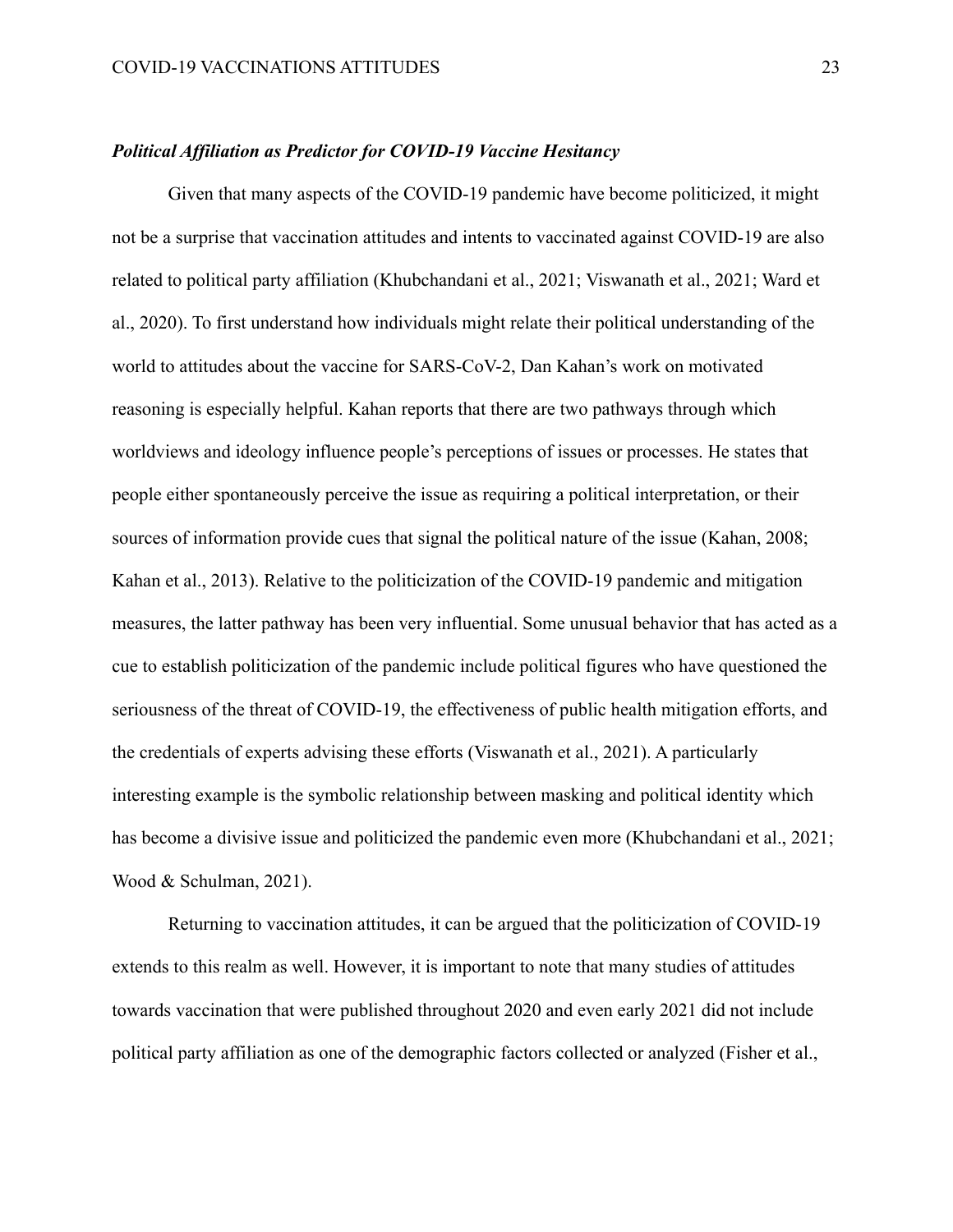2020; Nguyen et al., 2021; Paul et al., 2021). Perhaps this lapse is due to the increasing polarization of COVID-related issues as the pandemic progressed, and maybe researchers did not view political parties as influential at the onset of their studies. Regardless, Khubchandani et al. found that Republicans and Independents had statistically significantly higher odds of being vaccine hesitant in regards to the COVID-19 vaccine (2021). Similarly, Callaghan et al. reported that conservatives and people who intended to vote for Donald Trump in the 2020 election were more likely to refuse the COVID-19 vaccine (Callaghan et al., 2021). Another group reported that not only did Democrats have a more favorable attitude towards COVID-19 vaccination, but from March to August of 2020 their attitudes showed no significant time trend whereas Republicans' attitudes followed a decreasing trend over time. Therefore as the pandemic continued, Republicans attitudes towards vaccination became more negative (Fridman et al., 2021).

Another difference in vaccination intent which is related to political ideals stems from the type of media sources that a person actively seeks out or passively receives. Viswanath et al. found that not only were Republicans less likely to vaccinate themselves and those under their care against COVID-19, but people who relied on more conservative news outlets were also less likely to vaccinate themselves and others (2021). Opposingly, people who relied on mainstream print sources as well as Google and Yahoo news were more likely to vaccinate against COVID-19 (Viswanath et al., 2021). However, media sources not only shape initial attitudes, but they can influence attitudes to become stronger or weaker overtime as well. In order to try to influence attitudes and address hesitancy in what they characterize as "the largest vaccine-hesitant subgroup in the United States," Pink et al. exposed Republicans to elite party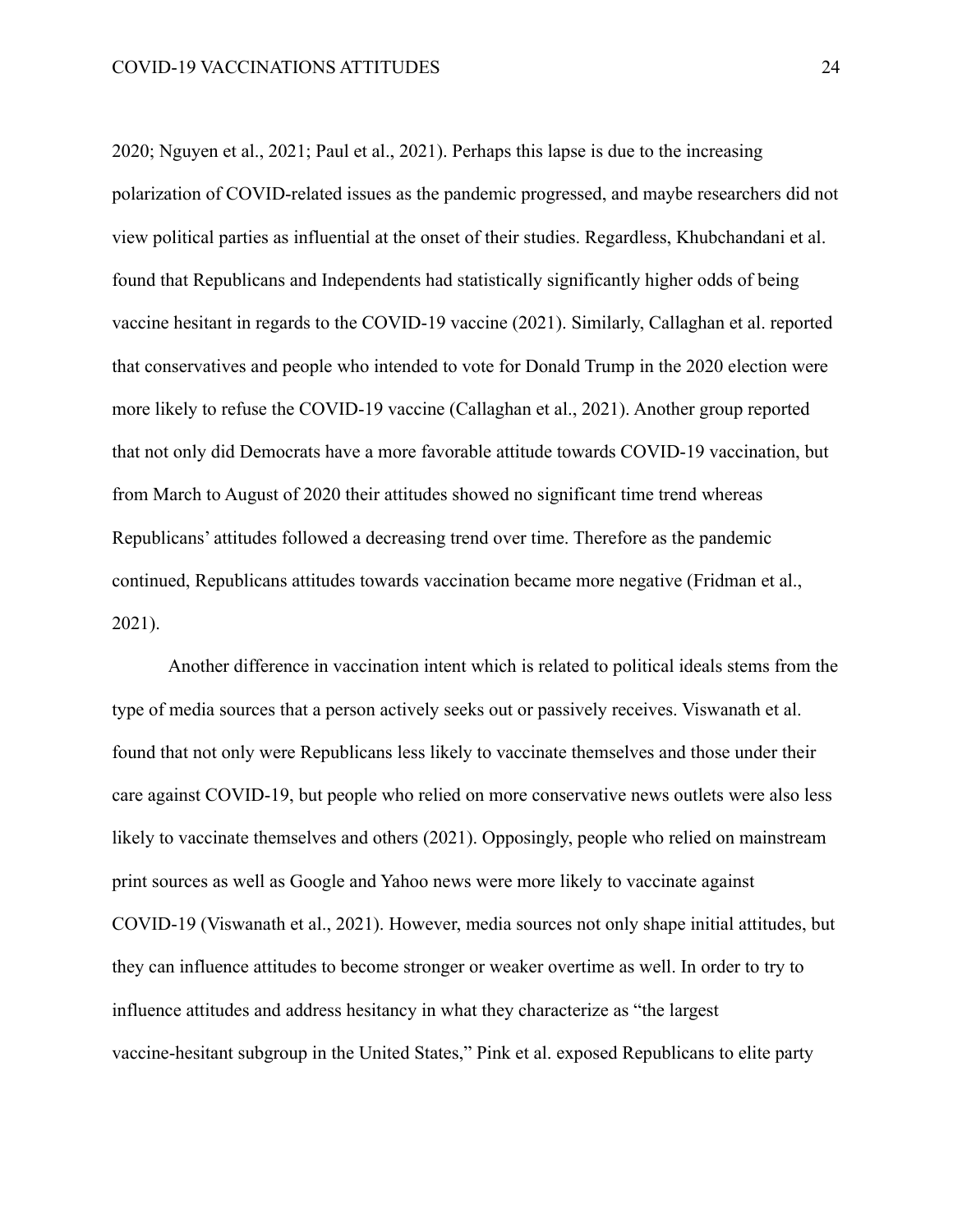cues and analyzed the results. They found that when Republicans listened to endorsement for the vaccine from prominent Democrats, they were less likely to encourage others to vaccinate and held more negative attitudes towards the vaccine than the Republican control group and the Republican participants who were exposed to Republican messaging (Pink et al., 2021). Overall these findings suggest that political party affiliation not only affects attitudes towards the vaccine, but also that the messages used to encourage vaccination must be tailored to various political followers in ways sympathetic to their unique concerns.

#### **Apprehension Regarding the Speed of Development**

In the United States, the name given to the partnership initiated by the government to "fast track SARS-CoV-2 vaccines from conception to market in 1 year" was Operation Warp Speed (Wood & Schulman, 2021, p. 1). However, using language such as *fast track* and *warp speed* which suggests haste may not have had a positive effect on attitudes towards the vaccine. In fact, many national and international surveys have indicated that one of the largest concerns people have is that vaccines were developed too quickly, which may also influence safety (Brandt et al., 2021; Nguyen et al., 2021; Pogue et al., 2020; Ward et al., 2020). An illustrative quote that represents this idea and relates to the previous section centered on politicization is "I'm thinking a vaccine now might be approved too quickly because of political pressure" (Fisher et al., 2020, p. 13). This quote is likely representative of an attitude held by many Americans who witnessed the media coverage of vaccine development which emphasized speed and competition more than it did the rigorous testing of the vaccine candidates.

Believing that the vaccine development process was rushed is a specific attitude that in itself may not necessarily be that detrimental on intentions to vaccinate. However, this attitude is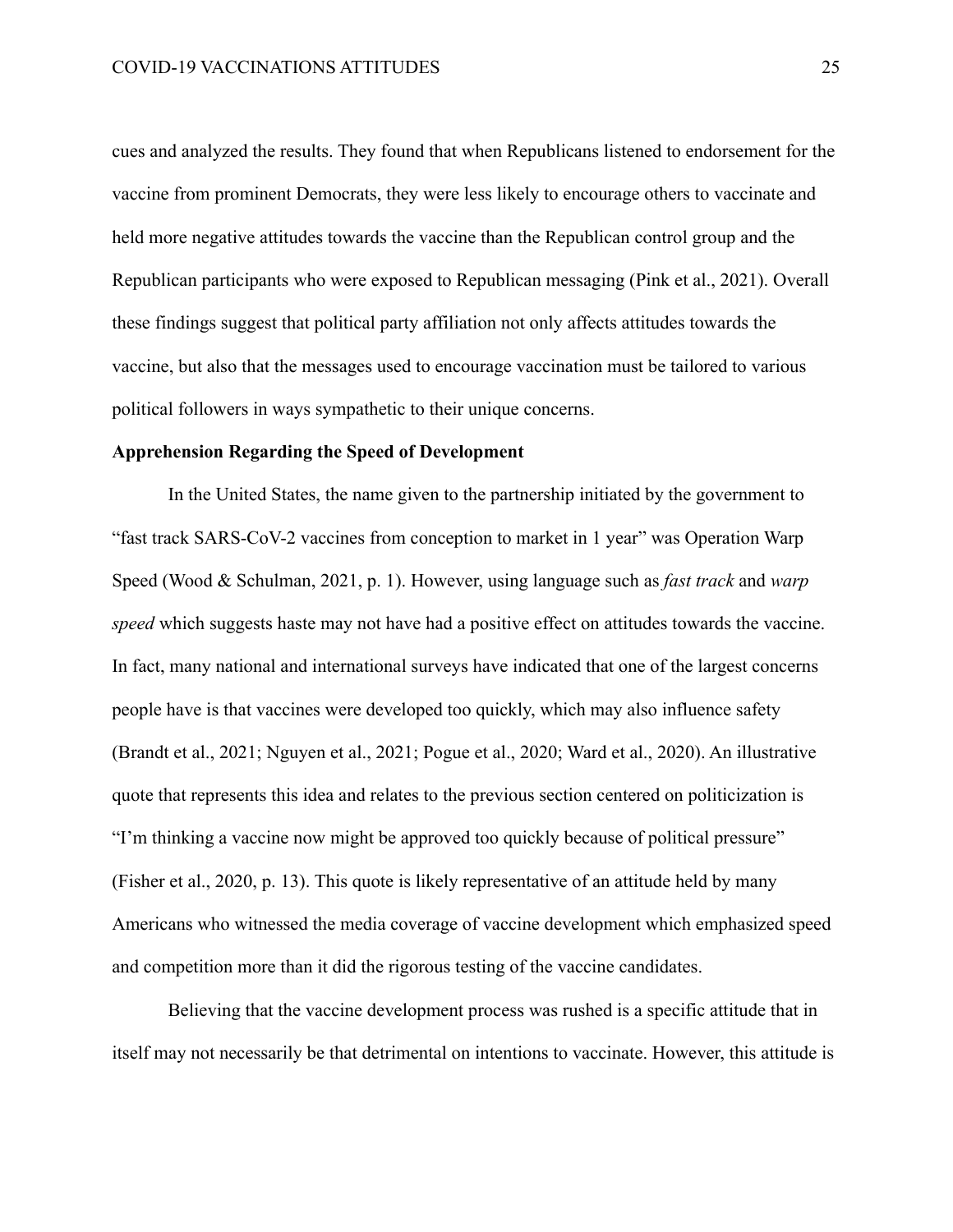most likely related to and influences many of the other negative attitudes and hesitations towards the vaccine such as a lack of confidence in the safety or effectiveness of the vaccine. Scientists and medical professionals have worked tirelessly to explain that the vaccines have been appropriately tested in clinical trials and the science that allowed them to be developed has existed for years (Fisher et al., 2020). Nonetheless, governmental pressures and financial incentives from Operation Warp Speed along with widespread media coverage highlighting the incredible pace of vaccine development has left many people questioning if that process was too fast to be true (Wood & Schulman, 2021). Two studies into COVID-19 attitudes found that people were specifically concerned about the novelty or newness of the vaccine, whereas others reported more concerns about the speed of development overall (Fisher et al., 2020; Szilagyi et al., 2021). While the former group of people may be less hesitant to get the vaccine now that it has been out for about a year, those concerned about the time it spent in development— which can no longer be changed— may still have those same concerns.

One study found that among adults who did not intend to get vaccinated, 21.6% of them in September of 2020 and 10.4% in December reported that their reason was due to concerns that the vaccine was being developed too quickly (Nguyen et al., 2021). In Ward et al.'s study in France, 64.4% of surveyed individuals reported that a vaccine produced in a rush is too dangerous, which was one of the reasons to refuse the vaccine (2020). Although that study allowed individuals to report multiple reasons for refusal, that is still a significant finding that highlights the impact that the speed of development or at least how the speed is contextualized influences attitudes.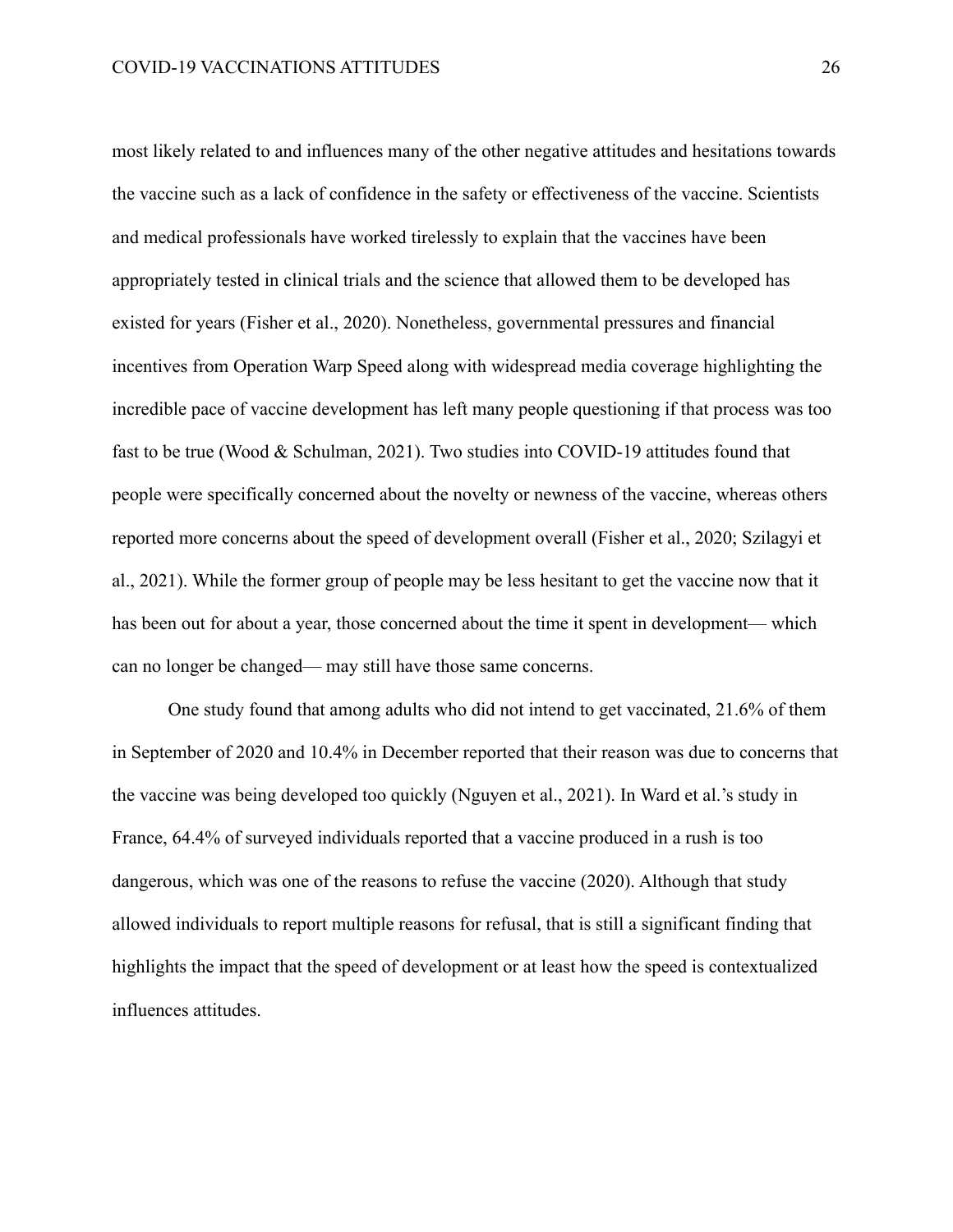An even clearer understanding of the relationship between attitudes and the amount of time the vaccine spent in development comes from Pogue et al.'s study. They found that 35.49% of participants strongly agreed with and 37.65% agreed with the statement "I worry that the rushed pacing of testing for a new COVID-19 vaccine will fail to detect potential side effects of dangers" (Pogue et al., 2020, p. 8). That statement directly connects the pace of development with safety and side effects as well as uses *rushed*, which could have created a negative connotation that swayed some respondents to be more likely to agree. Regardless of this, when asking participants the minimum length of time the vaccine would need to be tested for them to be comfortable with the process, the results are very interesting. Most people (38.84%) said six months to a year, but many also said three to six months (27.78%) and one to two years (20.68%) (Pogue et al., 2020). The variation in response shows that although people are concerned about the length of time the vaccine spends in testing, there is no consensus on how much time would have been sufficient.

#### **Mistrusts of Specific Aspect of Vaccine or Distribution**

Another widely cited attitude towards the COVID-19 vaccine or the vaccination process is mistrust. While some reports of mistrust are related to the vaccine itself or its cited benefits, many are due to a lack of confidence in government, governmental agencies that oversee healthcare, or officials encouraging vaccination.

#### *Mistrust of U.S. Government or Healthcare-Related Agencies*

A poll conducted in early 2021 by The Robert Wood Johnson Foundation and Harvard T.H. Chan School of Public Health found that only 52% of Americans have a great deal of trust in the CDC. Local and state health departments are trusted even less among adults; only 44% of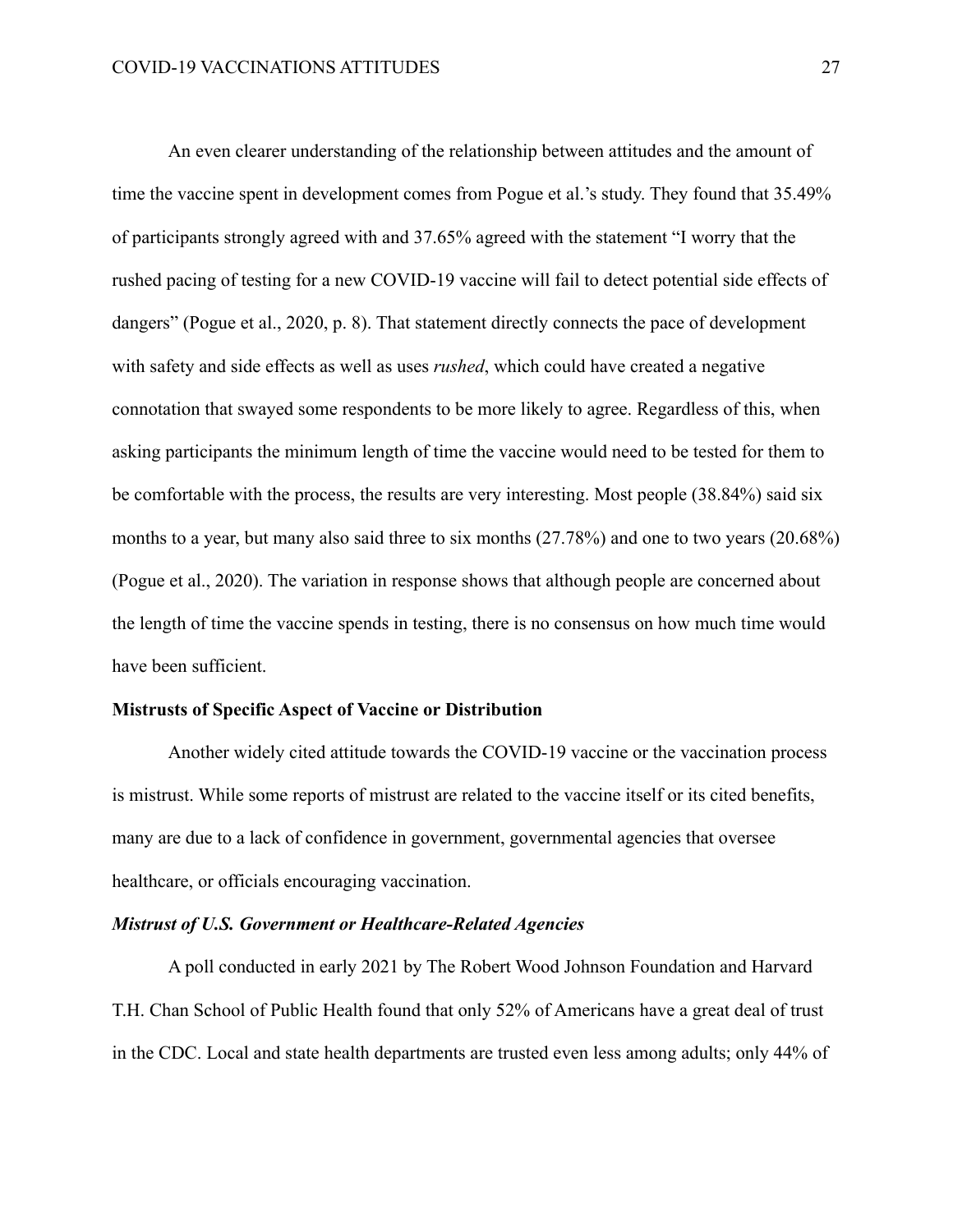those surveyed trust local and 41% trust state health departments "a great deal" (Harvard T.H. Chan School of Public Health, 2021). This lack of trust and decline in ratings of the public health system since the pandemic started could be due to a wide variety of factors, one being the constant changes in messaging from public health officials and agencies. A qualitative study done in Canada found that the most common critique of public health messaging related to COVID-19 was the conflicting nature of guidelines and measures encouraged to mitigate the spread of disease. Additionally, participants were critical of a lack of resources to carry out the COVID-19 recommendations (Benham et al., 2021).

Similar critiques and related attitudes to those expressed in Canada are likely contributing to the mistrustful attitudes towards the COVID-19 vaccine in the U.S. as well. Nguyen et al. found that 12.5% of adults who did not intend to get vaccinated cited a mistrust of the government as their main reason (2021). Fisher et al. reported that 32.5% of people not intending to be vaccinated and 12.7% who were unsure about vaccination stated that a lack of trust was their motivating force; of those mistrustful adults not intending to be vaccinated 18.5% were mistrustful of the government and CDC, and many referenced conspiracy theories (Fisher et al., 2020). Although the COVID-19 pandemic is a dynamic situation which requires guidance that is not always consistent from day to day, it is still essential that Americans trust health officials and government agencies such as the CDC so that they have confidence in the information they are given about the pandemic and vaccines.

#### *Lack of Confidence in Vaccination Benefits*

Along with mistrust in the COVID-19 vaccine related to institutions, another aspect of mistrust is a general lack of confidence in vaccine benefits. If a person cannot trust that the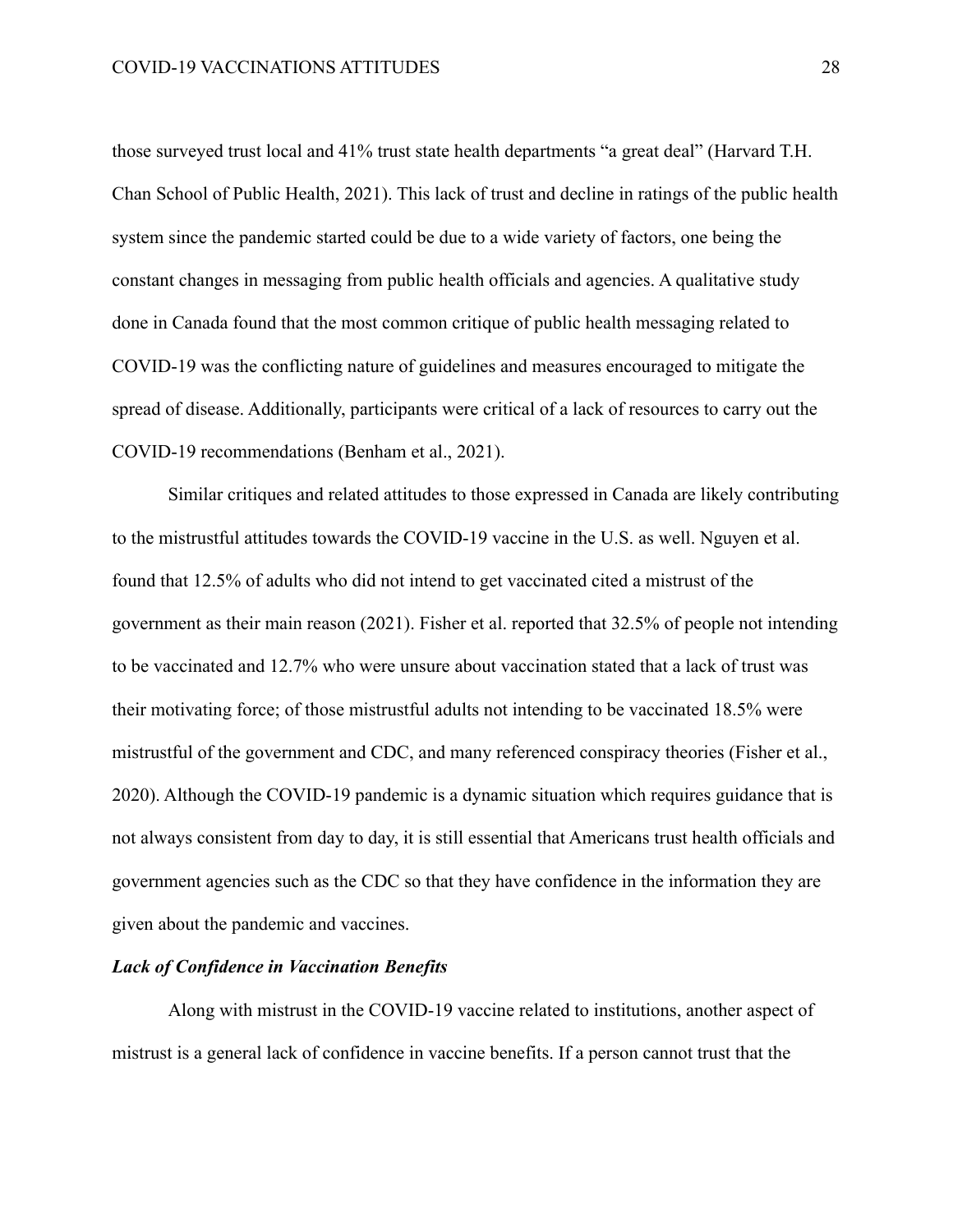vaccine will be beneficial and they are simultaneously concerned about harm from vaccines as previously mentioned, having a negative attitude towards it only makes sense. In the U.K., Paul et al. found that as related to mistrust of general vaccine benefits, 7.2% of people had very negative attitudes and 17.2% had intermediately negative attitudes (2020). Although these questions were not directly with respect to the COVID-19 vaccine, they also reported that strong and intermediate levels of mistrust of benefits were associated with a five times higher relative risk of being unwilling to receive a COVID-19 vaccine (Paul et al., 2021).

Related to a mistrust of vaccine benefits is a worry that the vaccine will not be effective. In a free response question that asked people's biggest fear of the potential COVID-19 vaccine, Pogue et al. identified effectiveness as the second most common answer, behind safety (2020). In a similar question, they found that as the hypothetical efficacy of COVID-19 vaccine (not yet known at the time of the study) increased, people reported an increased likelihood to be vaccinated which may have been related to their increased trust in the vaccine (Pogue et al., 2020). Additionally, multiple other studies of COVID-19 vaccine attitudes and hesitancy identified a lack of trust in vaccine effectiveness or efficacy to be one of the main reasons driving vaccine non-intent or hesitancy (Brandt et al., 2021; Callaghan et al., 2021; Fisher et al., 2020; Ward et al., 2020). Therefore, not only does it matter that individuals trust the people and agencies promoting vaccination, but establishing a trust of its benefits and effectiveness are also important.

#### *Mistrust and Other Causes for Hispanic/Latinx and Black People to Not Become Vaccinated*

A couple groups of people which the American media and other sources have focused on when discussing mistrust of the COVID-19 vaccine are Black people and people of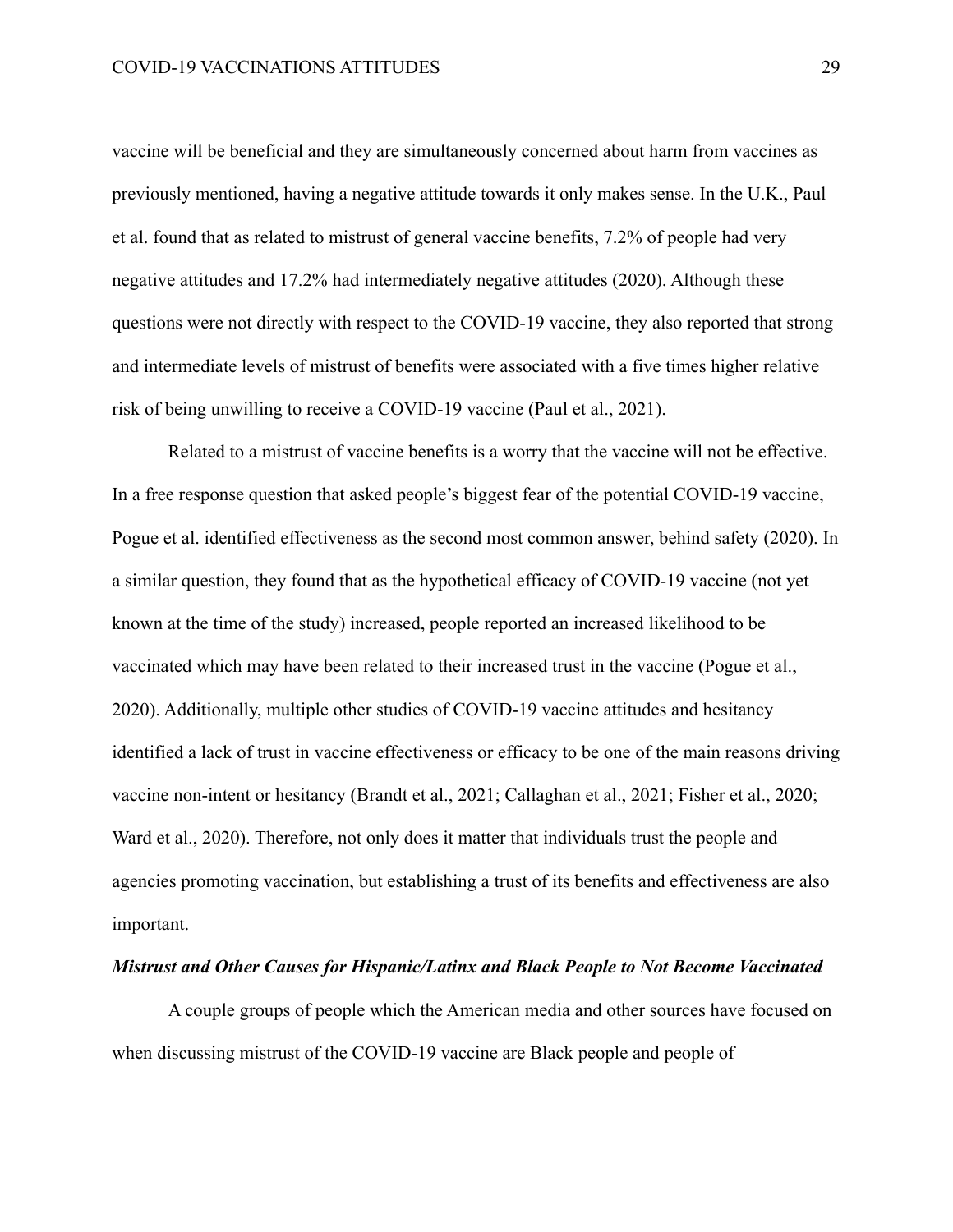Hispanic/Latinx descent<sup>4</sup>. Although there is data to support some of these claims, the attitudes of Hispanic/Latinx and Black individuals are much more complicated than they are made out to be. Black and Latinx communities have justifiable and multifactorial reasons—which will be outlined below— to distrust the scientific and healthcare institutions responsible for developing COVID-19 vaccines (Opel et al., 2021). These factors of mistrust have no doubt contributed to the greater degree of hesitancy and negative attitudes toward the COVID-19 vaccine that many studies have reported in Black and Hispanic people (Callaghan et al., 2021; Fisher et al., 2020; Khubchandani et al., 2021; Nguyen et al., 2021; Opel et al., 2021). When directly asked, only 18% of Black Americans and 40% of Latinx Americans reported trusting that the COVID-19 vaccine would be effective and fewer trusted that it would be safe (Opel et al., 2021).

The mistrust of these Black and Latinx individuals has both a historical and modern-day foundation which is complicated and deserves to be explored. Historically, their mistrust is "rooted in a history of unethical medical and public health experimentation involving communities of color" such as the sterilization abuse of Chicana women, the Tuskegee Syphilis experiments, and the experiments of Dr. J. Marion Sims who founded modern gynecology (Enoch, 2005; Opel et al., 2021, p. 1; Suite et al., 2007). However, also important to consider and with greater relevance to the current situation of COVID-19 disparities and vaccination are the structural inequities, institutional racism, and everyday racism that communities of color must endure (Bajaj & Stanford, 2021; Corbie-Smith, 2021; Opel et al., 2021). These factors are

<sup>4</sup> Note that Latinx refers to all people whose ancestry is connected to a Latin American country where Spanish or Portuguese are spoken, including most of Central/South America, the Caribbean, and Mexico. Hispanic refers only to people whose ancestry is from a Spanish-speaking country, including Spain and excluding many Latin American countries where other languages are dominant. Although these terms are distinct, since they overlap and some studies report Latinx data while others use Hispanic, I will use both categories when talking broadly and the corresponding term when relaying study-specific information.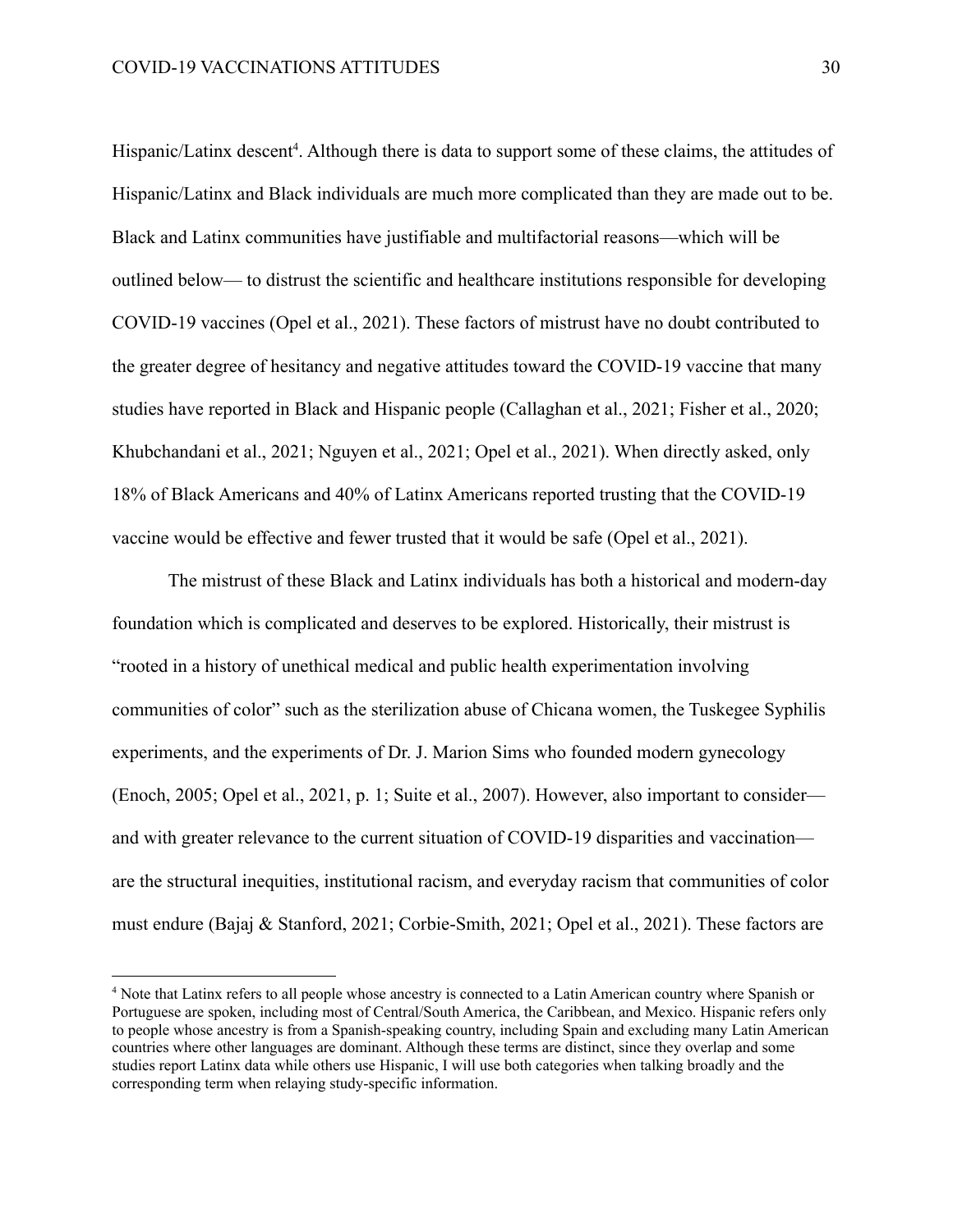represented in healthcare by the over prevalence of misdiagnosis and withholding of medical treatment for Black and Latinx individuals (Bajaj & Stanford, 2021). Those situations, among many others, are a result of systemic racism that contributes to mistrust which may make Hispanic/Latinx and Black Americans less likely to seek vaccination against COVID-19 (Opel et al., 2021).

Returning to the results found in the studies, it is important to recognize that while the hesitancy and negative attitudes from people of Hispanic origins about the COVID-19 vaccine has been inconsistent and dynamic, there is more consistent data to suggest that Black people have increased hesitation. In one study, Hispanic people were found to be more hesitant towards the COVID-19 vaccine (Khubchandani et al., 2021). Other studies either found that Hispanics were either less likely to be vaccinated only before adjusting for participant characteristics (Fisher et al., 2020), or they found no significant relationship between ethnicity and COVID-19 intentions or attitudes (Callaghan et al., 2021; Nguyen et al., 2021; Pogue et al., 2020). When looking at the attitudes and intentions of Black people though, studies have found that they have a greater hesitancy, likelihood of refusal, or lack of intent to vaccinate against COVID-19 (Callaghan et al., 2021; Fisher et al., 2020; Khubchandani et al., 2021; Nguyen et al., 2021).

Given that Black people are also at an increased risk of morbidity and mortality from COVID-19, it is crucial to understand why these hesitancies exist so that an increased disease burden and decreased vaccination does not magnify health disparities already experienced by African Americans (Fisher et al., 2020; Nguyen et al., 2021). Not only are the historical and structural factors outlined above important, but it is essential to identify specific attitudes that Blacks have reported about COVID-19 vaccination. Although each person is likely to have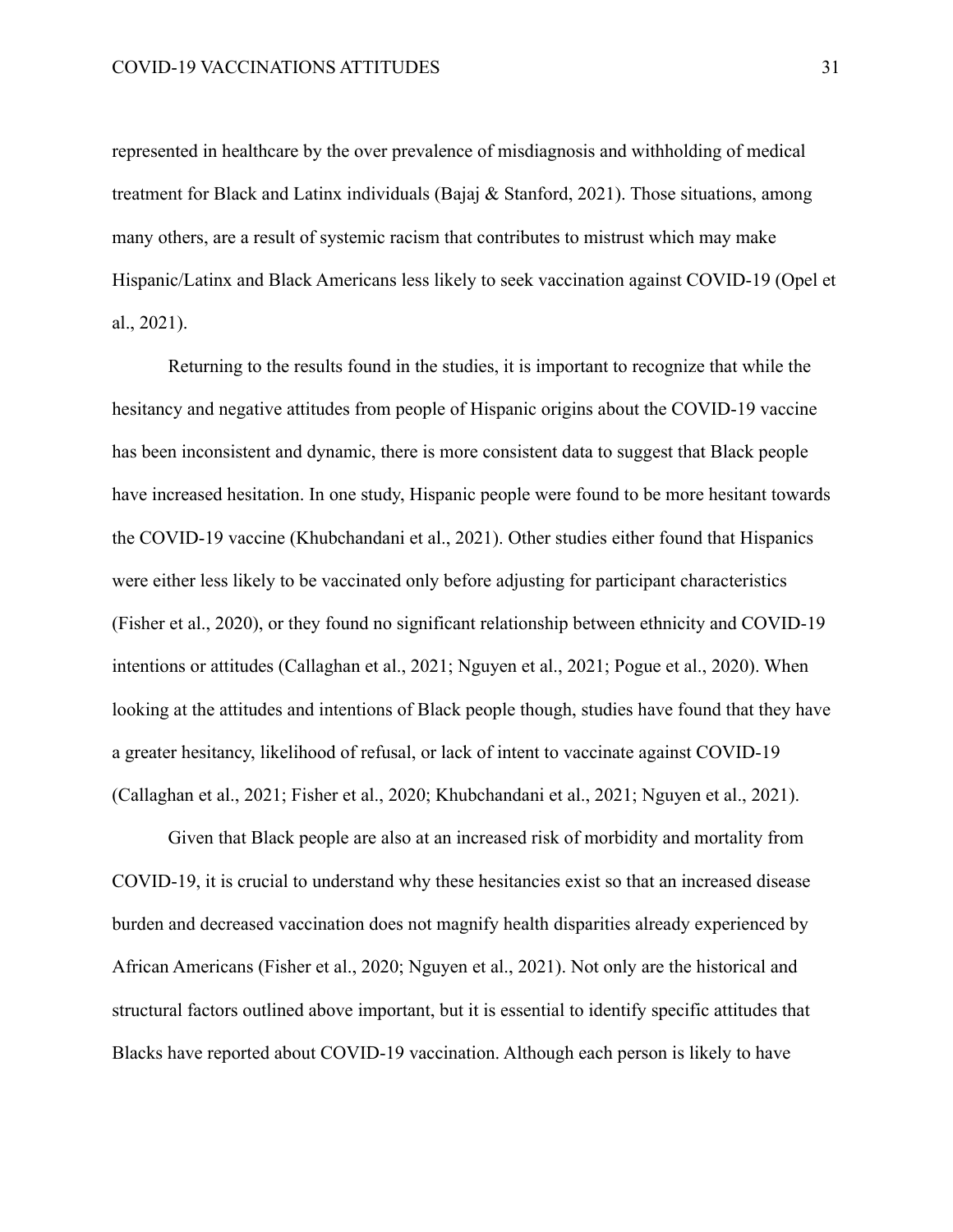complex reasons for wanting to refuse the vaccine, one study by Callaghen et al. identified four reasons for which Black Americans were more likely to not pursue vaccination than White Americans (2021). They found that Blacks are more likely than Whites to be concerned about safety, effectiveness, lack of insurance, and lack of financial resources (Callaghan et al., 2021). This finding emphasizes the large impact of social inequities on decision making for Black Americans. Whereas a concern for safety and efficacy could be driven by mistrust or a lack of information, the financial burden and insurance concerns represent problems that are exacerbated in the Black community since on average, Black Americans have lower levels of socioeconomic status across all indicators when compared to White Americans<sup>5</sup> (Williams et al., 2016).

Furthermore, even for those Black and Hispanic Americans who have a positive attitude towards the vaccine and intend to get vaccinated, lower socioeconomic status and disparities in other social determinants of health— community accessibility, clinic hours, transportation, and access to internet to sign up— may also make it more difficult to actually be vaccinated against COVID-19. In fact, a study done by Ayers et al. found that while Hispanics and Blacks had similar or higher intentions to get vaccinated against H1N1 than whites, actual vaccine uptake was disproportionately lower in these groups due to structural issues. Since they identified barriers to vaccine access as a potential contributing factor to this disparity, Ayers et al. emphasize that COVID-19 vaccination efforts should "prioritize vaccine accessibility and convenience in African American/Black, Latino, and low-SES communities" (Ayers et al., 2021, p. 1374). Although this approach would have been the best to avoid further disparities affecting Black and Hispanic/Latinx communities, there are still "underlying fundamental inequalities in

It is important to note that the survey referenced here was conducted from May to June, 2020, which was before Americans knew that the vaccine would be administered free of charge, regardless of insurance status.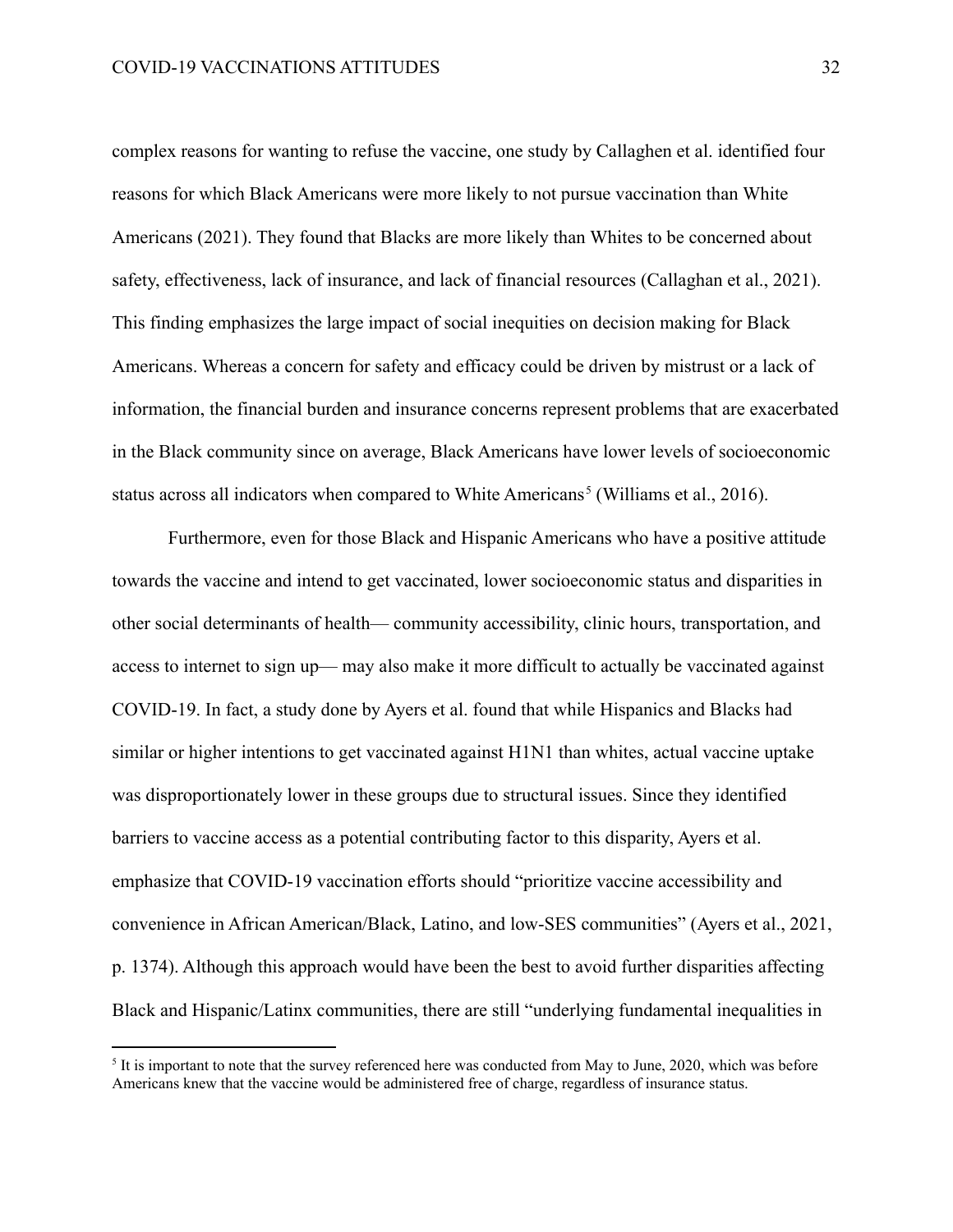the system of vaccine distribution" that further exemplify the structural racism that causes people of color to be mistrustful to begin with (Corbie-Smith, 2021, p. 1). Therefore, this cycle of inequitable access to care and mistrust is ongoing, not only within the COVID-19 pandemic but across all sectors of healthcare and beyond (Corbie-Smith, 2021; Opel et al., 2021).

#### **Attitudes About Vaccinating Children**

Given that children are also susceptible to COVID-19 and more likely to be asymptomatic carriers of the disease, several studies have been done to evaluate the willingness of parents and/or children to be vaccinated against COVID-19 (Brandt et al., 2021; Ruggiero et al., 2021; Szilagyi et al., 2021). Although most of the studies focus on the question of willingness to vaccinate children, several attitudes also emerge in the process. Additionally, while at least one study reported youth's own attitudes towards the vaccine, individuals under the age of 18 must acquire parental consent in order to be vaccinated (Brandt et al., 2021). Therefore, oftentimes when attempting to determine how many children may become vaccinated, researchers were more likely to directly survey parents than to survey the children themselves.

An example of this tendency to ask parents is Ruggiero et al.'s study which found that 44% of surveyed parents had a positive attitude towards the COVID-19 vaccine, and 49.45% said that they want the COVID-19 vaccine for their child (2021). In the same study, only 21.93% of parents reported overall vaccine hesitancy whereas 69.53% of parents report more hesitancy towards the COVID-19 vaccine than previous vaccinations; factors that increased parental vaccine hesitancy include concern for vaccine side effects (61.5%) and vaccine safety (48.96%) (Ruggiero et al., 2021). These concerns show that parents have similar concerns about the vaccines as the general public since safety and side effects were a major factor influencing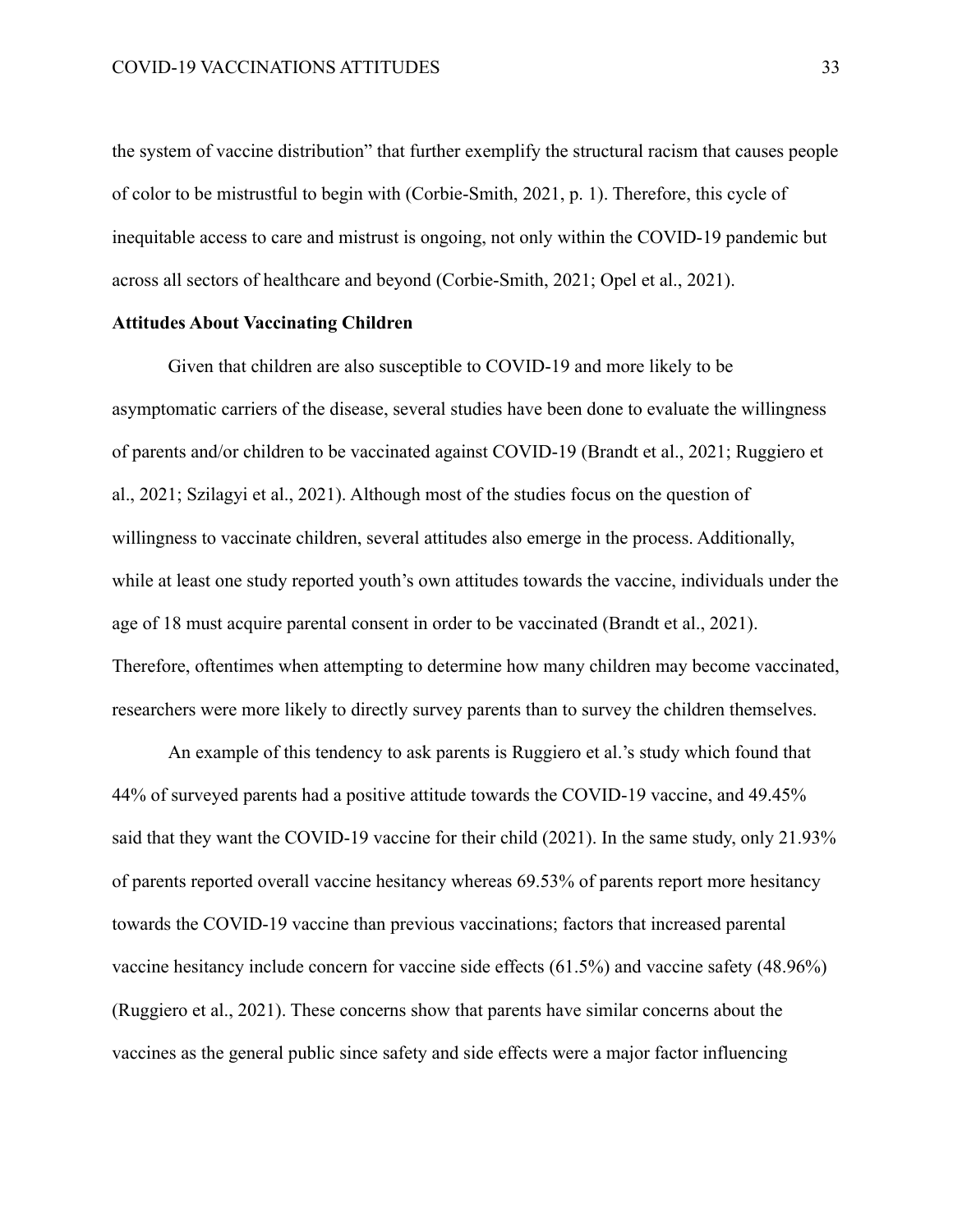negative attitudes or hesitancy in wider adult populations (Callaghan et al., 2021; Fisher et al., 2020; Nguyen et al., 2021; Paul et al., 2021; Pogue et al., 2020).

Szilagyi et al. found that for 46% of children, parents were "very likely" or "likely" to have their child get the vaccine; for 9%, parents were "somewhat unlikely"; for 33%, parents were "very unlikely"; and, for 12%, parents were "unsure" about having them get the COVID-19 vaccine (2021). They additionally found that when parents had a bachelor's degree or higher educational attainment, were Asian American or Hispanic, or had already received or were likely to receive a COVID-19 vaccine themselves, there was a higher likelihood of getting the vaccine for their child. The final factor is especially interesting because among parents who had already received or planned to get vaccinated, 75% wanted the COVID-19 vaccine for their child whereas only 10% of parents who did not plan to get vaccinated were likely to vaccinate their child (Szilagyi et al., 2021). While the 75% is encouraging, it also begs the question of why the rest of the parents who either did or planned to get vaccinated themselves would not want the vaccine for their children. Whether this gap is caused by concerns of vaccine safety, the lower prevalence of symptomatic cases in children, or another factor, the less than a 50% parental vaccine intention rate for children found in both the Ruggiero and Szilagyi studies represents a lower percentage than adults who intended to get vaccinated themselves against COVID-19<sup>6</sup> (Fisher et al., 2020; Khubchandani et al., 2021; Nguyen et al., 2021; Ruggiero et al., 2021; Szilagyi et al., 2021).

<sup>6</sup> Viswanath et al. found that 65% of parents agreed that they would vaccinate people under their care (such as children), still reporting a greater percentage of people (68%) willing to vaccinate themselves in the same study (2021). However, in the Pogue et al.'s study, when asking about the time that the vaccine spent in testing before being released, a greater percentage of respondents with children than respondents overall said they were willing to vaccinate their children after either a 30-day period (70.45% vs. 66.05%) or a 6 month period (76.02% vs. 74.38%).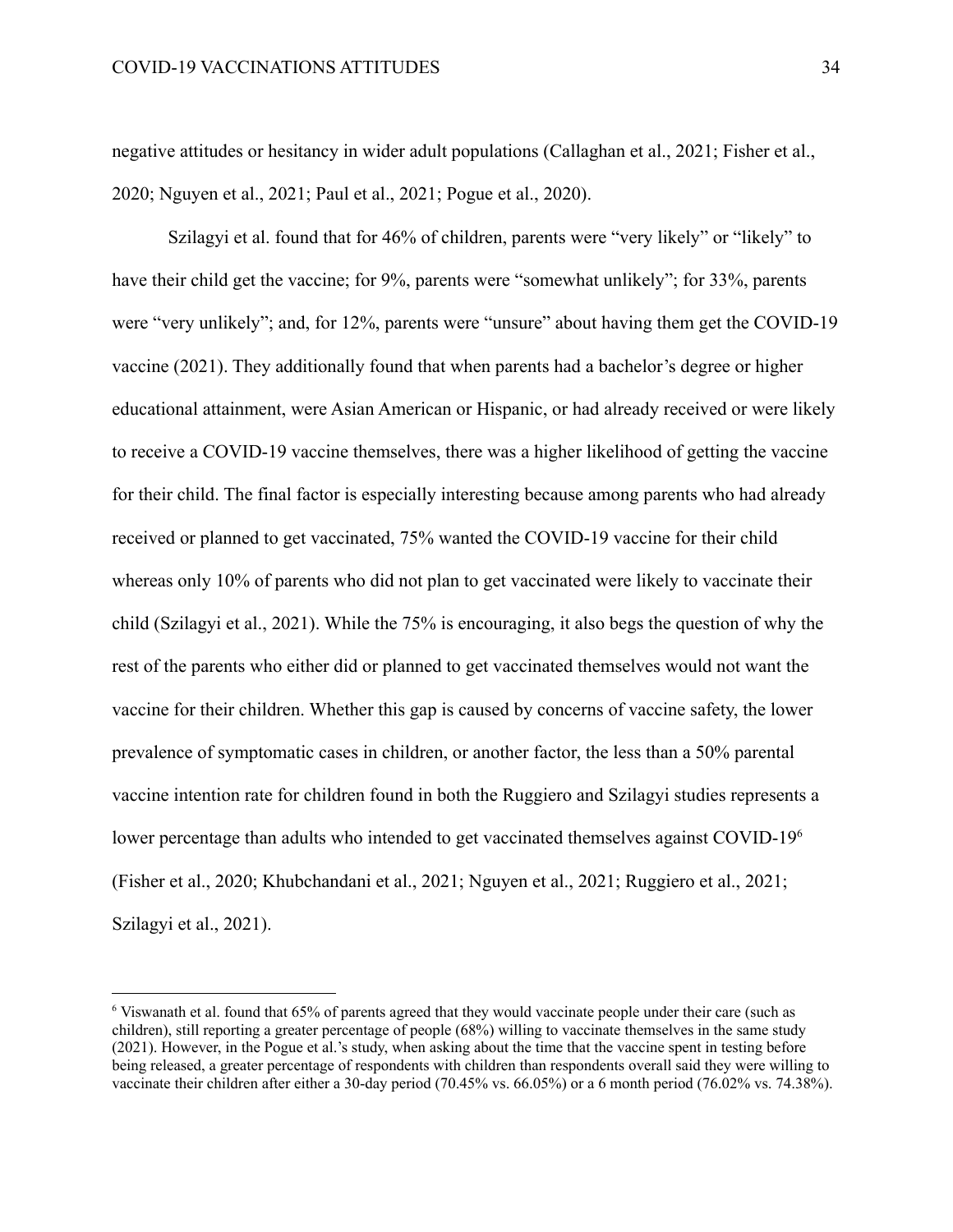Interestingly, in a national study of youth opinions on COVID-19 vaccination in the U.S., Brandt et al. found the opposite trend— that 75.9% of youth themselves reported willingness to receive a COVID-19 vaccine, which is higher than most of the studies examined that specifically report adult's vaccine intentions (Brandt et al., 2021; Fisher et al., 2020; Nguyen et al., 2021; Viswanath et al., 2021). It should be noted that in Brandt et al.'s study, the definition of *youth* used and thus the population in which the survey was conducted included people from 14 to 24 years of age. These youth demonstrated both conditional and unconditional willingness to become vaccinated, and protecting oneself and others was the most frequent reason for wanting to vaccinate. Among those who did not want to vaccinate, safety was again the foremost concern (Brandt et al., 2021). Although it is impossible to use their reported data to directly evaluate only responses of children under the age of 18, it seems as if youth themselves may have more positive attitudes towards the vaccine than their parents. While this could have important implications on ethical issues of autonomy over one's own body, in the end it is the parent's legal decision to decide whether children may be vaccinated. Therefore, when considering who might become vaccinated against COVID-19 and contribute toward herd immunity, only those children whose parents will allow them to become vaccinated can be counted.

#### **Attitudes of Individuals Who Delayed COVID-19 Vaccination**

#### **Introduction and Design**

In order to complete this thesis and contribute to the studies already conducted and reported on above, a study was designed to evaluate attitudes, attitude changes, and motivations of individuals who delayed COVID-19 vaccination, not receiving the vaccine when it was first available to them. The research questions aimed to determine the attitudes of more recently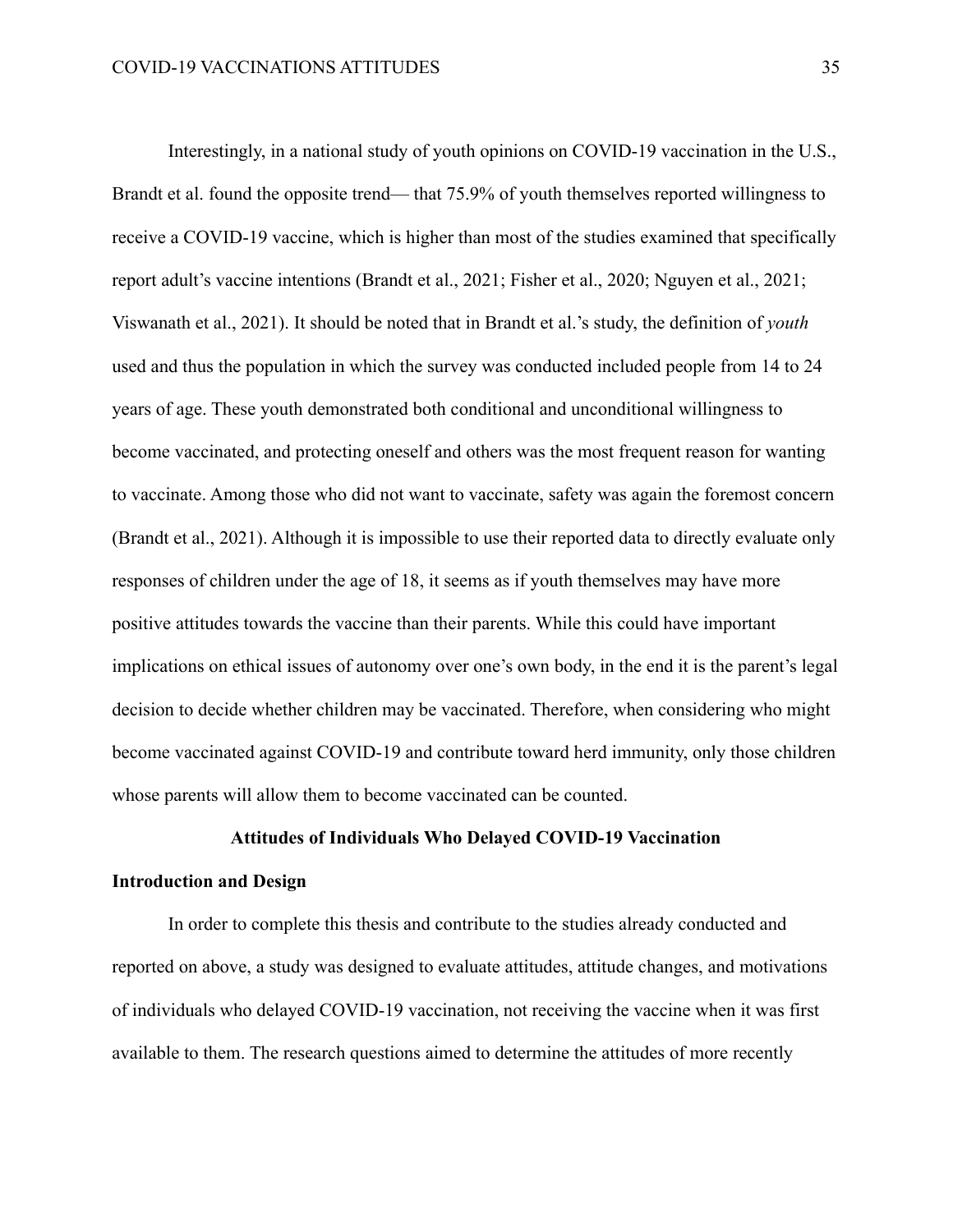vaccinated individuals towards the COVID-19 vaccine when it became widely available to the public (in April of 2021) and when they got vaccinated. From there, the goal was to identify if there were any major changes that occurred between those two periods of time that contributed to an attitude change in those individuals, and if not, what motivated them to get the vaccine. Elucidating the attitude patterns and motivation in individuals who delayed yet ultimately received the vaccine not only offers a psychological perspective to this phenomenon which is influenced by sociological circumstances, but it also may identify which factors could be useful in swaying the large number of people who are still hesitant to receive the COVID-19 vaccine.

Although the original design of the study aimed to do a qualitative analysis of five video-recorded interview sessions, a lack of response to recruitment materials necessitated an alternate approach. While the overarching research questions remained the same, the interview guide that would have been used for the interviews was converted to an online questionnaire using Google Forms. Most of the questions were adjusted to be on a Likert scale, but some required percentages or were kept open ended, encouraging brief responses. Overall, questions probed participants' attitudes about vaccines in general, government involvement in public health issues, the COVID-19 vaccine, and the course of the pandemic. Additionally, participants were asked to report the approximate percentages of their friends, family, and co-workers (if applicable) that were vaccinated when they got the vaccine and whether this influenced their decision. The questionnaire was distributed via the online platform Prolific which recruited and compensated eligible participants— people who had lived in the U.S. since April of 2021, delayed vaccination until at least July of 2021 or later, and were 18 years or older.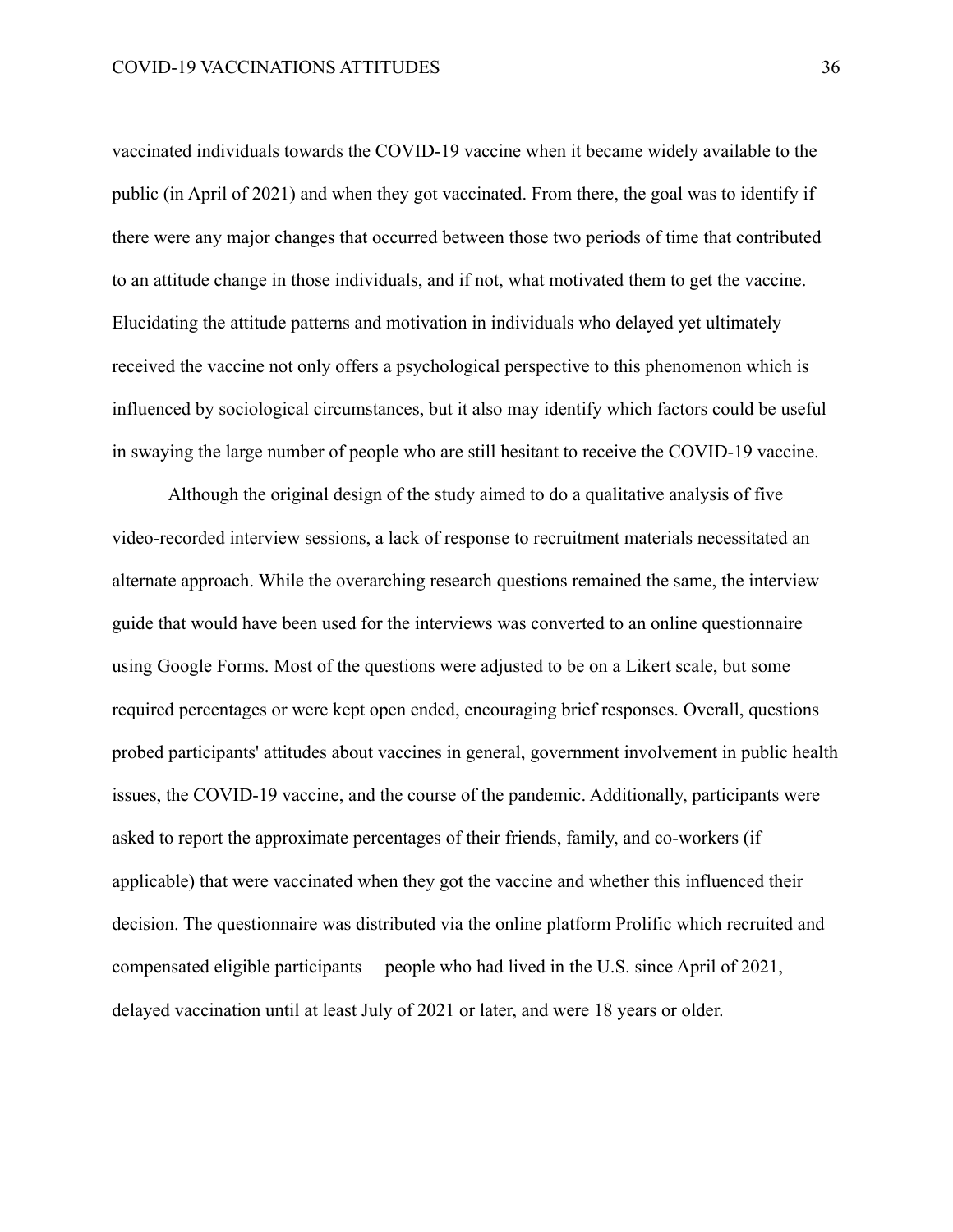#### **Results**

Although 50 people participated in the study, three of those participants answered 'No' to the question "Have you received the first dose of a COVID-19 vaccine since July of 2021 or later?" and were therefore automatically excluded from data analysis.<sup>7</sup> The majority of participants were female (74.5%), white (57.4%), and ages 18-34 (78.7%). Upon analysis of the data using Chi Square tests, several significant results were found. Although a couple of the significant results were related to age, due to the age being skewed to young adults, only a few individuals over the age of 34 were driving any effect (especially one 50-64 year-old); therefore, these results are not reported. Additionally, while race/ethnicity<sup>8</sup> and gender were also collected, no significant results were found related to these demographic factors.

In these surveyed individuals who delayed vaccination, attitudes towards vaccines in general were significantly positively associated with both their attitudes toward the COVID-19 vaccine in April ( $p<0.001$ ) and at the time of their vaccination ( $p<0.001$ ). In other words, as attitudes were more favorable towards vaccines in general, they also became more favorable towards COVID-19 vaccine at both timepoints. Another significant result was that as participants thought the Federal government should have *more* involvement in public health issues, their attitudes towards the COVID-19 vaccine in April 2021 were *more favorable* as well (p=0.016).

When analyzing the relationship between attitudes towards the COVID-19 vaccine in April 2021 and at the time of delayed vaccination, it was interesting to find a significant positive correlation between the two sets of attitudes (p<0.001). Furthermore, a vast majority of 83.0% of

 $<sup>7</sup>$  Given how the Google Form was formatted, these individuals should have automatically been sent to the end of the</sup> form since they were ineligible. However, they must have paged back through the form in order to answer everything anyway. This technical glitch or workaround is a limitation to the study since it prevented three additional individuals who were eligible from participating.

<sup>8</sup> Collected via a question that included both racial and enthic categories, asking individuals to check all that apply.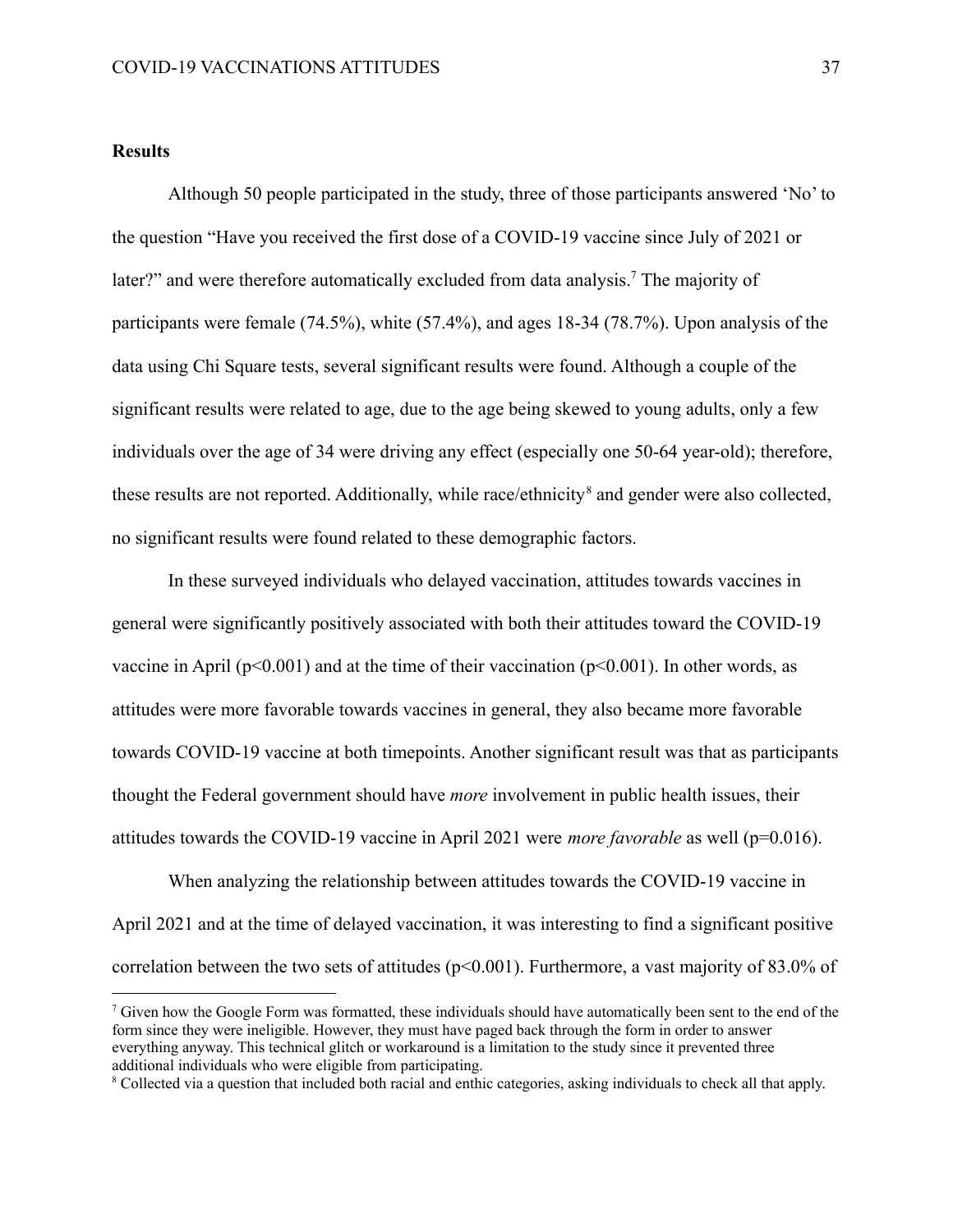individuals reported no attitude change at all between the two timepoints. In the minority of individuals who did report attitude changes, they were asked to explain this change. For participants who had a positive attitude change— only one person showed a negative change responses ranged from feeling more comfortable after researching the vaccine to originally being 'uneasy' about how long the vaccine existed to being unsure about trusting the vaccine when it was first released. One participant in particular whose attitudes towards the vaccine increased from *very unfavorable* in April to *mostly unfavorable* when they became vaccinated said "I still wasn't interested in getting it but got it out of socialite pressure." For participants who did not experience an attitude change but ultimately decided to receive the COVID-19 vaccine following a delay, main *motivating factors* included wanting to protect themselves and others (social responsibility), stopping the spread of the virus, and ending the pandemic. Some factors that were reported less often but at least twice were the belief in vaccines or science in general, wanting to continue work, and traveling to certain places.

The last result to report is how much other people may (or may not have) had a decision on participants' decisions to become vaccinated. Separate questions were asked about the percentage of family, friends, and co-workers participants knew who were vaccinated at their time of vaccination. The only significant relationship found was a positive correlation between percentages of friends vaccinated and attitudes toward the COVID-19 vaccine at the time of vaccination. Overall, when answering the question "How much influence did the number of people you knew who were vaccinated affect your decision to become vaccinated?," a majority of respondents reported either a *very weak influence* (44.7%) or only *some influence* (31.9%) on their decision.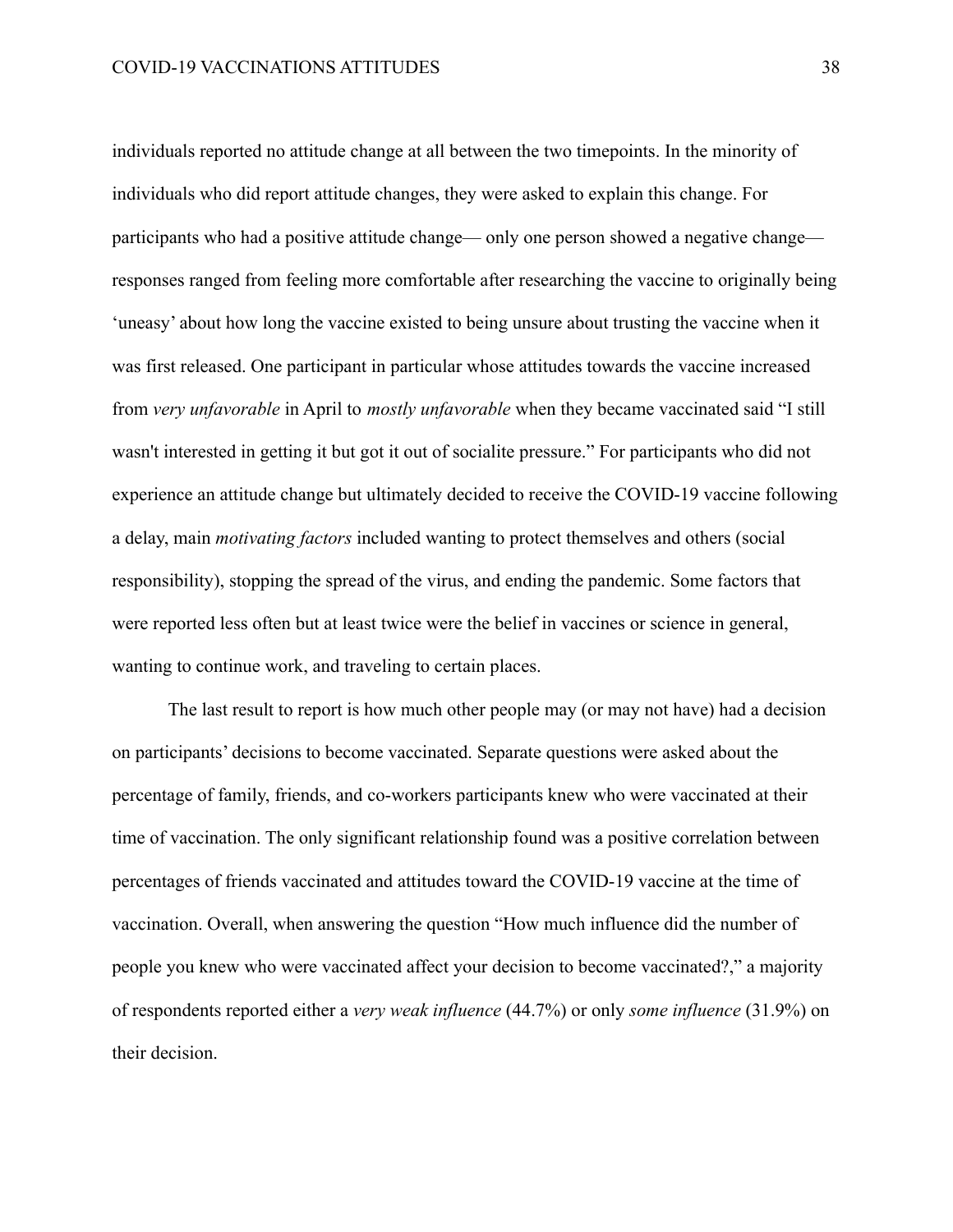#### **Discussion**

Overall, this study yielded noteworthy results that contribute to the existing field of research into COVID-19 vaccine attitudes. Although it makes sense why a large percentage of participants were younger given that the survey was fielded through an online survey platform, the fact that almost 75% of them identified as females is surprising. It is possible that this could have been the case because more females may be engaged in finding part-time work on Prolific, they were more interested in the topic, or another unrelated factor. Additionally, the result that demographic factors such as age, race, ethnicity, and gender were not associated with any attitudes towards the COVID-19 vaccine is incongruent with results from previous studies. This suggests either that demographic factors have played less of an influence on attitudes since April of 2021 or that there were not enough participants to find a significant effect.<sup>9</sup>

The significant relationships between attitudes towards vaccines in general and attitudes towards the COVID-19 vaccine in April 2021 and at the time of vaccination seem to reflect the data presented above. The fact that a less favorable attitude about vaccines in general leads to a less favorable attitude towards the COVID-19 vaccine as found in this study demonstrates the fact that anti-vaccination attitudes or prior vaccine hesitancy predicted a lower intent to or negative attitudes about vaccinating against COVID-19 (Fisher et al., 2020; Olagoke et al., 2021; Ward et al., 2020). Additionally, as mentioned previously, Pogue et al. found that vaccine history and routine vaccination were the most important predictors of intent to receive the COVID-19 vaccine; although they were using behaviors to predict COVID-19 intent, the pattern of prior or generalized vaccine tendencies affecting current ones is the same (2020).

<sup>&</sup>lt;sup>9</sup> Again, age was found to have a significant effect on certain questions but since it was so skewed, these results were not considered to be truly representative.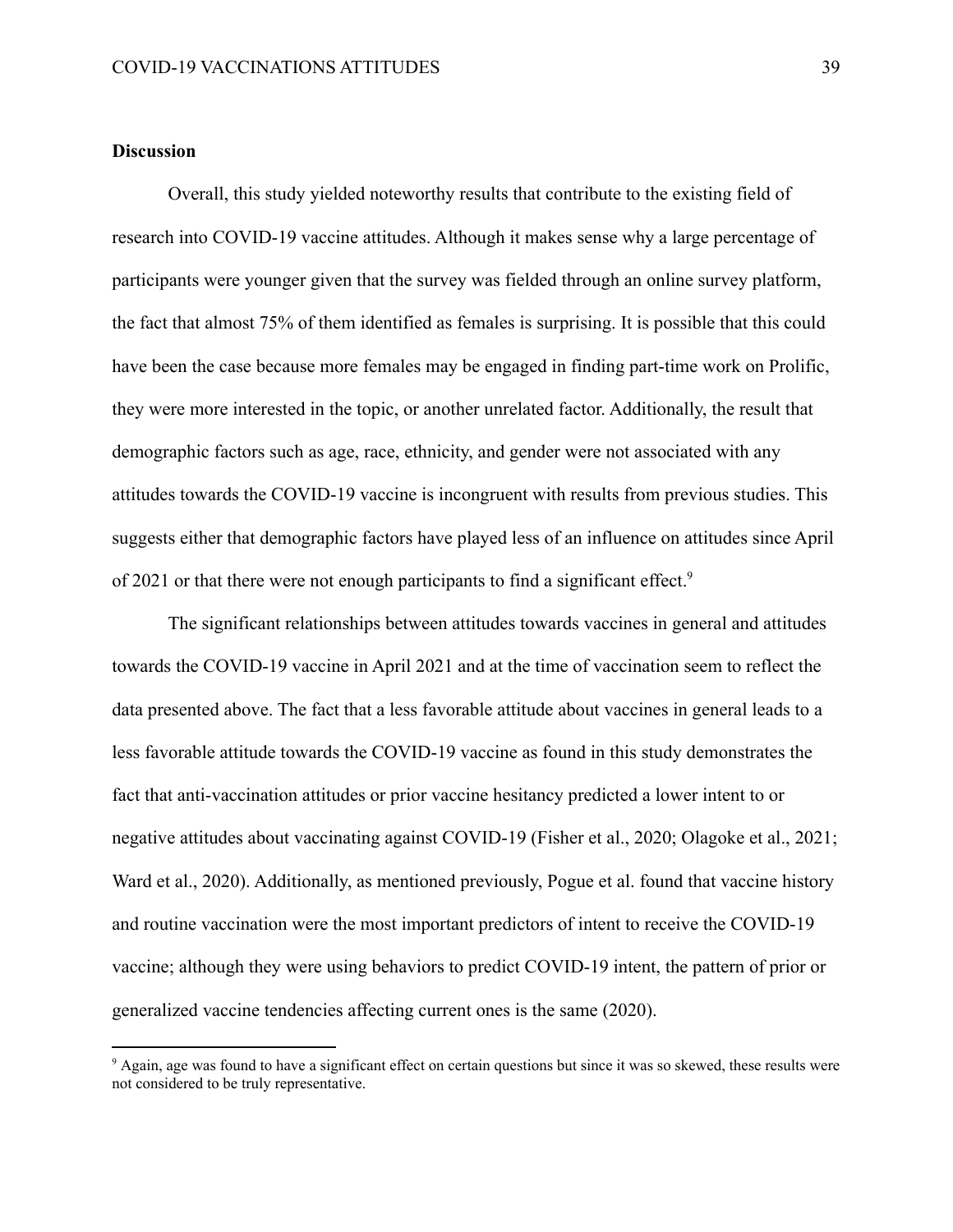The result which revealed that belief in governmental involvement was correlated with attitudes towards the COVID-19 vaccine in April 2021 was also not surprising given the role that mistrust has been shown to play in vaccine attitudes or intentions. Since someone who thinks that the government should be involved less in public health initiatives may not trust the government, it would follow that they also do not have as favorable of attitudes toward the COVID-19 vaccine as previous patterns elucidated. However, it is also important to recognize that mistrust is only one pathway through which belief in government involvement might affect COVID-19 vaccine attitudes, and that this study did not actually investigate mediating factors.

Examining the influence that others had (or did not have) on participants' decisions to get vaccinated is interesting. While the majority of people said that others had either *very weak* or *some influence* on their decisions, there was a significant relationship found between the amount of friends vaccinated and attitudes toward the COVID-19 vaccine at the time of vaccination. This unique relationship seems to make sense though because among the three categories of relationships investigated— family, friends, and coworkers— friends are the people who most individuals *choose* to be in their lives more so than the others. Therefore, when close friends of participants who share similar values were vaccinated, the social pressure created on the participants could have been influential.

Lastly, the most shocking result was that attitudes toward the COVID-19 vaccine in April 2021 and at the time of vaccination were significantly positively correlated such that most people did not change their attitudes prior to being vaccinated and even reported positive attitudes in April. Given that many participants (87.2%) did report favorable attitudes toward the vaccine in April 2021 but yet still waited until at least July of 2021 to get vaccinated, it is clear that for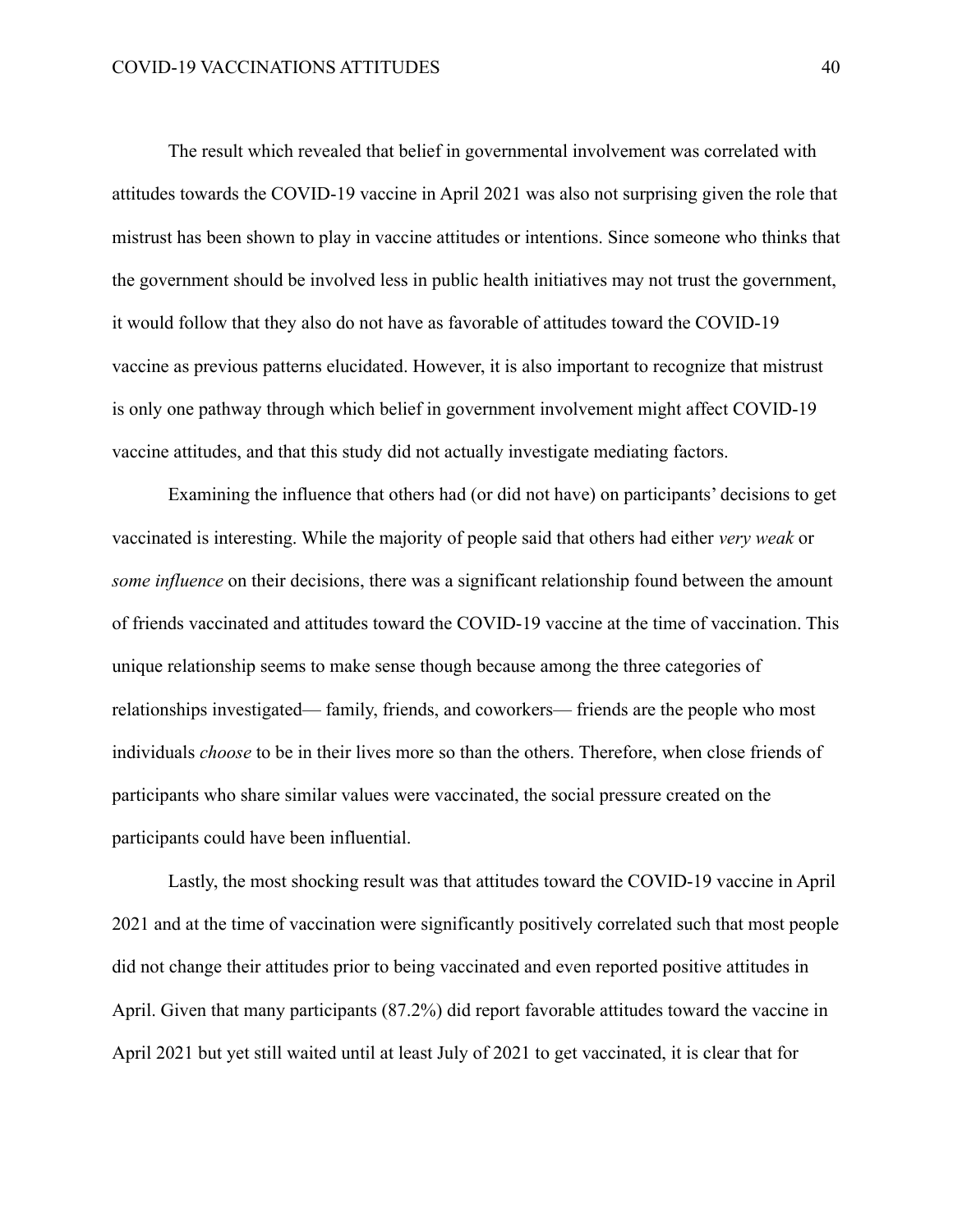these individuals, their attitudes did not predict behavior. It is possible that they had barriers to accessing a vaccine, were opting for the "wait and see" approach despite positive attitudes, or another factor led to them not getting vaccinated sooner. Regardless of their initial barriers, overall their motivation to eventually get vaccinated seems to reflect motivations that many others would have, including people who did not delay vaccination. Therefore, without a distinguishing motivational factor, it would be difficult to use these individuals' thought processes to inform messaging or strategies used to approach others who are not yet vaccinated. Perhaps with further questioning or a more in-depth interview a more obvious pattern, psychological, or sociological factor might emerge, but as stated previously, a lack of community response halted this investigational approach.

Apart from not being able to do in person interviews and the age results being skewed, there were several other possible limiting factors to this investigation. One limitation was the somewhat low number of participants (50) given the ease of conducting online surveys; if there were more participants, some of the trends which were not reported may have become significant. Another limitation is that participants were recruited from a crowdsourced sample of people who were already on Prolific; they are likely used to answering surveys for a monetary incentive. Although the amount of money they got from this short questionnaire was small (<\$1.75), this nonrandom sample of participants could have led to some of the demographic and other differences. Finally, the greatest limitation is that since a researcher was not able to read the eligibility requirements aloud, it is not guaranteed that each participant actually delayed vaccination until July of 2021 or later. While this eligibility requirement was repeated in writing three times— one of those being a question which the 47 included participants answered "yes"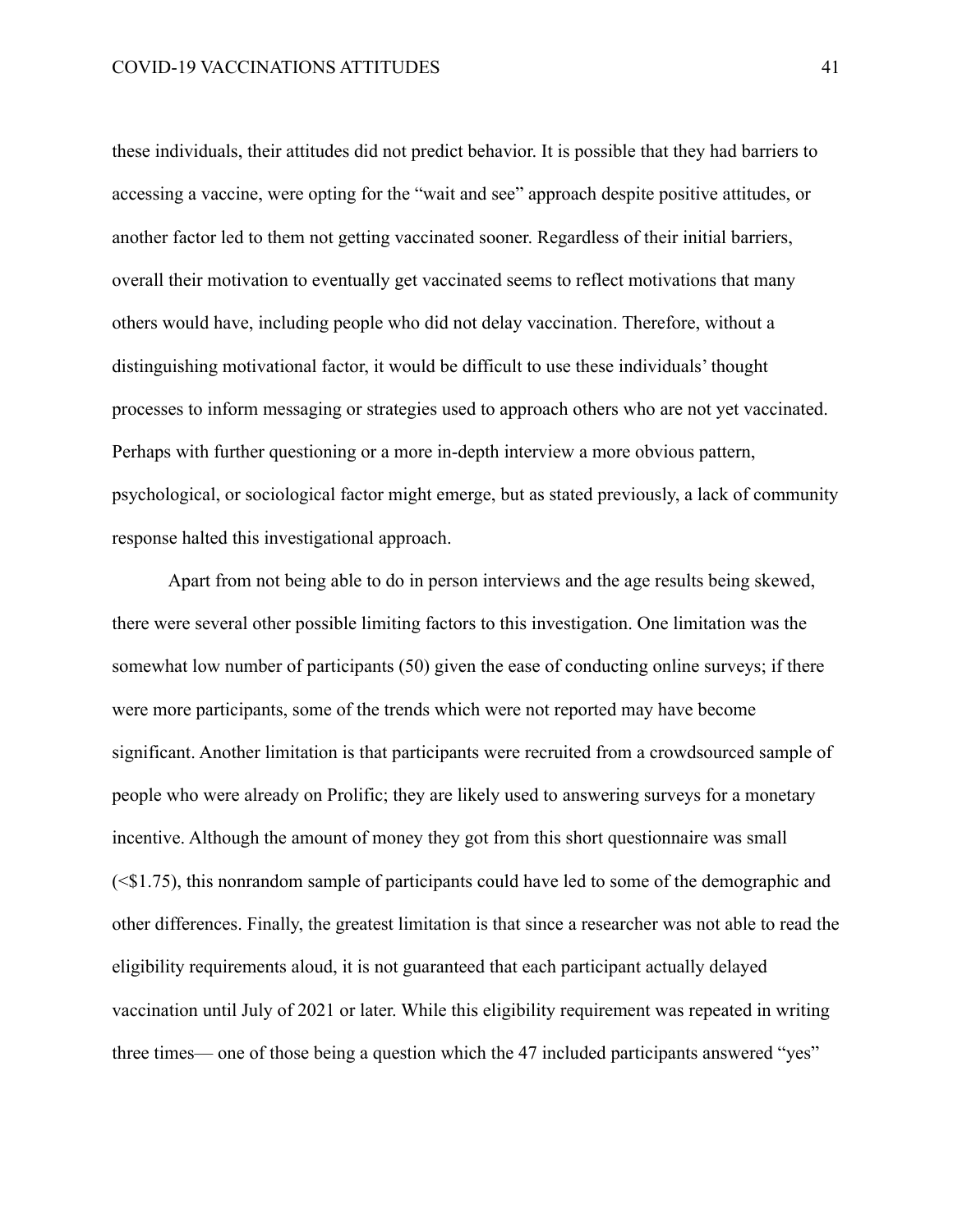to— it is still not guaranteed whether individuals definitely delayed vaccination since a proof of vaccination was not obtained.

#### **Overall Conclusions and Predicting the Future?**

After examining this topic extensively for the past ten months and learning more about COVID-19, the vaccines, and a myriad of related issues, it is safe to say that the world has truly changed as a result of this pandemic. Critical questions have arisen in our society about ethics, scientific research processes, the influence of political affiliation, healthcare management, and more. While some of them have begun to be answered, there are many important questions and issues still left untouched. Somewhat surprisingly— yet at the same time not a shock given the divisive discourse surrounding COVID-19 precautions, masking, and vaccination in this country— the United States has fallen behind many other countries in regards to vaccination rates for COVID-19. According to statistics shared via *Our World in Data*, only 69.8% of Americans have received at least one dose of a COVID-19 vaccine and 59.1% have been fully vaccinated (Ritchie et al., 2021). Given that cases continue to spread and people continue to die daily from COVID-19, hopefully as we approach the winter months, that percentage will keep increasing. As presented in the current paper, through the ethical principles of Aggregate Collective Responsibility and the Fairness Principle, individuals do indeed have an ethical obligation to get the vaccine to contribute to herd immunity, which we still have yet to reach (Giubilini, 2019). However, this fact alone is not enough to stop others from free riding as the majority works towards herd immunity (van den Hoven, 2012).

Turning now to recap the main attitudes that were found against COVID-19 vaccination in the various studies examined, four main themes emerged. Some people were hesitant towards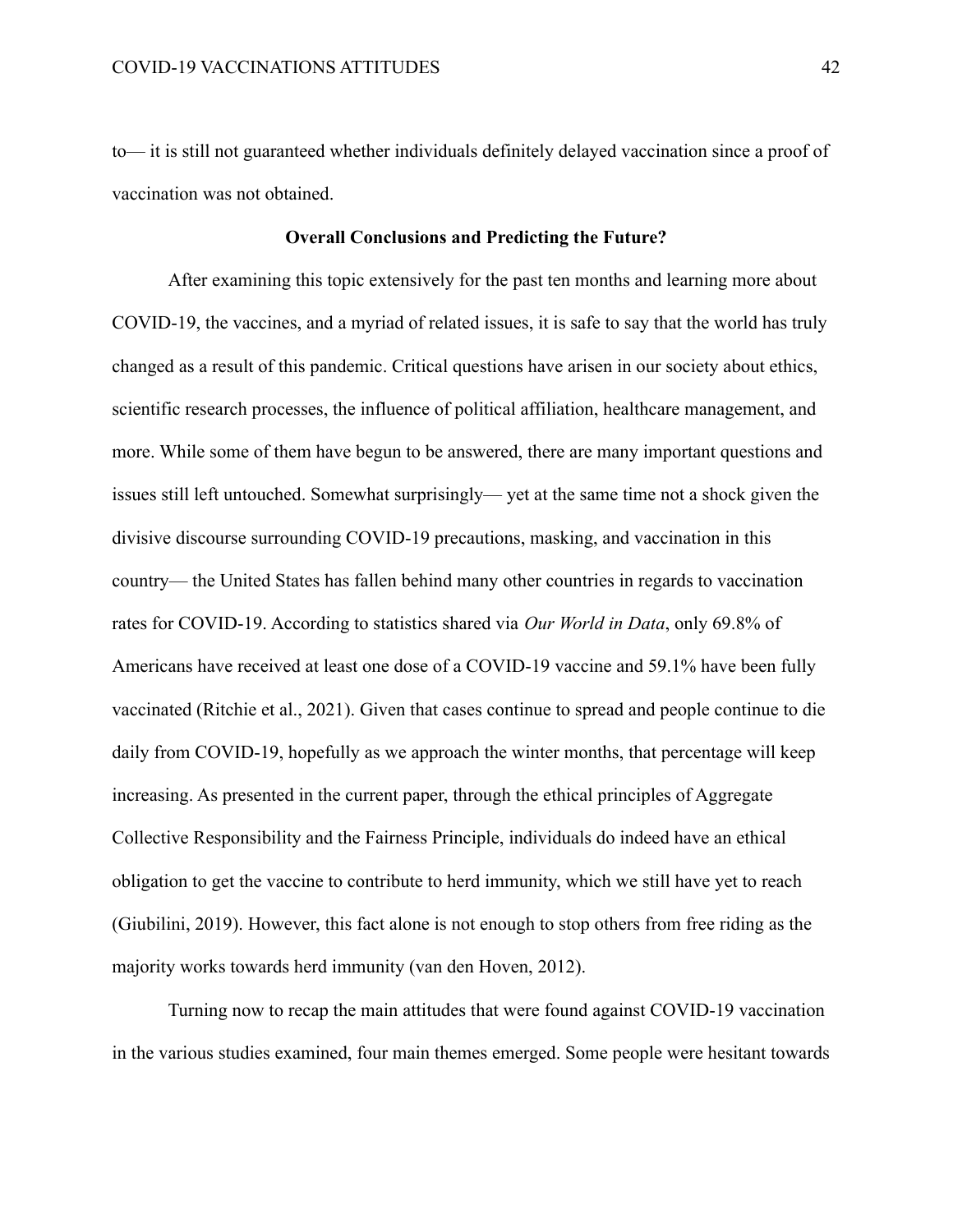or against COVID-19 vaccination because of concerns about safety or side effects of the vaccines, apprehension regarding the speed of development, or mistrust of governmental entities or the benefits of vaccination (Brandt et al., 2021; Callaghan et al., 2021; Fisher et al., 2020; Nguyen et al., 2021; Paul et al., 2021; Pogue et al., 2020; Ruggiero et al., 2021; Szilagyi et al., 2021; Ward et al., 2020). Another factor that influenced negative attitudes towards or lack of intention to receive the COVID-19 vaccine was either anti-vaccination attitudes or prior vaccine hesitancy towards routine vaccination such as the influenza vaccine (Fisher et al., 2020; Nguyen et al., 2021; Paul et al., 2021; Pogue et al., 2020; Ruggiero et al., 2021; Szilagyi et al., 2021; Ward et al., 2020). Demographic factors that predicted a tendency towards these attitudes included being a woman/female, conservative/Republican, Black, having increased religiosity, and according to a minority of studies being Hispanic (Callaghan et al., 2021; Fisher et al., 2020; Khubchandani et al., 2021; Nguyen et al., 2021; Olagoke et al., 2021; Opel et al., 2021; Paul et al., 2021; Pink et al., 2021; Viswanath et al., 2021; Ward et al., 2020). Some of these factors were found to have both contemporary and historical influences, whereas others such as being a woman were not as easily understood.

As for the demographic group of children, it is hard to encapsulate the various attitudes that both parents and children themselves have towards the vaccine and how they might be influenced by the parents' vaccination experiences and children's opinions. Overall, many of the same patterns emerge, but it seems as if vaccination intent by parents for their children is lower than adolescents' intent for themselves and the intent of adults as a whole (Brandt et al., 2021; Ruggiero et al., 2021; Szilagyi et al., 2021).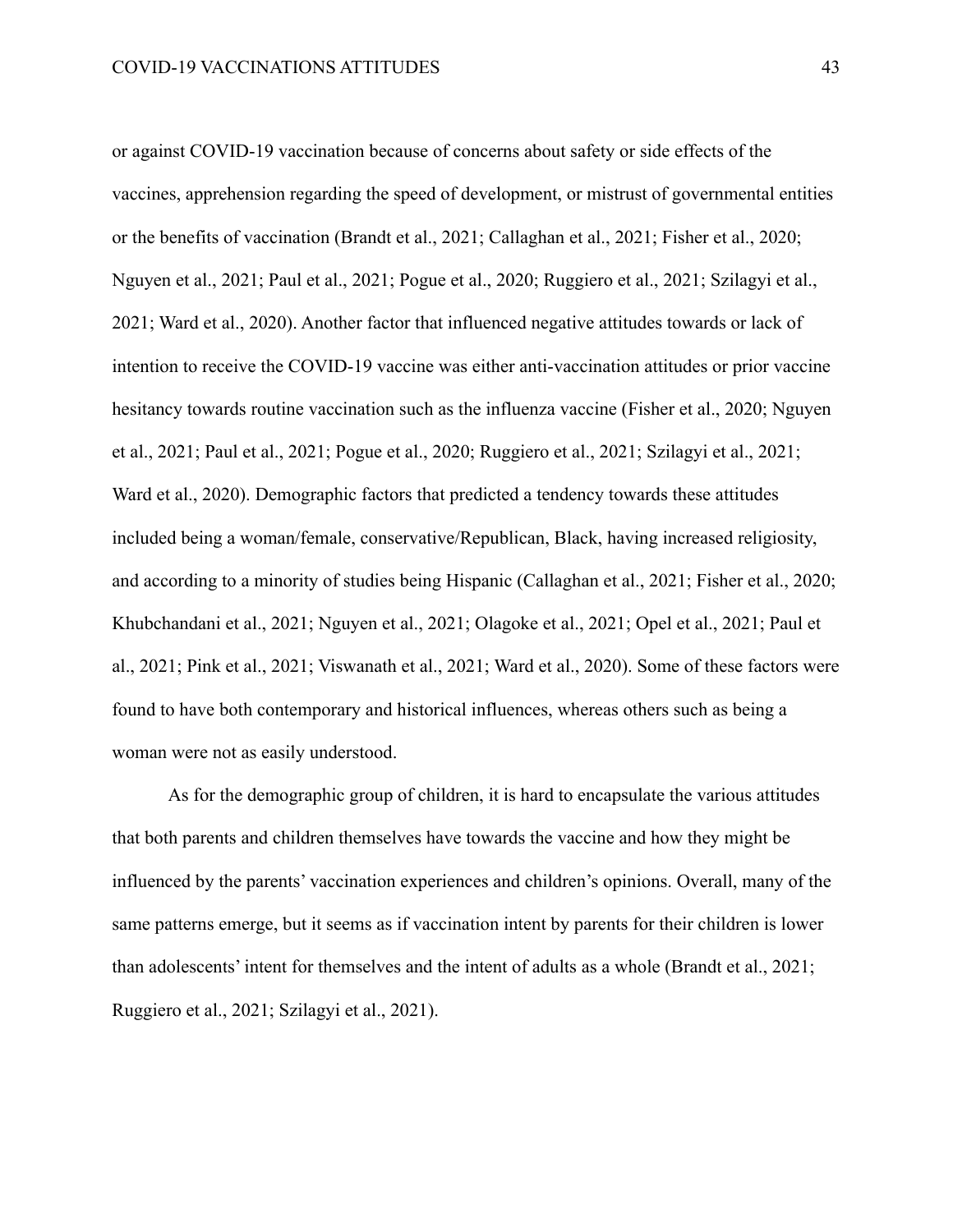Lastly, in the study that was recently conducted at DePauw University and fieded through an online survey, the most important and surprising finding which expands upon what was found in the literature review is that a large majority of individuals who delayed vaccination did not experience an attitude change prior to vaccination. In fact, many participants reported positive attitudes towards the vaccine when it became widely available in the U.S. in April 2021. This data supports the fact that attitudes cannot always predict behavior, but yet they are still interesting to study on their own merit. Furthermore, although participants reported that others did not influence their attitudes towards the COVID-19 vaccine, the correlation between friends' vaccination statuses and attitudes at the time of vaccination indicates that that was not true in every case. At the end of the day, both sociological and psychological factors influence individuals' attitudes towards the vaccine and decision whether to pursue vaccination. As we near the two year anniversary of the pandemic, one can hope that the acute effects of COVID-19 will soon be behind us. However, given the incalculable course of the virus and strong attitudes towards both the pandemic and the vaccines designed to put an end to it, the task of predicting the future is unquestionably too complicated to attempt.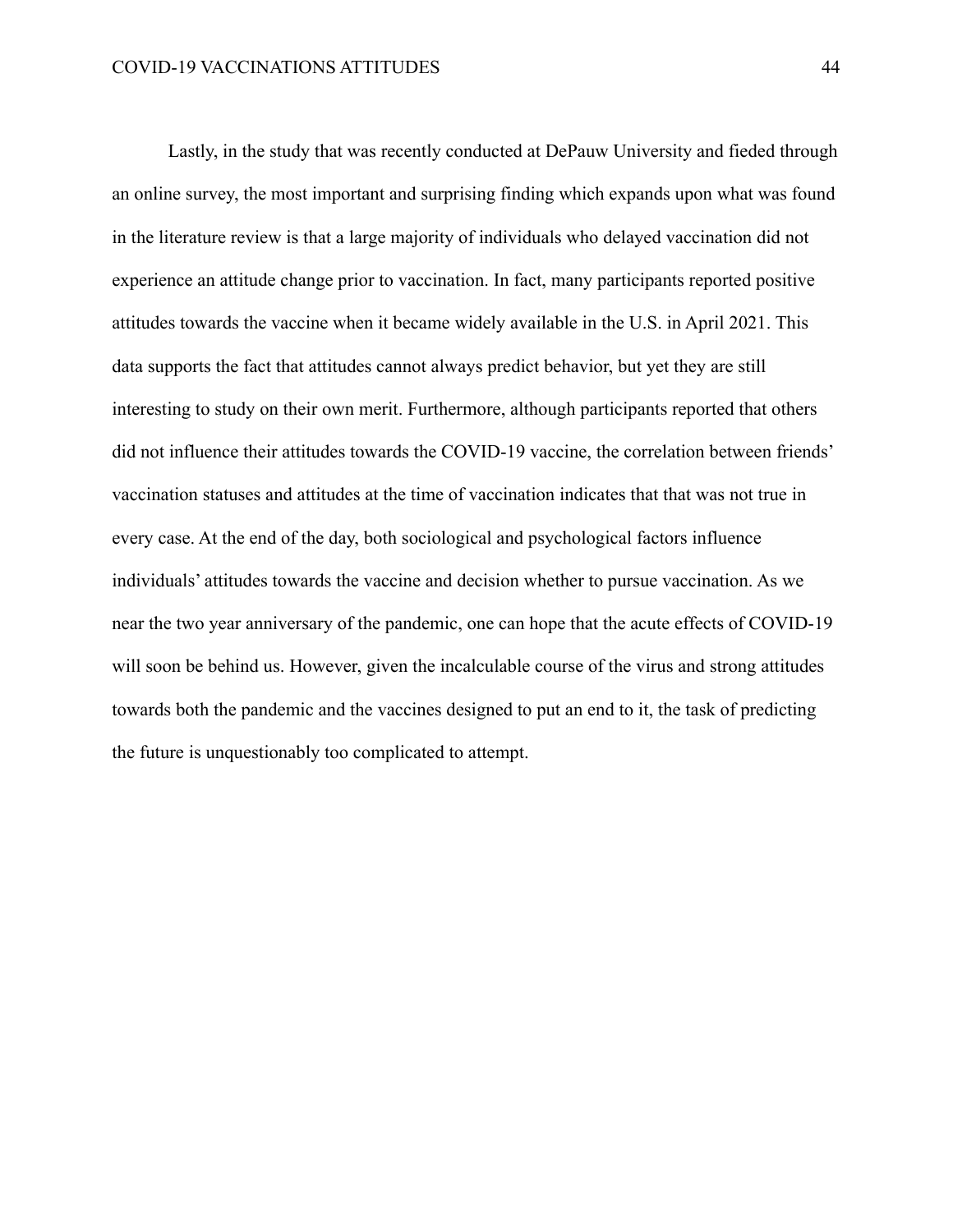#### **References**

- Ajzen, I., & Gilbert Cote, N. (2011). Attitudes and the Prediction of Behavior. In W. D. Crano & R. Prislin (Eds.), *Attitudes and Attitude Change* (pp. 289–311). Psychology Press.
- Ayers, C. K., Kondo, K. K., Williams, B. E., Kansagara, D., Advani, S. M., Smith, M., Young, S., & Saha, S. (2021). Disparities in H1N1 Vaccination Rates: A Systematic Review and Evidence Synthesis to Inform COVID-19 Vaccination Efforts. *Journal of General Internal Medicine*, *36*(6), 1734–1745. https://doi.org/10.1007/s11606-021-06715-7
- Bajaj, S. S., & Stanford, F. C. (2021). Beyond Tuskegee—Vaccine Distrust and Everyday Racism. *New England Journal of Medicine*, *384*(5), e12. https://doi.org/10.1056/NEJMpv2035827
- Benham, J. L., Lang, R., Burns, K. K., MacKean, G., Léveillé, T., McCormack, B., Sheikh, H., Fullerton, M. M., Tang, T., Boucher, J.-C., Constantinescu, C., Mourali, M., Oxoby, R. J., Manns, B. J., Hu, J., & Marshall, D. A. (2021). Attitudes, current behaviours and barriers to public health measures that reduce COVID-19 transmission: A qualitative study to inform public health messaging. *PLoS ONE*, *16*(2), 1–14. https://doi.org/10.1371/journal.pone.0246941
- Bradley, E., & Navin, M. (2021). Vaccine Refusal Is Not Free Riding. *Erasmus Journal for Philosophy and Economics*, *14*(1), 167-181-167–181. https://doi.org/10.23941/ejpe.v14i1.555
- Brandt, E. J., Rosenberg, J., Waselewski, M. E., Amaro, X., Wasag, J., & Chang, T. (2021). National Study of Youth Opinions on Vaccination for COVID-19 in the U.S. *The Journal of Adolescent Health*, *68*(5), 869–872. https://doi.org/10.1016/j.jadohealth.2021.02.013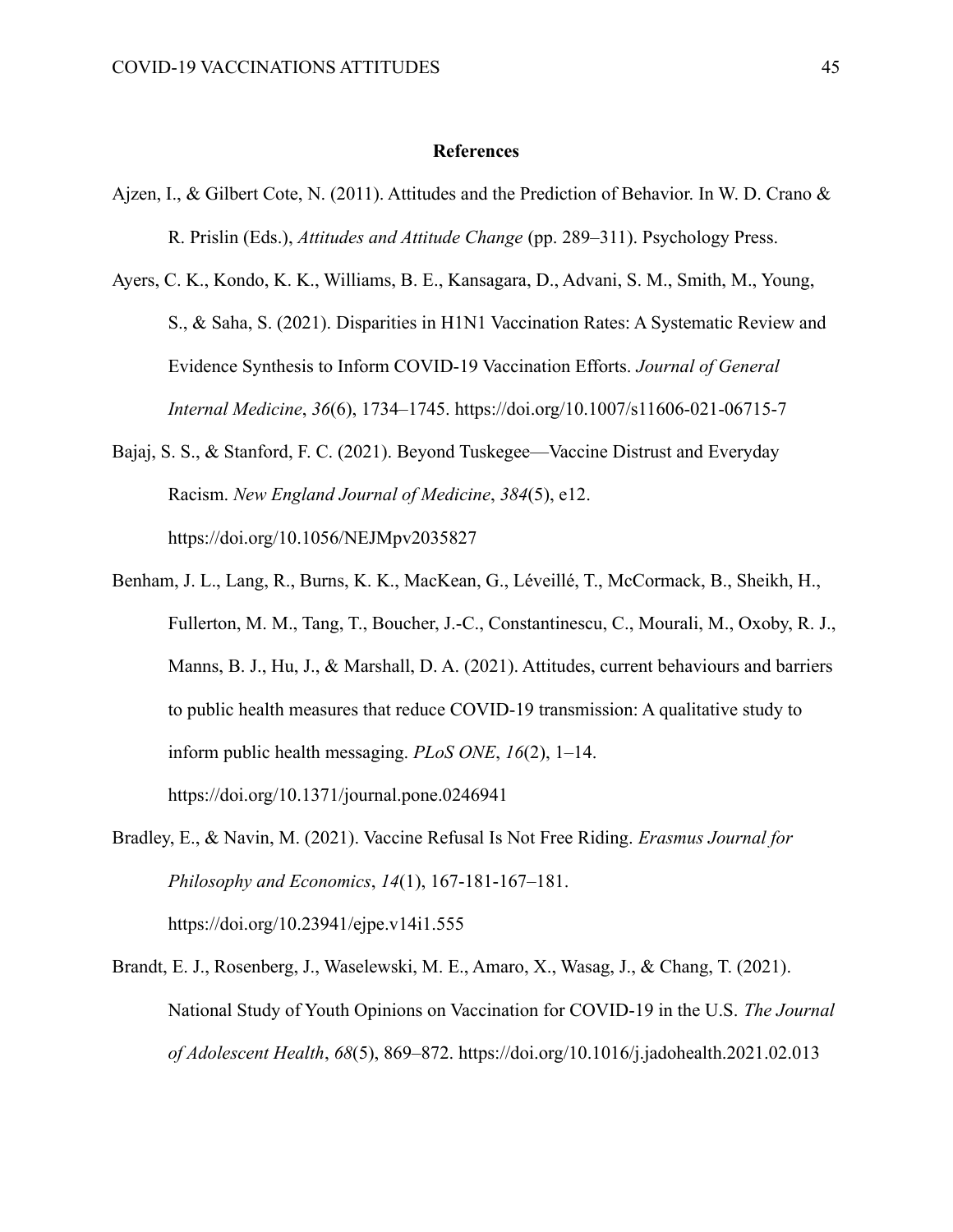- Callaghan, T., Moghtaderi, A., Lueck, J. A., Hotez, P., Strych, U., Dor, A., Fowler, E. F., & Motta, M. (2021). Correlates and disparities of intention to vaccinate against COVID-19. *Social Science & Medicine*, *272*, 1–5. https://doi.org/10.1016/j.socscimed.2020.113638
- CDC. (2017, March 10). *Immunity Types*. Centers for Disease Control and Prevention. https://www.cdc.gov/vaccines/vac-gen/immunity-types.htm
- CDC. (2021a, April 28). *Vaccination Considerations for People Pregnant or Breastfeeding*. Centers for Disease Control and Prevention.

https://www.cdc.gov/coronavirus/2019-ncov/vaccines/recommendations/pregnancy.html

CDC. (2021b, August 6). *Delta Variant: What We Know About the Science*. Centers for Disease Control and Prevention.

https://www.cdc.gov/coronavirus/2019-ncov/variants/delta-variant.html

- Corbie-Smith, G. (2021). Vaccine Hesitancy Is a Scapegoat for Structural Racism. *JAMA Health Forum*, *2*(3), e210434. https://doi.org/10.1001/jamahealthforum.2021.0434
- Dubé, E., Laberge, C., Guay, M., Bramadat, P., Roy, R., & Bettinger, J. (2013). Vaccine hesitancy: An overview. *Human Vaccines & Immunotherapeutics*, *9*(8), 1763–1773. https://doi.org/10.4161/hv.24657
- Enoch, J. (2005). Survival Stories: Feminist Historiographic Approaches to Chicana Rhetorics of Sterilization Abuse. *Rhetoric Society Quarterly*, *35*(3), 5–30.
- Fisher, K. A., Bloomstone, S. J., Walder, J., Crawford, S., Fouayzi, H., & Mazor, K. M. (2020). Attitudes Toward a Potential SARS-CoV-2 Vaccine: A Survey of U.S. Adults. *Annals of Internal Medicine*, *173*(12), 1–14. https://doi.org/10.7326/M20-3569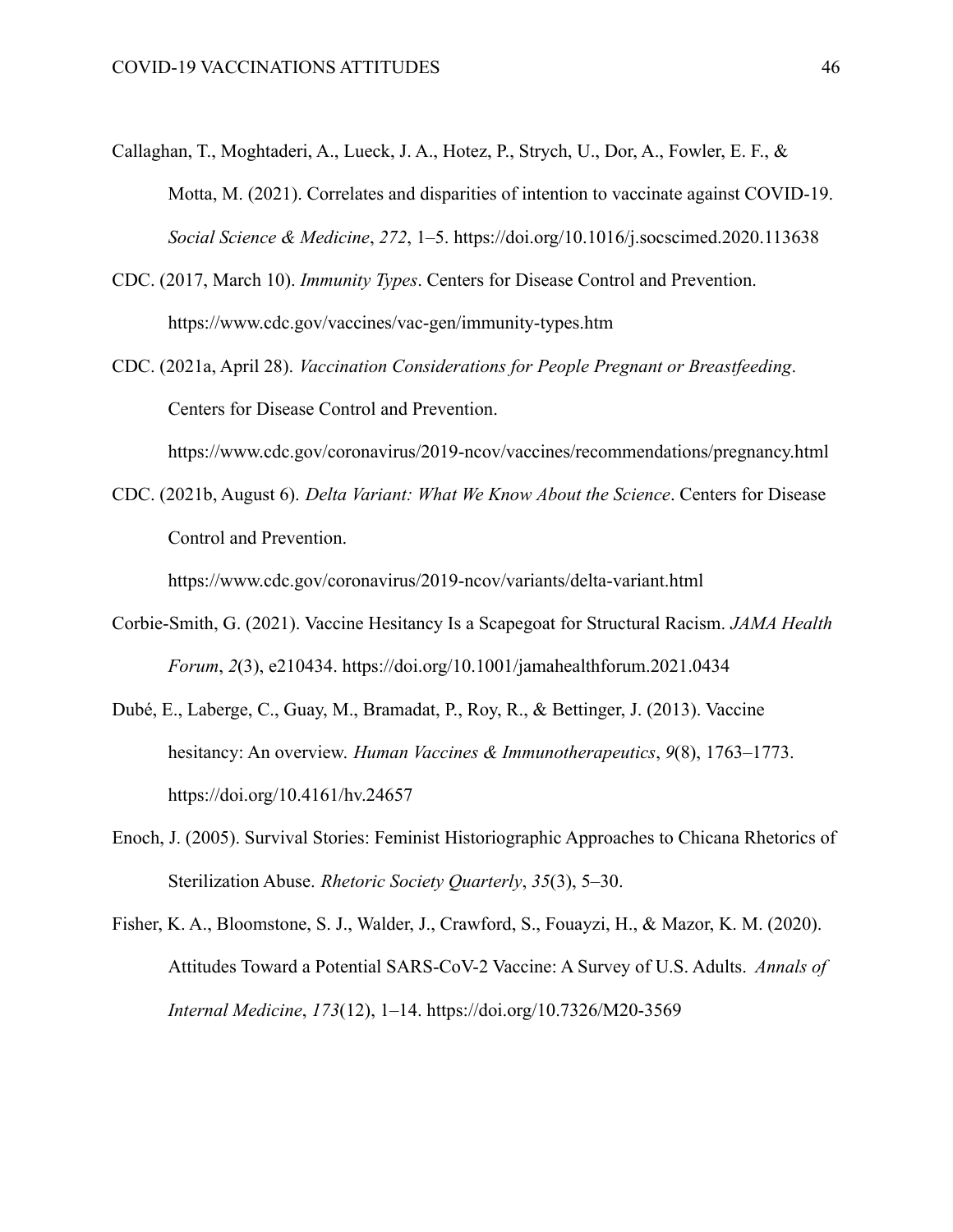Fridman, A., Gershon, R., & Gneezy, A. (2021). COVID-19 and vaccine hesitancy: A longitudinal study. *PLoS ONE*, *16*(4), 1–12. https://doi.org/10.1371/journal.pone.0250123

Giubilini, A. (2019). *The Ethics of Vaccination*. Springer Nature. https://doi.org/10.1007/978-3-030-02068-2

Giubilini, A., Douglas, T., & Savulescu, J. (2018). The moral obligation to be vaccinated: Utilitarianism, contractualism, and collective easy rescue. *Medicine, Health Care and Philosophy*, *21*(4), 547–560. https://doi.org/10.1007/s11019-018-9829-y

Harvard T.H. Chan School of Public Health. (2021). *The Public's Perspective on the United States Public Health System* [Public Opinion Poll Series]. Robert Wood Johnson Foundation/Harvard School of Public Health. https://www.rwjf.org/en/library/research/2021/05/the-publics-perspective-on-the-united-s

tates-public-health-system.html

- Jamison, J., Yay, T., & Feldman, G. (2020). Action-inaction asymmetries in moral scenarios: Replication of the omission bias examining morality and blame with extensions linking to causality, intent, and regret. *Journal of Experimental Social Psychology*, *89*, 103977. https://doi.org/10.1016/j.jesp.2020.103977
- Kahan, D. M. (2008). Cultural Cognition as a Conception of the Cultural Theory of Risk. *HANDBOOK OF RISK THEORY*. https://papers.ssrn.com/abstract=1123807
- Kahan, D. M., Peters, E., Dawson, E., & Slovic, P. (2013). Motivated Numeracy and Enlightened Self-Government. *Behavioural Public Policy*, *1*, 54–86. https://doi.org/10.2139/ssrn.2319992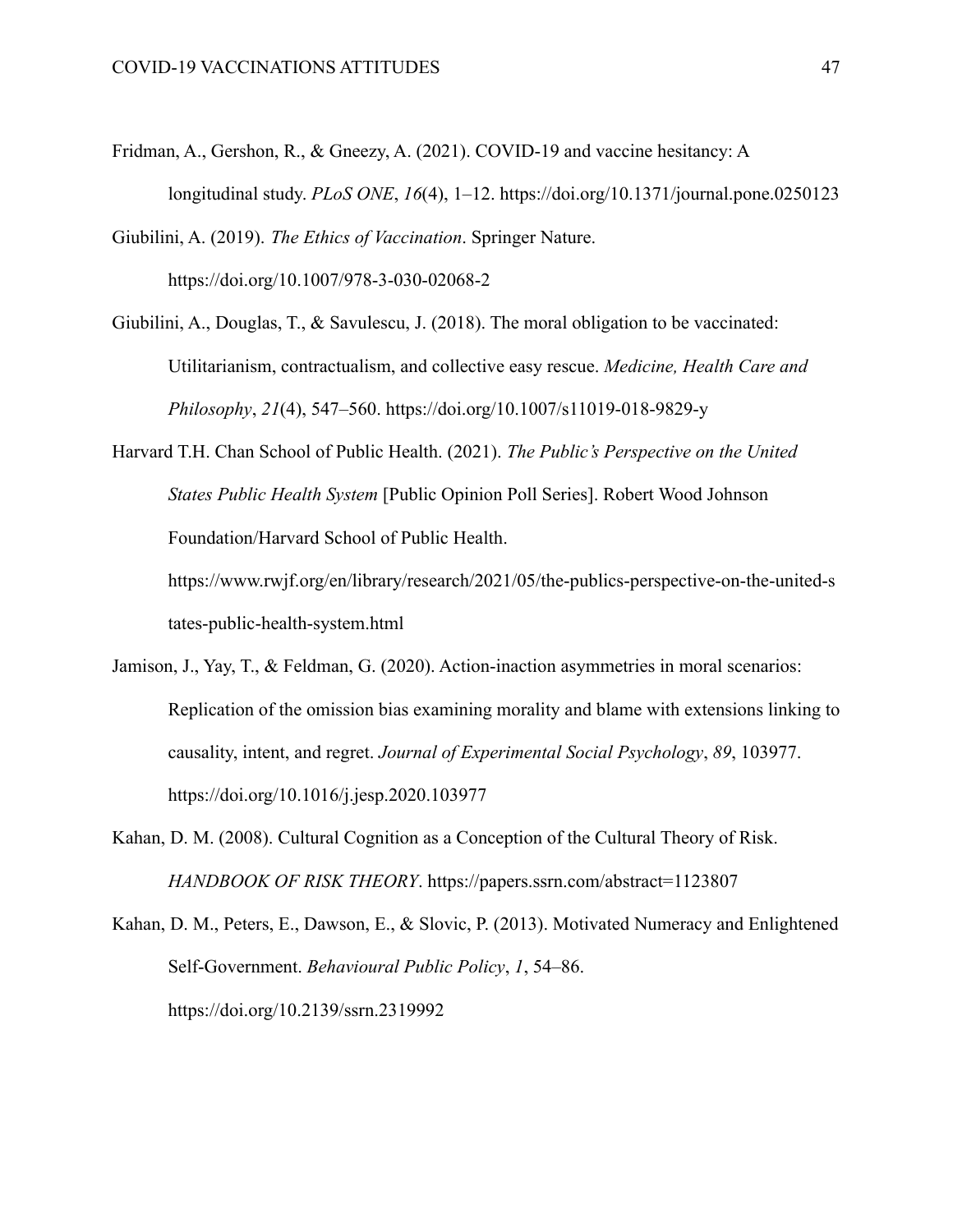- Khubchandani, J., Sharma, S., Price, J. H., Wiblishauser, M. J., Sharma, M., & Webb, F. J. (2021). COVID-19 Vaccination Hesitancy in the United States: A Rapid National Assessment. *Journal of Community Health*, *46*(2), 270–277. https://doi.org/10.1007/s10900-020-00958-x
- LeFever, L. E. (2005). Religious Exemptions from School Immunization: A Sincere Belief or a Legal Loophole Comment. *Penn State Law Review*, *110*(4), 1047–1068.
- Lombard, M., Pastoret, P.-P., & Moulin, A. M. (2007). A brief history of vaccines and vaccination. *Revue Scientifique et Technique*, *26*(1), 29–48.
- McAteer, J., Yildirim, I., & Chahroudi, A. (2020). The VACCINES Act: Deciphering Vaccine Hesitancy in the Time of COVID-19. *Clinical Infectious Diseases*, *71*(15), 703–705. https://doi.org/10.1093/cid/ciaa433
- Navin, M. (2013). Resisting Moral Permissiveness About Vaccine Refusal. *Public Affairs Quarterly*, *27*(1), 69–85.
- Nguyen, K. H., Srivastav, A., Razzaghi, H., Williams, W., Lindley, M. C., Jorgenson, C., Abad, N., & Singleton, J. (2021). COVID-19 Vaccination Intent, Perceptions, and Reasons for Not Vaccinating Among Groups Prioritized for Early Vaccination—United States, September and December 2020. *MMWR. Morbidity and Mortality Weekly Report*, *70*(6). https://doi.org/10.15585/mmwr.mm7006e3
- Olagoke, A. A., Olagoke, O. O., & Hughes, A. M. (2021). Intention to Vaccinate Against the Novel 2019 Coronavirus Disease: The Role of Health Locus of Control and Religiosity. *Journal of Religion and Health*, *60*(1), 65–80. https://doi.org/10.1007/s10943-020-01090-9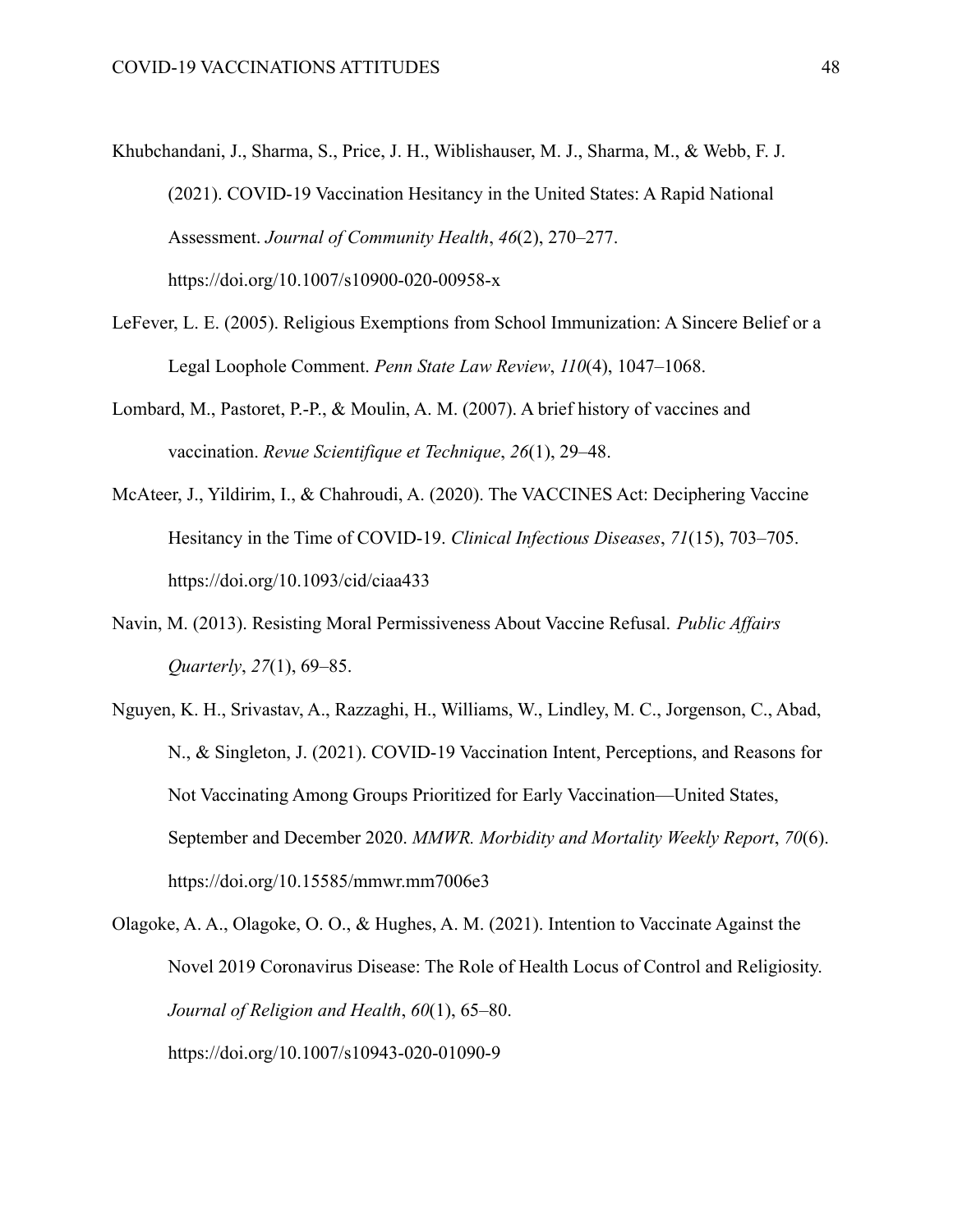- Olson, M. A., & Kendrick, R. V. (2011). Origins of Attitudes. In W. D. Crano & R. Prislin (Eds.), *Attitudes and Attitude Change* (pp. 111–130). Psychology Press.
- Opel, D. J., Lo, B., & Peek, M. E. (2021). Addressing Mistrust About COVID-19 Vaccines Among Patients of Color. *Annals of Internal Medicine*, *174*(5), 698–700. https://doi.org/10.7326/M21-0055
- Paul, E., Steptoe, A., & Fancourt, D. (2021). Attitudes towards vaccines and intention to vaccinate against COVID-19: Implications for public health communications. *The Lancet Regional Health - Europe*, *1*, 100012. https://doi.org/10.1016/j.lanepe.2020.100012
- Pink, S. L., Chu, J., Druckman, J. N., Rand, D. G., & Willer, R. (2021). Elite party cues increase vaccination intentions among Republicans. *Proceedings of the National Academy of Sciences*, *118*(32). https://doi.org/10.1073/pnas.2106559118
- Pogue, K., Jensen, J. L., Stancil, C. K., Ferguson, D. G., Hughes, S. J., Mello, E. J., Burgess, R., Berges, B. K., Quaye, A., & Poole, B. D. (2020). Influences on Attitudes Regarding Potential COVID-19 Vaccination in the United States. *Vaccines*, *8*(4), 1–14. https://doi.org/10.3390/vaccines8040582
- Ritchie, H., Mathieu, E., Rodés-Guirao, L., Appel, C., Giattino, C., Ortiz-Ospina, E., Hasell, J., Macdonald, B., Beltekian, D., & Roser, M. (2021). A global database of COVID-19 vaccinations. *Nature Human Behavior*. https://ourworldindata.org/covid-vaccinations
- Ruggiero, K. M., Wong, J., Sweeney, C. F., Avola, A., Auger, A., Macaluso, M., & Reidy, P. (2021). Parents' Intentions to Vaccinate Their Children Against COVID-19. *Journal of Pediatric Health Care*, *35*(5), 509–517. https://doi.org/10.1016/j.pedhc.2021.04.005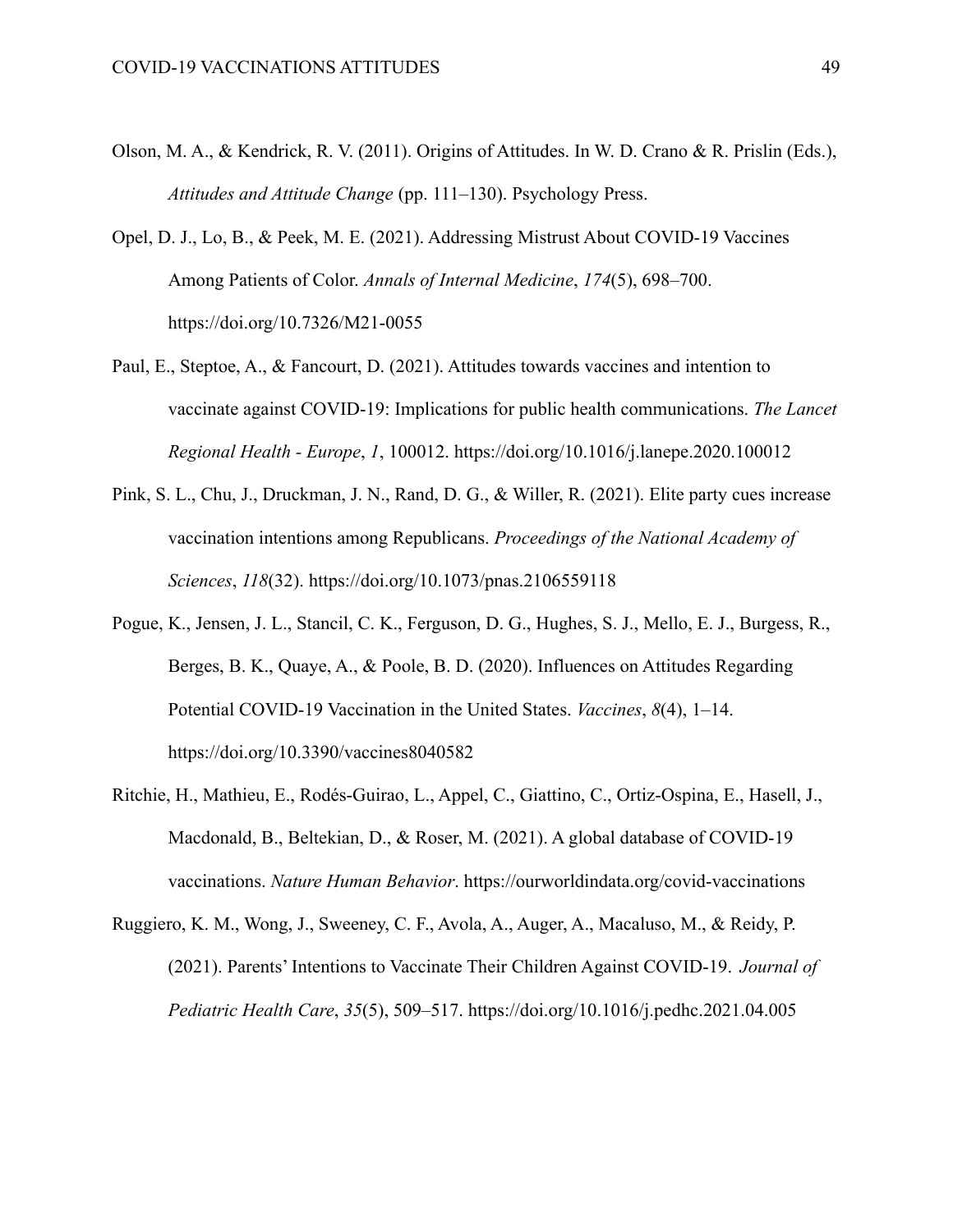- Salmon, D., A., Dudley, M., Z., Glanz, J., M., & Omer, S., B. (2015). Vaccine Hesitancy: Causes, Consequences, and a Call to Action. *American Journal of Preventive Medicine*, *49*(6), S391–S398. https://doi.org/10.1016/j.amepre.2015.06.009
- Savulescu, J. (2020). Good reasons to vaccinate: Mandatory or payment for risk? *Journal of Medical Ethics*, *47*(2), 78–85. https://doi.org/10.1136/medethics-2020-106821
- Schwartz, J. L. (2012). New Media, Old Messages: Themes in the History of Vaccine Hesitancy and Refusal. *AMA Journal of Ethics*, *14*(1), 50–55. https://doi.org/10.1001/virtualmentor.2012.14.1.mhst1-1201
- Scobie, H. M., Johnson, A. G., Suthar, A. B., Severson, R., Alden, N. B., Balter, S., Bertolino, D., Blythe, D., Brady, S., Cadwell, B., Cheng, I., Davidson, S., Delgadillo, J., Devinney, K., Duchin, J., Duwell, M., Fisher, R., Fleischauer, A., Grant, A., … Silk, B. J. (2021). Monitoring Incidence of COVID-19 Cases, Hospitalizations, and Deaths, by Vaccination Status—13 U.S. Jurisdictions, April 4–July 17, 2021. *MMWR. Morbidity and Mortality Weekly Report*, *70*(37), 1284–1290. https://doi.org/10.15585/mmwr.mm7037e1
- Suite, D. H., La Bril, R., Primm, A., & Harrison-Ross, P. (2007). Beyond misdiagnosis, misunderstanding and mistrust: Relevance of the historical perspective in the medical and mental health treatment of people of color. *Journal of the National Medical Association*, *99*(8), 879–885.
- Szilagyi, P. G., Shah, M. D., Delgado, J. R., Thomas, K., Vizueta, N., Cui, Y., Vangala, S., Shetgiri, R., & Kapteyn, A. (2021). Parents' Intentions and Perceptions About COVID-19 Vaccination for Their Children: Results From a National Survey. *Pediatrics*, *148*(4). https://doi.org/10.1542/peds.2021-052335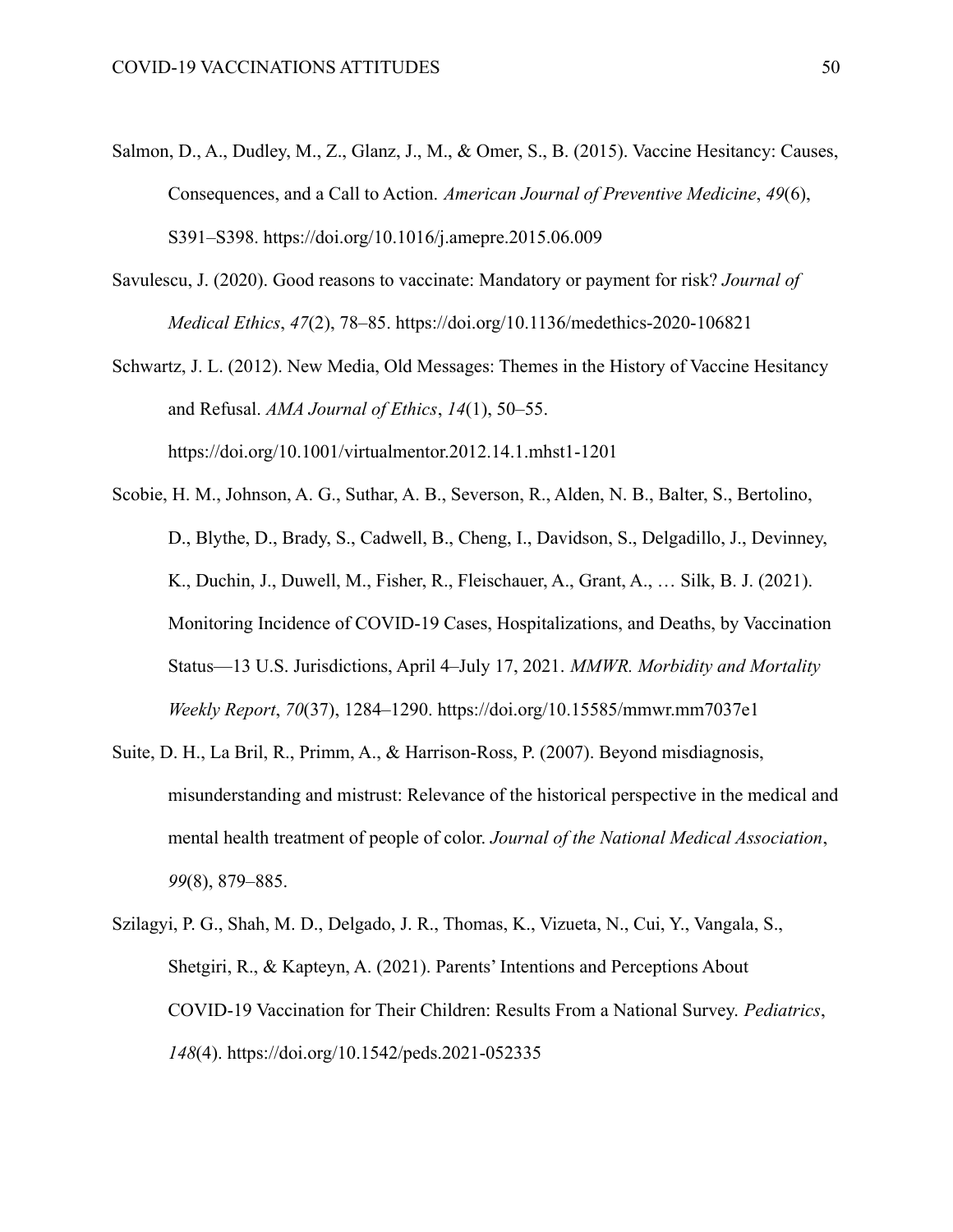Times, T. N. Y. (2020, December 17). See How Vaccinations Are Going in Your County and State. *The New York Times*.

https://www.nytimes.com/interactive/2020/us/covid-19-vaccine-doses.html

- van den Hoven, M. (2012). Why One Should Do One's Bit: Thinking about Free Riding in the Context of Public Health Ethics. *Public Health Ethics*, *5*(2), 154–160. https://doi.org/10.1093/phe/phs023
- Viswanath, K., Bekalu, M., Dhawan, D., Pinnamaneni, R., Lang, J., & McLoud, R. (2021). Individual and social determinants of COVID-19 vaccine uptake. *BMC Public Health*, *21*(1), 1–10. https://doi.org/10.1186/s12889-021-10862-1
- Voas, D. (2014). Towards a Sociology of Attitudes. *Sociological Research Online*, *19*(1), 132–144. https://doi.org/10.5153/sro.3289
- Ward, J. K., Alleaume, C., Peretti-Watel, P., Peretti-Watel, P., Seror, V., Cortaredona, S., Launay, O., Raude, J., Verger, P., Beck, F., Legleye, S., L'Haridon, O., & Ward, J. (2020). The French public's attitudes to a future COVID-19 vaccine: The politicization of a public health issue. *Social Science & Medicine*, *265*, 113414. https://doi.org/10.1016/j.socscimed.2020.113414
- Williams, D. R., Priest, N., & Anderson, N. (2016). Understanding Associations between Race, Socioeconomic Status and Health: Patterns and Prospects. *Health Psychology : Official Journal of the Division of Health Psychology, American Psychological Association*, *35*(4), 407–411. https://doi.org/10.1037/hea0000242
- Wood, S., & Schulman, K. (2021). Beyond Politics—Promoting Covid-19 Vaccination in the United States. *The New England Journal of Medicine*, *384*(23), 1–8.